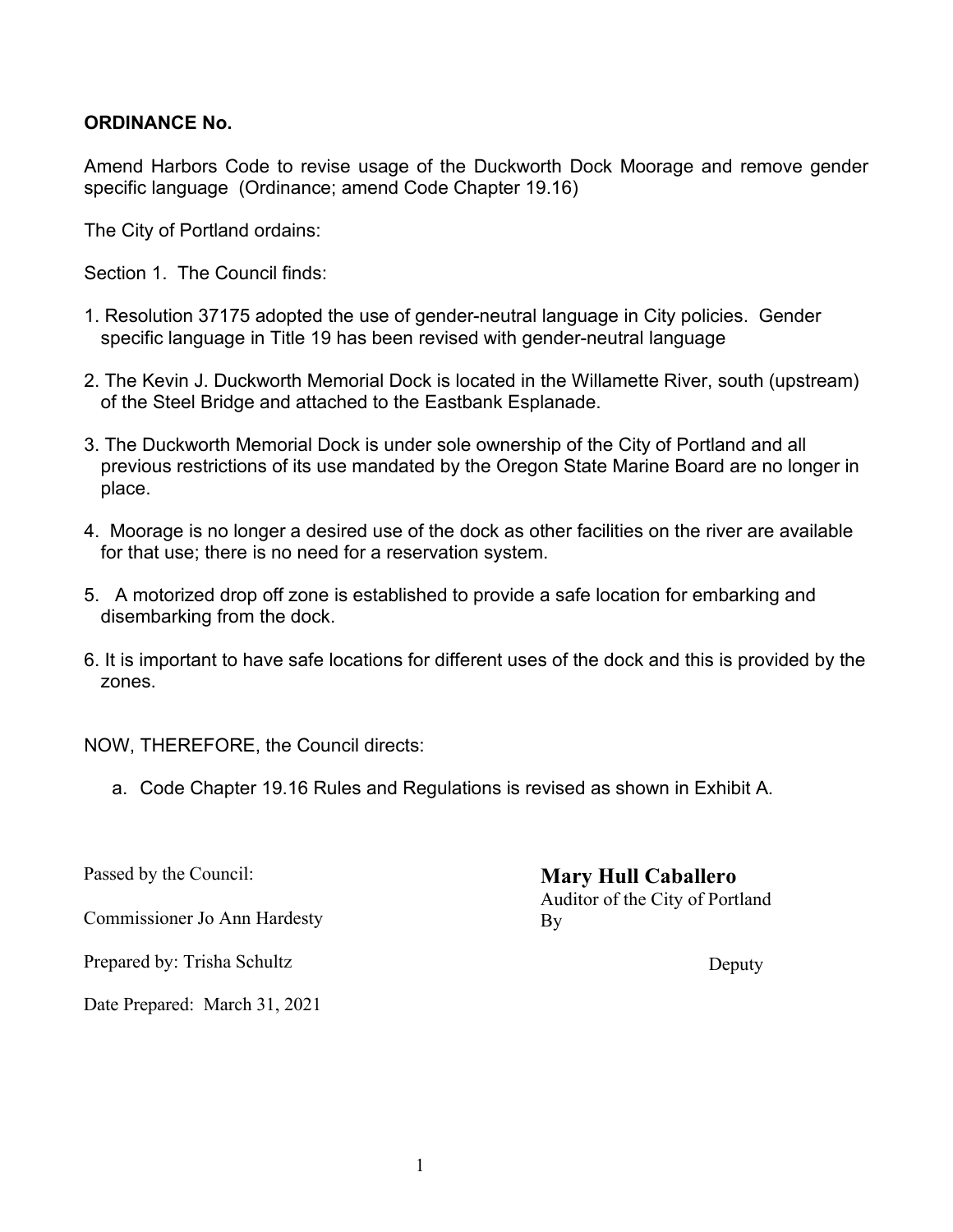#### **4344** Agenda No. **ORDINANCE NO.** Title

Amend Harbors Code to revise usage of the Duckworth Dock Moorage and remove gender specific language (Ordinance; amend Code Chapter 19.16)

| <b>INTRODUCED BY</b><br>Commissioner/Auditor:<br>Jo Ann Hardesty                                                                              | CLERK USE: DATE FILED June 1, 2021                               |  |
|-----------------------------------------------------------------------------------------------------------------------------------------------|------------------------------------------------------------------|--|
| <b>COMMISSIONER APPROVAL</b>                                                                                                                  | Mary Hull Caballero                                              |  |
| Mayor-Finance & Administration - Wheeler                                                                                                      | Auditor of the City of Portland                                  |  |
| Position 1/Utilities - Rubio                                                                                                                  |                                                                  |  |
| Position 2/Works - Ryan                                                                                                                       | Keelan McClymont<br>By:                                          |  |
| John Ward<br>Position 3/Affairs - Hardesty                                                                                                    |                                                                  |  |
| Position 4/Safety - Mapps                                                                                                                     | <b>ACTION TAKEN:</b>                                             |  |
| <b>BUREAU APPROVAL</b>                                                                                                                        | June 9, 2021 Passed to Second Reading June 16, 2021 at 9:30 a.m. |  |
| Bureau: Fire & Rescue                                                                                                                         |                                                                  |  |
| Bureau Head: Sara Boone Deptally signed by Sara Boone                                                                                         |                                                                  |  |
| <b>Trisha Schultz</b><br>Prepared by:                                                                                                         |                                                                  |  |
| Date Prepared: 4/5/2021                                                                                                                       |                                                                  |  |
| Impact Statement                                                                                                                              |                                                                  |  |
| Completed<br>Amends Budget                                                                                                                    |                                                                  |  |
| <b>Portland Policy Document</b><br>If "Yes" requires City Policy paragraph stated                                                             |                                                                  |  |
| in document.                                                                                                                                  |                                                                  |  |
| <b>No</b><br>Yesl                                                                                                                             |                                                                  |  |
| City Auditor Office Approval: DB<br>required for Code Ordinances                                                                              |                                                                  |  |
| <b>City Attorney Approval:</b> Tony by The required for contract, code, easemerty arcia 2021 and 133568-0700<br>franchise, comp plan, charter |                                                                  |  |
| <b>Council Meeting Date</b>                                                                                                                   |                                                                  |  |
| June 9, 2021                                                                                                                                  |                                                                  |  |

| <b>AGENDA</b>                                                                | <b>FOUR-FIFTHS AGENDA</b> | <b>COMMISSIONERS VOTED</b><br>AS FOLLOWS: |             |             |
|------------------------------------------------------------------------------|---------------------------|-------------------------------------------|-------------|-------------|
| <b>TIME CERTAIN</b><br>Start time:                                           |                           |                                           | <b>YEAS</b> | <b>NAYS</b> |
| Total amount of time needed:                                                 | 1. Rubio                  | 1. Rubio                                  |             |             |
| (for presentation, testimony and discussion)                                 | 2. Ryan                   | 2. Ryan                                   |             |             |
| CONSENT V                                                                    | 3. Hardesty               | 3. Hardesty                               |             |             |
| <b>REGULAR</b>                                                               | 4. Mapps                  | 4. Mapps                                  |             |             |
| Total amount of time needed:<br>(for presentation, testimony and discussion) | Wheeler                   | Wheeler                                   |             |             |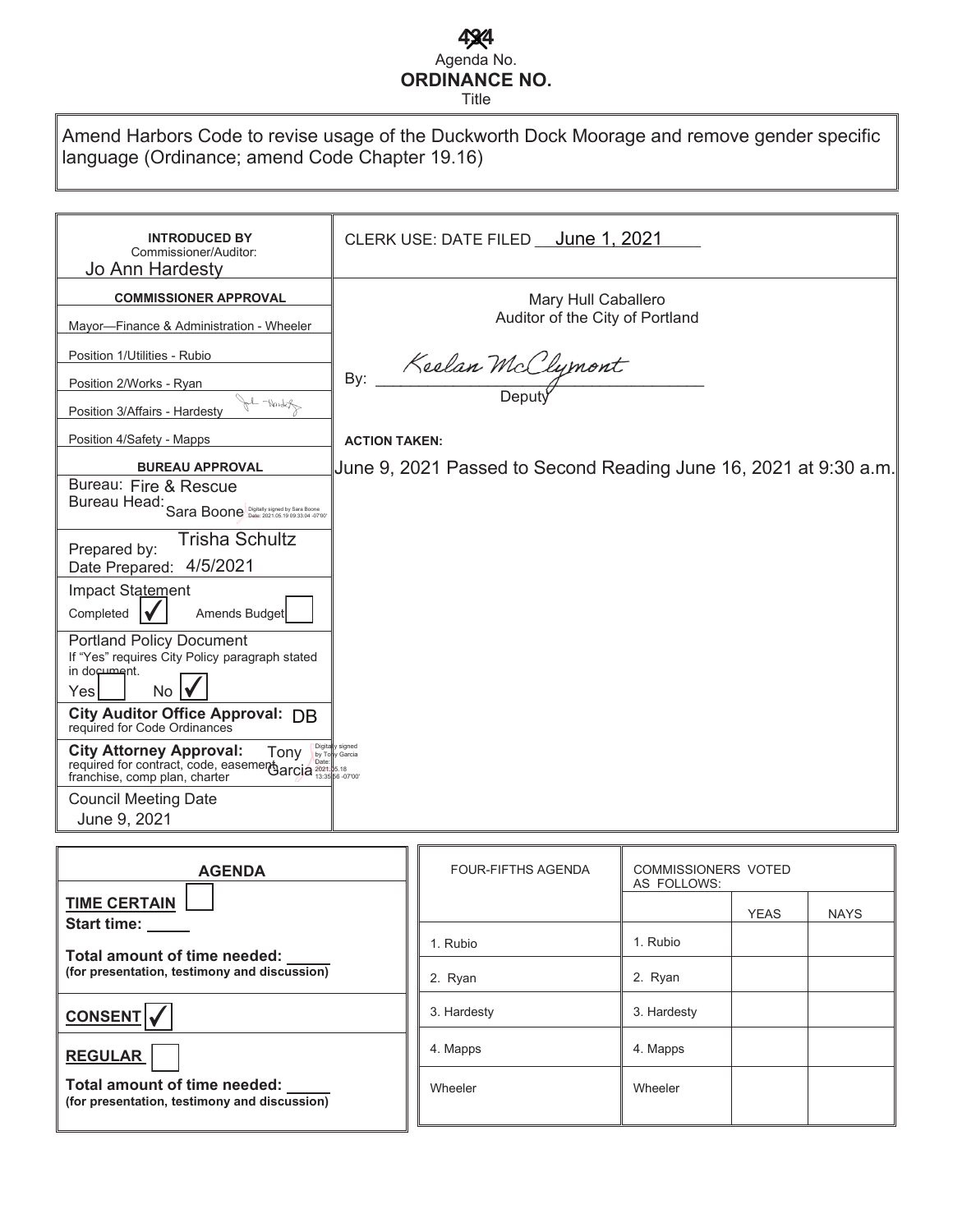#### Chapter 19.16 - RULES AND REGULATIONS

#### **19.16.005 Navigation Rules.**

Except as otherwise specified vessels shall be subject to United States "Navigation Rules" Commandant Instruction M16672.2 Series Rules available at United States Coast Guard and are hereby made part of this Title.

#### **19.16.010 Wharves to be Inspected - Signs Erected.**

(Amended by Ordinance No. 176955, effective October 9, 2002.)

- **A.** The Harbor Master in coordination with the Director of the Bureau of Development Services shall cause to be inspected, not less than every 5 years, all docks, sheds, warehouses, or other structures within the harbor limits, which shall extend out over water or unfilled land. After the inspection, a safe loading limit, in pounds, shall be posted at the entrance to the building, and no loading shall be over this limit at any time.
- **B.** Whenever the Director of the Bureau of Development Services and/or Harbor Master, as officers of the City, finds that any such structure is becoming dangerous due to decay, rot, faulty design, or any other condition, he/she they may limit the load, and the load limit shall be posted at the entrance to the structure; and if found unsafe, he/she they may order the structure closed until repaired or removed. The Harbor Master or his/her their assistants shall enforce these orders when so notified by the Director of the Bureau of Development Services.
- **C.** They do not assume the responsibility for the safe manner and use of any structure, or damages from any loading, except where the structures are owned in whole or in part by the City.

#### **19.16.015 Unsafe Docks or Waterfront Structures.**

(Amended by Ordinance No. 176955, effective October 9, 2002.) Whenever the Harbor Master, in his/her their judgement finds that any dock or waterfront structure has become unsafe or dangerous so as to render the same or any portion thereof unsafe to life or property, he/she they shall ask the Director of the Bureau of Development Services to make a survey of the property; if he/she they declares the same to be unsafe to life or property, the Harbor Master shall order the same barricaded with proper fencing, and danger signs posted by day and red lights by night, which shall remain intact until necessary repairs thereto as the engineers report are practicable shall be made. If the repairs are not practicable, the Harbor Master shall order the removal of the dock or waterfront structure. If the owner, agent, or lessee of the property shall fail to comply promptly with the order of the Director of the Bureau of Development Services, the Harbor Master shall prohibit the use of the unsafe portion of the dock or waterfront structure for any purpose whatsoever, and shall erect or cause to be erected the necessary barricade, signs, and lights; and if the dock or waterfront structure is to be removed or razed the Director of the Bureau of Development Services shall, with the Harbor Master, remove or have removed any and all of the unsafe portions of the dock or waterfront structure, and all of the expense therefrom

12/31/20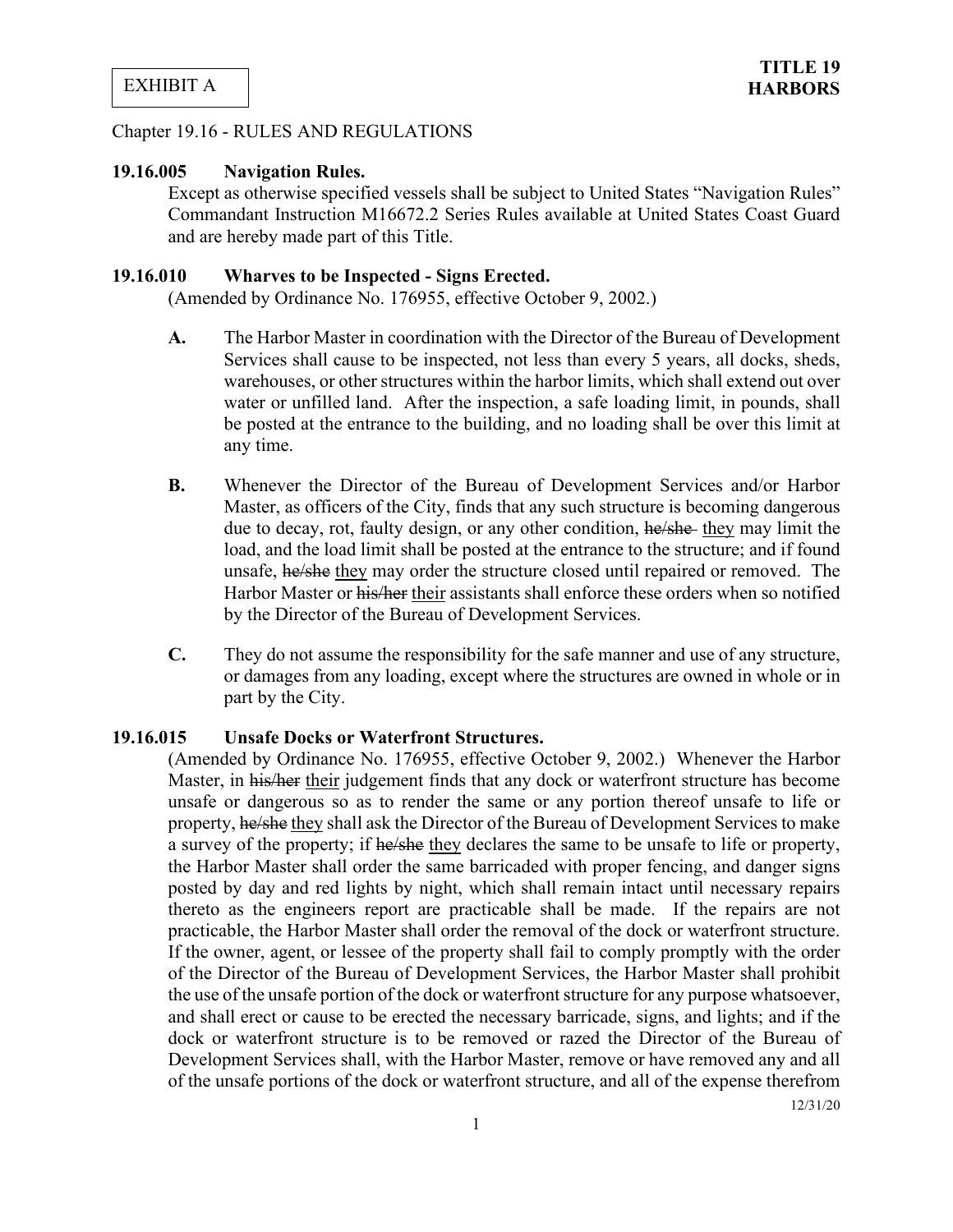shall be paid by and recoverable from the owner, agent, or lessee of any such dock or waterfront structure. Nothing contained herein shall prevent a condemnation as otherwise provided, nor shall the provisions herein contained relieve the owner, agent, or lessee from the duty of periodically inspecting the property and promptly proceeding thereafter to make all repairs that are practicable.

## **19.16.020 Decayed Docks Breaking Loose.**

It is unlawful for the owner, agent, or lessee in charge of any dock or waterfront structure to allow the whole or any part thereof to fall into or remain adrift in the waters of the City or to float away from the dock. All fender piling or other portions thereof that shall break loose shall be removed at once by the owner, agent, or lessee of any dock; and upon failure to do so, the same shall be removed by the Harbor Master and the expense thereof shall be paid by and recoverable from the owner, agent, or lessee of the property by the City. In the event that any part of a dock or waterfront structure caves in, collapses, or is damaged in any way in excess of \$1,000, the owner, agent, or lessee in charge shall notify the Harbor Master within 72 hours.

## **19.16.025 Notification of Arrival of Ocean Going Vessels.**

- **A.** The local agent, owner or person in charge of any facility where an ocean-going vessel ties up shall immediately report to the Harbor Master the name and local agent for the vessel.
- **B.** It is unlawful for any such person to neglect or refuse to give this report.
- **C.** The foregoing shall not apply to any vessel whose movements are limited to the inland waters of the Willamette and Columbia Rivers or any of their tributaries.
- **D.** Reports to the Merchant Exchange may be allowed in place of the above requirement by the Harbor Master.

## **19.16.035 Vessels Changing Docks.**

Every vessel, unless propelled by its engine, moving from one dock to another or from one place to another when necessary to pass through the draw of any bridge or when moving from a dock or wharf to a dock or wharf within the City shall, in order to prevent the obstruction of travel, have the services of a tug or tugs.

## **19.16.040 Notice of Change of Berth of Ocean Going Vessel.**

- **A.** The local agent, owner or person in charge of any place where any ocean-going vessel is tied up in the Portland Harbor shall notify the Harbor Master when such vessel leaves the place where it is tied up and shall state the destination to which the vessel is moving.
- **B.** The notice shall be given no later than four hours after making the move.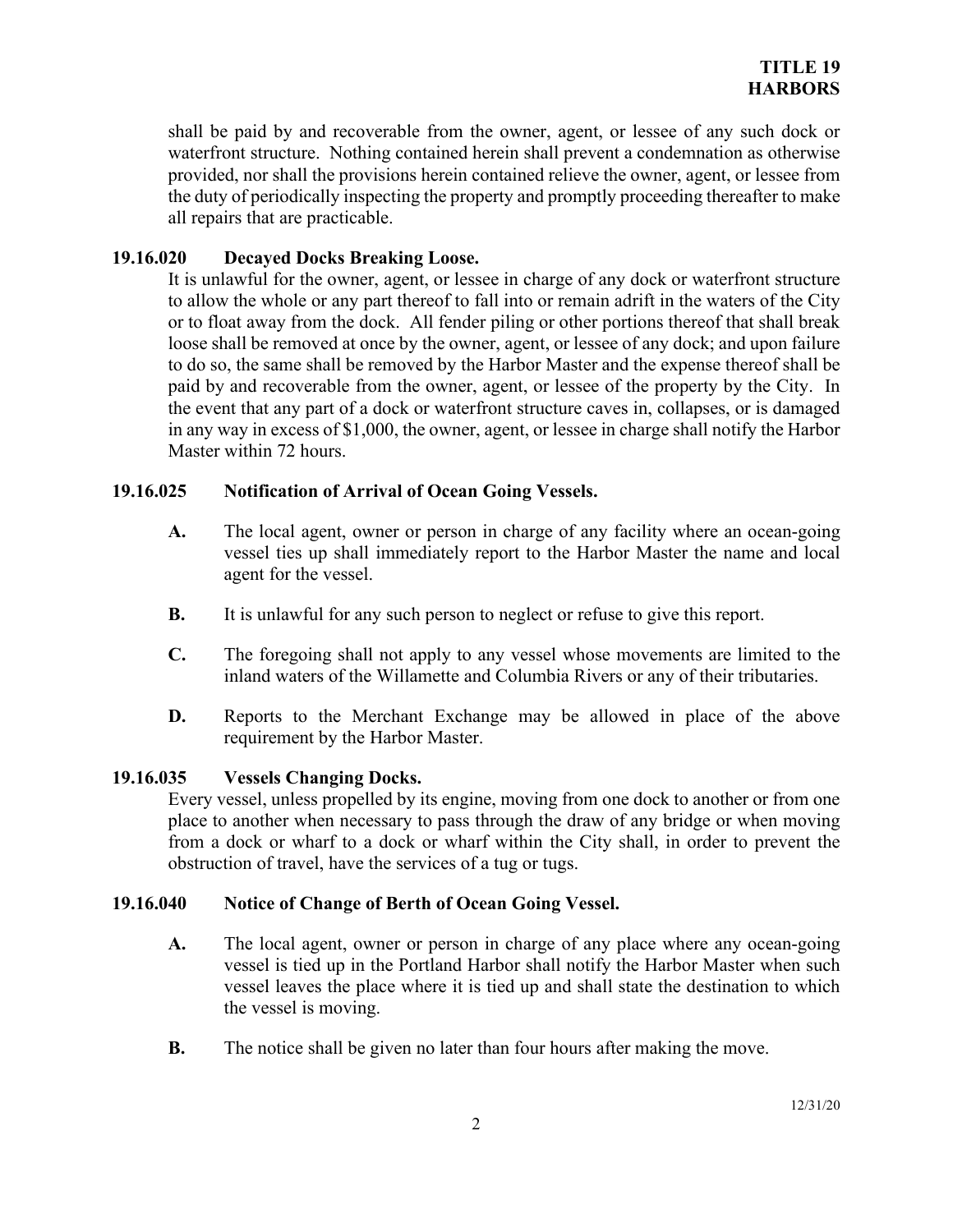- **C.** It is unlawful for any such person to neglect or refuse to give this report.
- **D.** Reports to the Merchant Exchange may be allowed in place of the above requirement by the Harbor Master.

## **19.16.045 Berthing Ships.**

- **A.** No vessel may moor or berth next to City property without the Harbor Master's prior approval.
- **B.** The Harbor Master may assign space for mooring and berthing of any vessel next to any City property.
- **C.** The person or owner in control of any vessel berthed pursuant to this Section shall be liable for all charges and expenses including water charges by the Bureau of Water Works Portland Water Bureau and other special costs incurred or provided in connection with berthing, shall be liable for any other expenses connected with the ship during the period of being berthed at the seawall, and also shall be liable for any damages resulting from the berthing or continuance of mooring of the vessel.

## **19.16.055 Permits for Construction Work.**

(Amended by Ordinance No. 176955, effective October 9, 2002.)

- **A.** No person shall construct or repair or wreck any old work or drive or remove any piling within the harbor zone within the City of Portland or remove any earth or other material from the river banks or bed shoreward of or adjacent to the harbor line without first securing a permit from the Bureau of Development Services. After the permit has been issued and before such work has been started, the permit holder must notify the Harbor Master. It shall be the duty of the Harbor Master to stop any such work until a permit shall be secured, if so requested by the Director of the Bureau of Development Services.
- **B.** Nothing in the above Section shall relieve any person, company, or corporation from securing such other permits as may be required by any other agency such as, U.S. Army Corps of Engineers or the Port of Portland, State Marine Board, and Division of State Lands.

## **19.16.060 Municipal Boat Landings.**

(Amended by Ordinance Nos. 169986 and 188312, effective April 5, 2017.)

**A.** As used in this Section, the following words and terms have the meanings indicated unless the context clearly requires otherwise: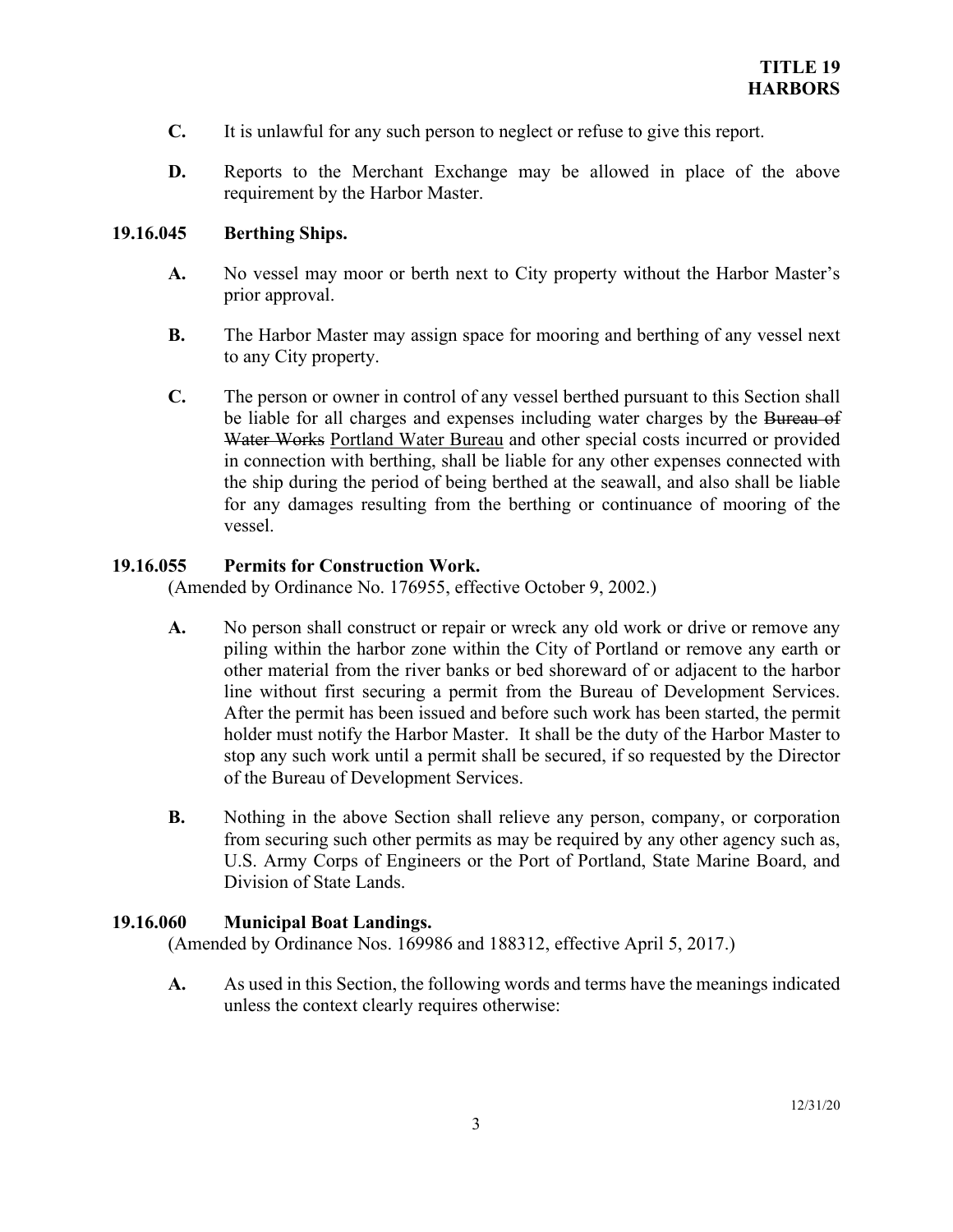- **1. "PP&R"** shall mean the City of Portland, Bureau of Parks and Recreation. Where appropriate, the term "PP&R" also refers to the staff and employees of Portland Parks and Recreation.
- **2. "Facility"** shall mean PP&R floats, piers, mooring buoys, and boat landings.
- **3. "Commercial vessel"** shall mean a vessel which is used, rigged, or licensed for any commercial use or purpose, and shall include watercraft operated within the terms of a concession lease or agreement with PP&R.
- **4. "Length"** shall mean the overall length of a watercraft.
- **5. "Night"** shall mean any period of time between 3 PM and 9 AM.
- **6. "Docking Season"** shall mean the period of time between May 1 and September 30.
- **7. "Director"** refers to the Director of PP&R also known as the Superintendent of Parks.
- **B.** The operator of recreational watercraft may use a municipal boat landing for recreational purposes only. It is unlawful to use a municipal boat landing for any purpose other than recreation without prior written permission of the Director of Parks.
- **C.** No person shall moor or berth a watercraft of any type in a PP&R owned or operated park or marine area except in designated marine park areas and at designated facilities.
- **D.** It is unlawful to moor a watercraft at a municipal boat landing for a period exceeding 24 hours or while the parks is closed, without prior written permission of the Director. The Harbor Master may permit a craft to be moored at a municipal boat landing for more than 24 hours only when the craft if inoperable and reasonable additional time is needed to repair it.
- **E.** Use of any PP&R marine facility shall be on a first come, first served basis unless otherwise permitted by PP&R. Reserving or retaining space to moor or berth a watercraft at any facility, by means of a dinghy or any method other than occupying the space by the watercraft to be moored or obtaining a permit though the PP&R Reservation Center, shall not be permitted.
- **F.** Open flames or live coals, or devices containing or using open flames, live coals, or combustible materials, including but not limited to barbecues, hibachis, stoves and heaters, shall not be permitted on PP&R marine facilities.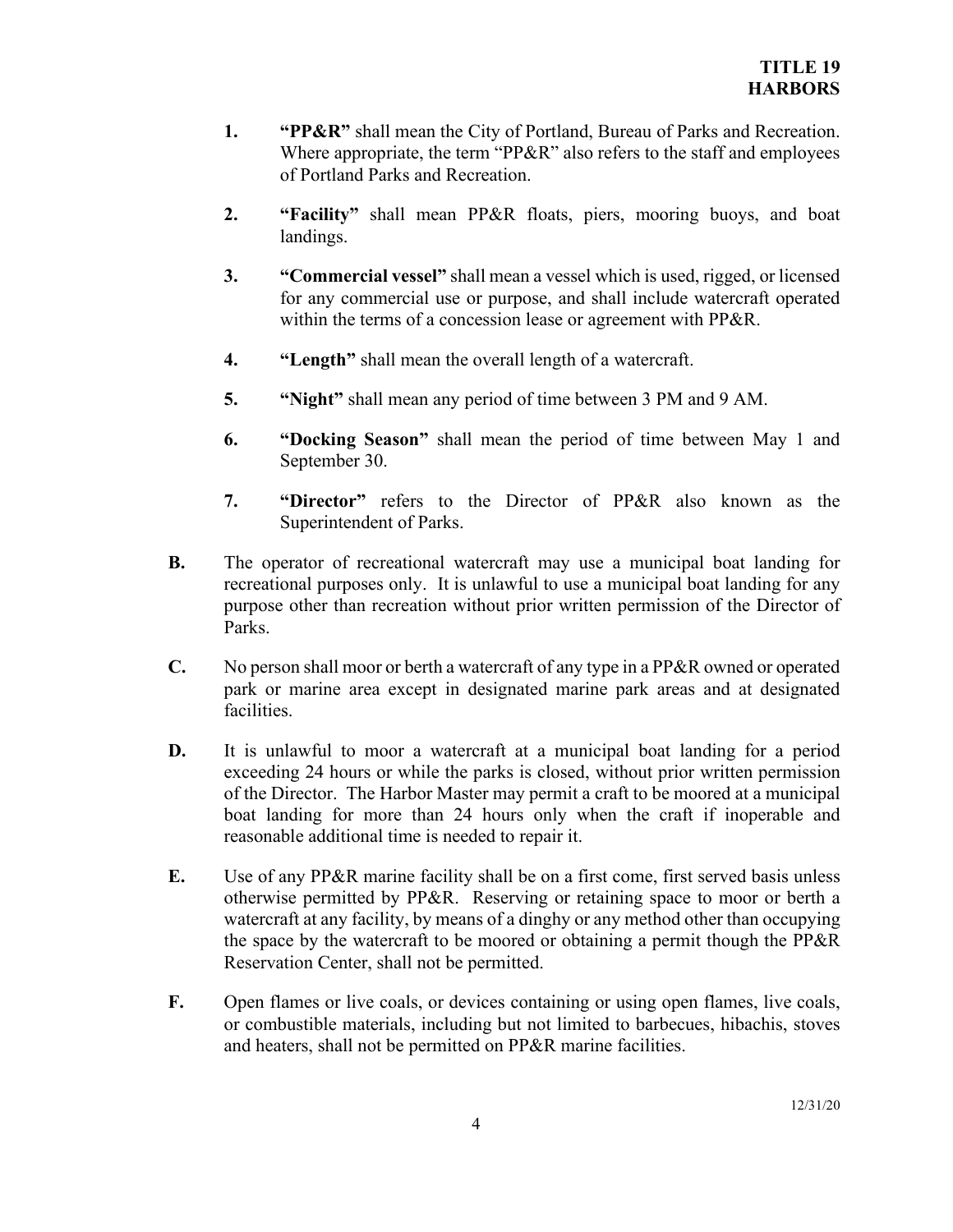**G.** No swimming, diving, or sunbathing is permitted on or within 50 feet of PP&R marine facilities and municipal boat landings.

**1.** Exceptions

**a.** The Kevin Duckworth Dock Moorage

- **H.** The mooring of any craft in violation of this section may result in eviction from moorage, in addition to any other penalty prescribed by law.
- **I.** The Director is authorized to issue any rules and establish any fees with the Director deems necessary to operate and maintain all municipal Boat Landings and Marine Facilities.
- **J.** Enforcement or the provisions in this Section shall be conducted by either the Director of Parks, the Harbor Master, the Chief of Police, the Multnomah County Sheriff, or their appointed designees. Subject to the provisions of ORS 830.908 to 830.948, any person authorized to enforce the provisions of this Section may order any abandoned or derelict vessel in any Park or at any municipal dock to be towed, stored and disposed of at the vessel owner's expense. Any person whose vessel is towed under this Section may appeal to the Code Hearings Officer in accordance with the provisions of Title 22 of this Code. The Code Hearings Officer shall uphold the towing order if, upon the Code Hearings Officer's de novo review, the preponderance of the evidence admissible under Title 22 of this Code convinces the Code Hearings Officer that, more likely than not, the vessel in fact was abandoned or derelict, as those terms are defined in ORS 830.908 to 830.948. If the tow is found to be invalid, any charges imposed by the City for towing and storage will be waived, and the City will pay any towing or storage charges owed to a private person or entity. The Code Hearings Officer shall not waive or reduce any towing or storage charges associated with any tow order if the Code Hearings Officer finds the tow order valid, and the vessel owner and/or the person entitled to possession of the vessel will be responsible for all such towing and storage charges.
- **K.** Use of docks governed by this Section is also subject to all applicable provisions of law, including, without limitation, the provisions of Chapters 20.08, Parks & Recreation - Permits and 20.12 Parks & Recreation - Prohibited Conduct, of this Code.
- L. The City of Portland, its officers, and employees are not liable for any personal injury or property damage resulting from maintenance or use of a municipal boat landing.

# **19.16.070 Vessels Are Not To Be Blocked.**

No master, owner or person in charge of any vessels, or watercraft shall block or hinder in any way the entrance or exit to any Fire Boat station on either the land or water side.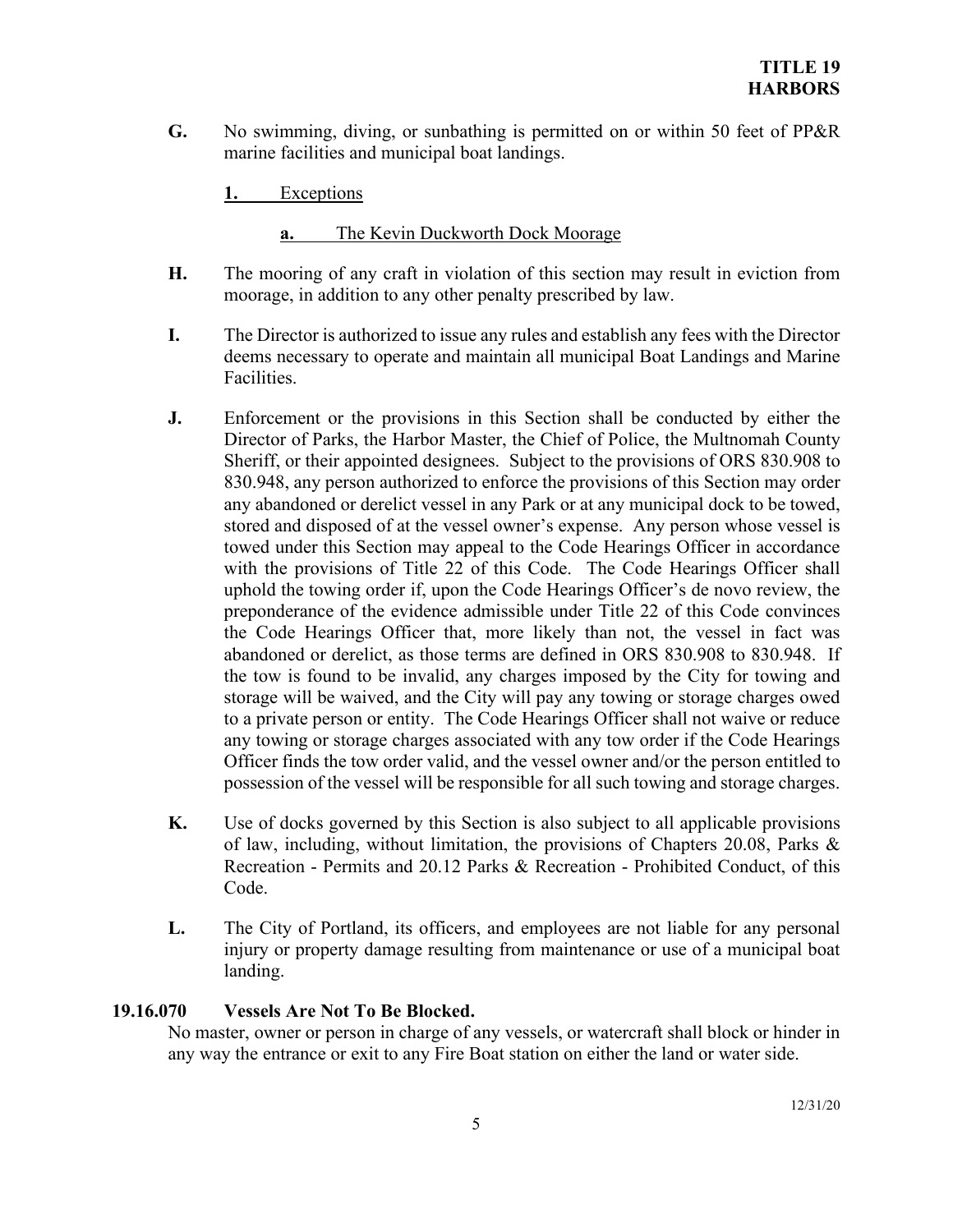## **19.16.075 Rafts Not to Block Slips or Channels.**

Rafts or barges must not be more than one deep when moored alongside of any vessel while at any berth. No rafts, barges, or other floating objects shall be moored in such a way that the navigation of any vessel or watercraft shall be endangered or hindered. All barges, rafts, or other floating objects while so moored shall have a white light displayed on the offshore side.

## **19.16.080 River Obstructions.**

- **A.** By certified mail, return receipt requested, the Harbor Master shall notify the owner, agent, or person in charge of any wreck, uncontrolled vessel, obstructing material or structure that is in violation of this chapter. In the Harbor Master's discretion, this notice may be posted on the wreck, vessel, material or structure.
- **B.** The notice shall state the time within which the violation is to cease.
- **C.** If the violation is not terminated within the time specified, the Harbor Master may remove the wreck, vessel, obstruction or material together with its tackle and cargo.
- **D.** After removal, the Harbor Master shall notify the owner, agent, consignee or person in charge of the wreck, vessel or material of the cost of removing it and specify a date on which the cost shall be paid to the City.
- **E.** If the cost of removal is not paid within the time specified, the wreck, vessel or material shall be sold and the proceeds disposed of in accordance with City Code Section 5.36.015.

## **19.16.085 Removal of Refuse.**

- **A.** No refuse shall remain on the deck of a vessel overnight or after the cargo has been worked. All refuse must be removed daily onto the dock or a barge. Under no circumstances shall combustible materials be allowed to accumulate at any loading terminal, dock or yard.
- **B.** All barges or lighters must be with sideboards, bins and covers to prevent the escape of noxious odors.

## **19.16.090 Buoys Required on Wrecks.**

- **A.** If any vessel, watercraft or barge is wrecked or sinks or loses any part of its cargo in the waters of the port, the owner, agent or person in charge of the vessel, watercraft or barge shall immediately notify the Harbor Master of the nature of the obstruction, the location and the cause of the obstruction.
- 12/31/20 **B.** The owner, agent or person in charge of the vessel, watercraft or barge shall immediately place a marker or buoy on the obstruction. The marker or buoy shall display two red flags by day and two red lights by night. The flags shall be one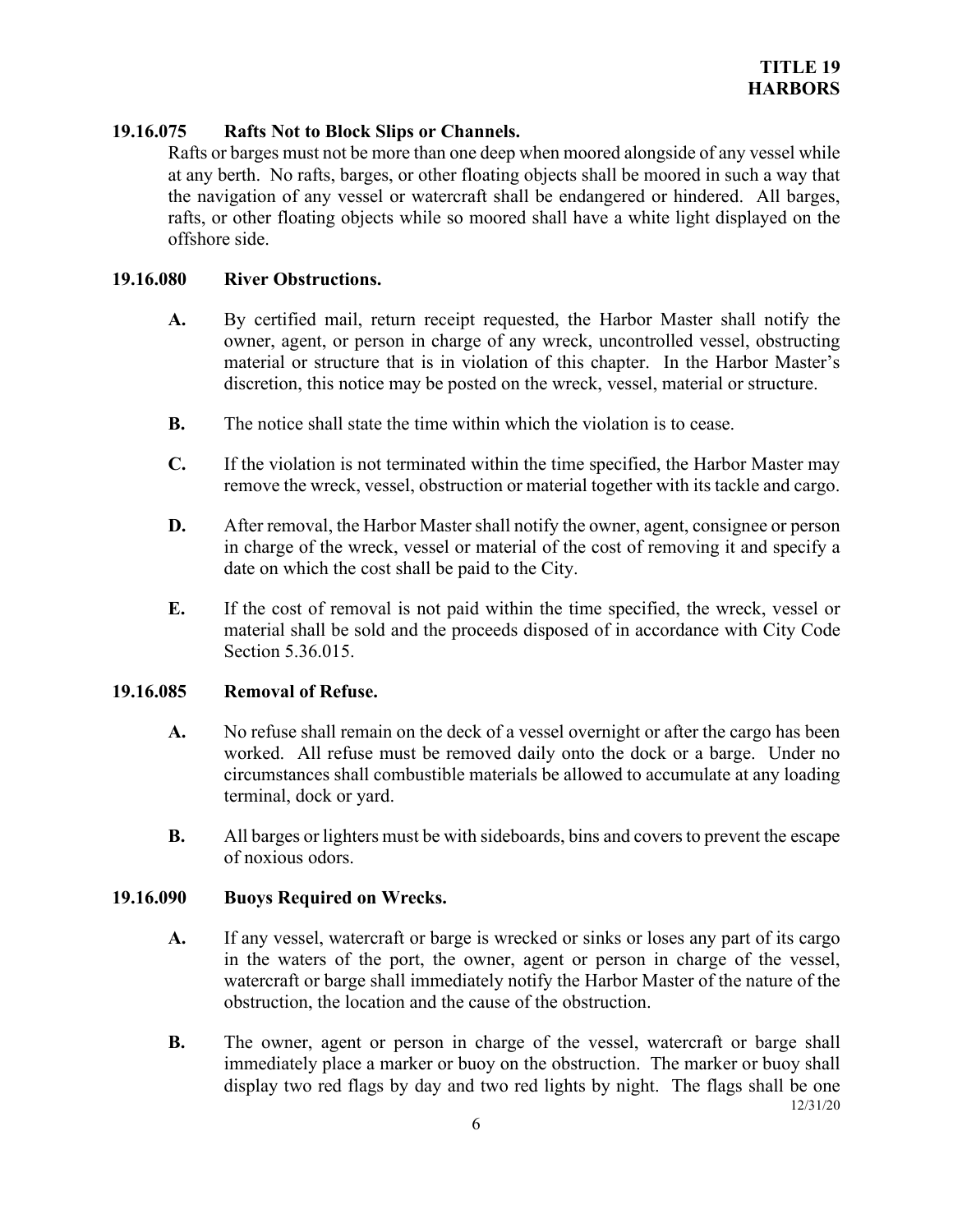above the other, not less than three feet apart. Each flag shall be not less than 18" by 18" in size.

**C.** If an obstruction constitutes a navigational hazard in any way, the owner, agent or person in charge shall notify the United States Coast Guard Captain of the Port and the owner, agent or person in charge shall mark the obstruction as ordered by the Captain of the Port.

## **19.16.095 Menace to Navigation.**

- **A.** All refuse and debris in the waters of the port are declared to be public nuisances and menaces to navigation.
- **B.** It is unlawful for any person to throw or place or permit to be thrown or placed any such refuse or debris in the waters of the port or at a location where the refuse or debris may get into the waters of the port by high water or other means.
- **C.** Any such menace to navigation is subject to seizure by the Harbor Master without warrant or notice and is subject to summary destruction and abatement if this can be done without a breach of the peace or doing any unnecessary injury to other property.

## **19.16.100 Hot Work on Vessels.**

(Amended by Ordinance No. 180917, effective May 26, 2007.) A Hot Work permit shall be obtained before beginning any welding or burning operations in or on any vessel, in or abutting the Portland harbor.

- **A.** Scope: This regulation applies to all operations involving the use of oxygen/fuel gas mixtures, electric arc welding, or other spark or fire producing operations on marine vessels regardless of the size of the vessel and regardless of whether or not the vessel is at anchor, moored, in drydock, or ashore.
- **B.** General Definition for this Section: For the purpose of this regulation the following words have the meanings set forth below:
	- **1. Adjacent Spaces** Those spaces in all directions from the subject space, including all points of contact, corners, diagonals, decks, tank tops, and bulkheads.
	- **2. Bureau**  The City's Portland Fire & Rescue.
	- **3. Competent Person** The holder of a valid Certificate issued by the National Fire Protection Association, or other recognized source attesting that the holder has successfully completed a course of training as a Competent Person and has been officially registered with the U.S.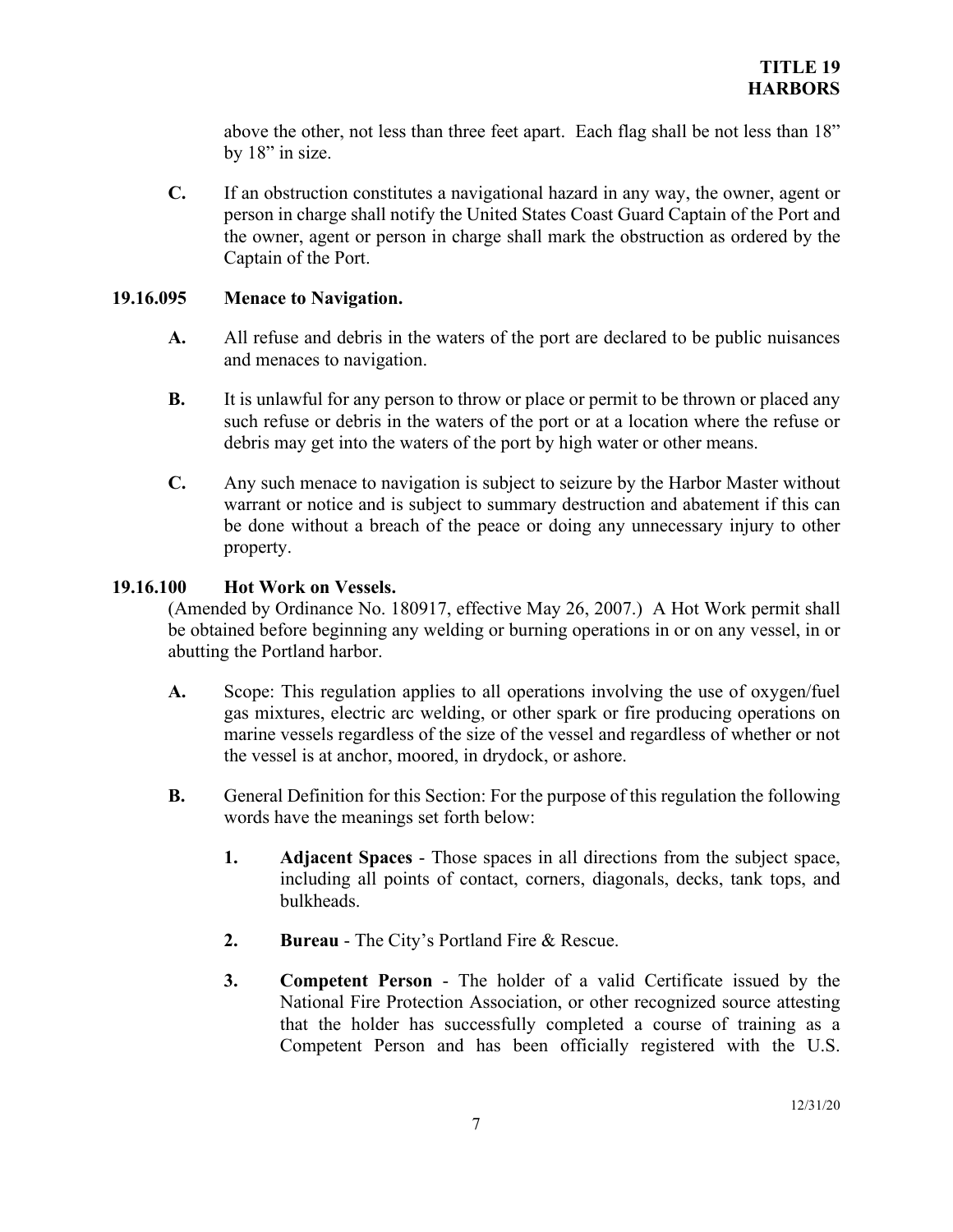Department of Labor (OSHA) as a designated Competent Person by their respective employer.

- **4. Confined Space** A compartment of small size and limited access such as a double bottom tank, cofferdam, or other such similar type space which by its small size and confined nature can readily create or aggravate a hazardous exposure.
- **5. Fire Watch** A person designated by the supervisor of the welding operation to watch for signs of fire. Such persons shall be familiar with Fire Department Permit Conditions, the area where the hot work is to take place, and procedures for sounding an alarm in the event of fire. In addition, this person shall be trained in the proper use of the extinguishing equipment provided and instructed in the specific hazards anticipated.
- **6. Designated Piers** Those piers or berths designated by the Portland Harbor Master and by virtue of their construction, location, fire protection and fire hydrant availability, are suitable to permit certain repairs to vessels alongside.
- **7. Enclosed Space** Any space other than a confined space, which is enclosed by bulkheads and overhead. It includes cargo holds, tanks, quarters, and machinery and boiler spaces.
- **8. Gangway** A ramp-like or stair-like means of access provided to enable personnel to board or leave a vessel including accommodation ladders, gangplanks, and brows. A gangway shall have a walking surface not less than 20 inches wide, be of adequate strength, maintained in good repair, and safely secured. Each side of such gangway, and turntable if used, shall have a railing with a minimum height of 33 inches, with a mid rail. Rails, if constructed with rope or chain, shall be kept taut at all times.
- **9. Hazardous Materials** Any material which by reason of being explosive, flammable, poisonous, corrosive, oxidizing, irritant or otherwise harmful is like to cause injury.
- **10. Hot Work** Per NFPA 306, paragraph 1-05; any construction alteration, repair, or shipbreaking operation involving riveting operation welding, burning, or similar fire-producing operations. Grinding, drilling, abrasive blasting, or similar spark producing operations shall be considered hot work unless deemed otherwise by a Certified Marine Chemist.
- **11. Marine Chemist**  The holder of a valid Certificate issued by the National Fire Protection Association in accordance with the "Rules for the Certification of Marine Chemist."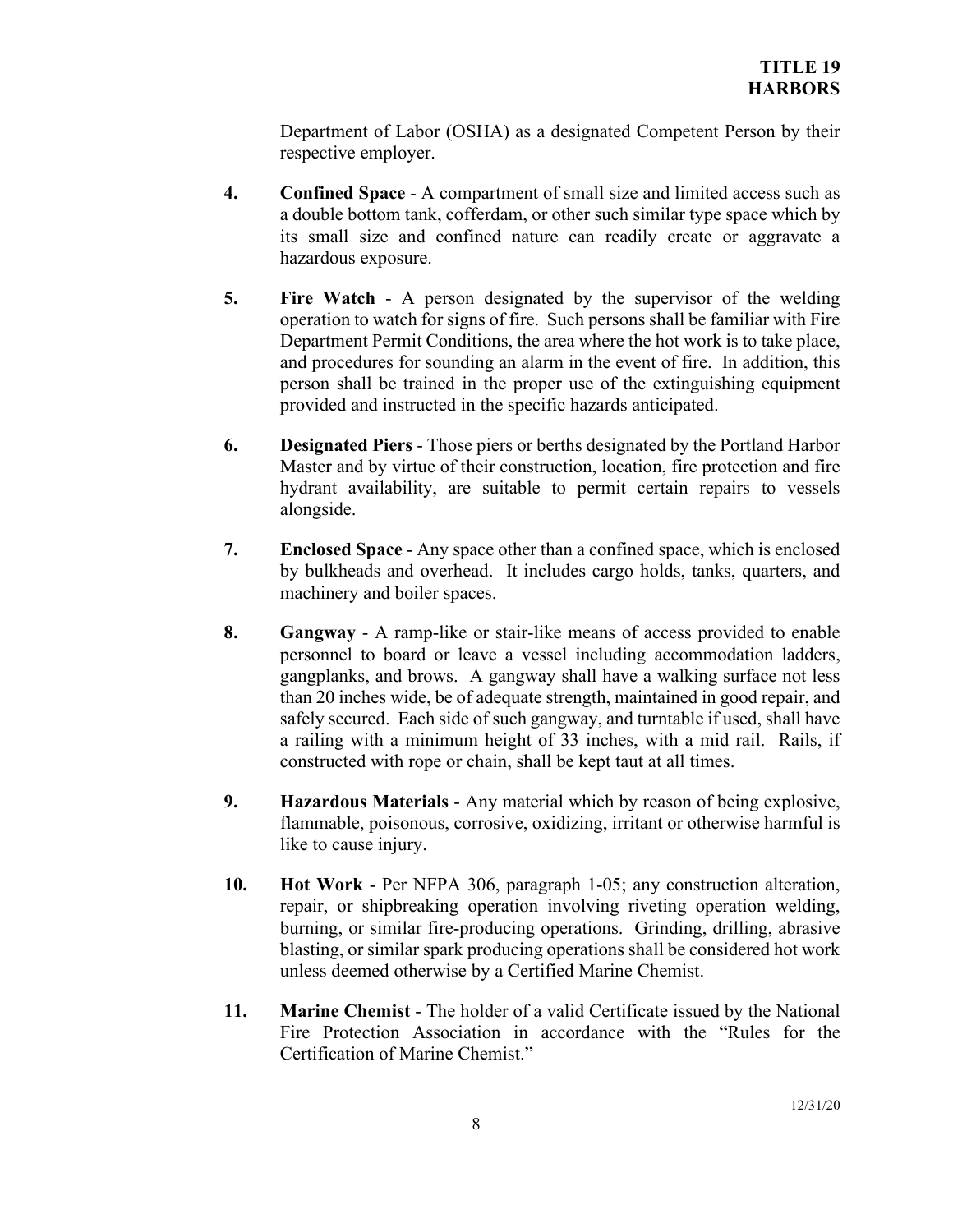- **12. Powder Actuated Fastening Tool** A tool or machine which drives a stud, pin, bolt or any type of fastener by means of an explosive charge.
- **13. Ship Repair** The repair of any vessel including, but not limited to, alterations, modifications, conversions, installations, cleaning, painting, and maintenance work, and for the purposes of this code includes shipbuilding and shipbreaking.
- **14. Shipyard** An operating facility, engaged in ship repair, doing business in the City of Portland or adjacent Columbia/Willamette River Port facilities, meeting the requirements of the Building and Fire Codes.
- **15. Vessel**  Every description of watercraft or other artificial contrivance used as a means of transportation on water, including special purpose floating structures not primarily designed for or used as a means of transportation on water.
- **C.** Hot Work Permits: Hot Works Permits for Hot Work on Marine Vessels shall be divided into three categories.
	- **1.** Level I Those permits for hot work operations which are minor in nature. (See below for further definitions.)
	- **2.** Level II Those permits for hot work operations which are moderate in nature. (See below for further definition.)
	- **3.** Level III Those permits which involve major hot work operations. (See below for further definition.)
- **D.** Level I Hot Work:
	- **1.** Definition: Level I hot work is work which involves repairs or modifications which by nature do not involve any cutting or welding on or near hazardous areas of the vessels.
	- **2.** Level I hot work must:
		- **a.** Not involve work on hazardous areas or compartments of the vessel. Such hazardous areas include, but are not limited to: Fuel systems (including tanks and piping and compartments adjacent to such tanks and piping). Compartments which are insulated with combustible or flammable insulation, including insulation which has a fire resistive barrier installed over the surface: Engine rooms, fire rooms and boiler rooms, auxiliary machinery rooms. Cargo or storage areas which contain or have contained hazardous materials (including flammable liquids and gases or combustible liquids).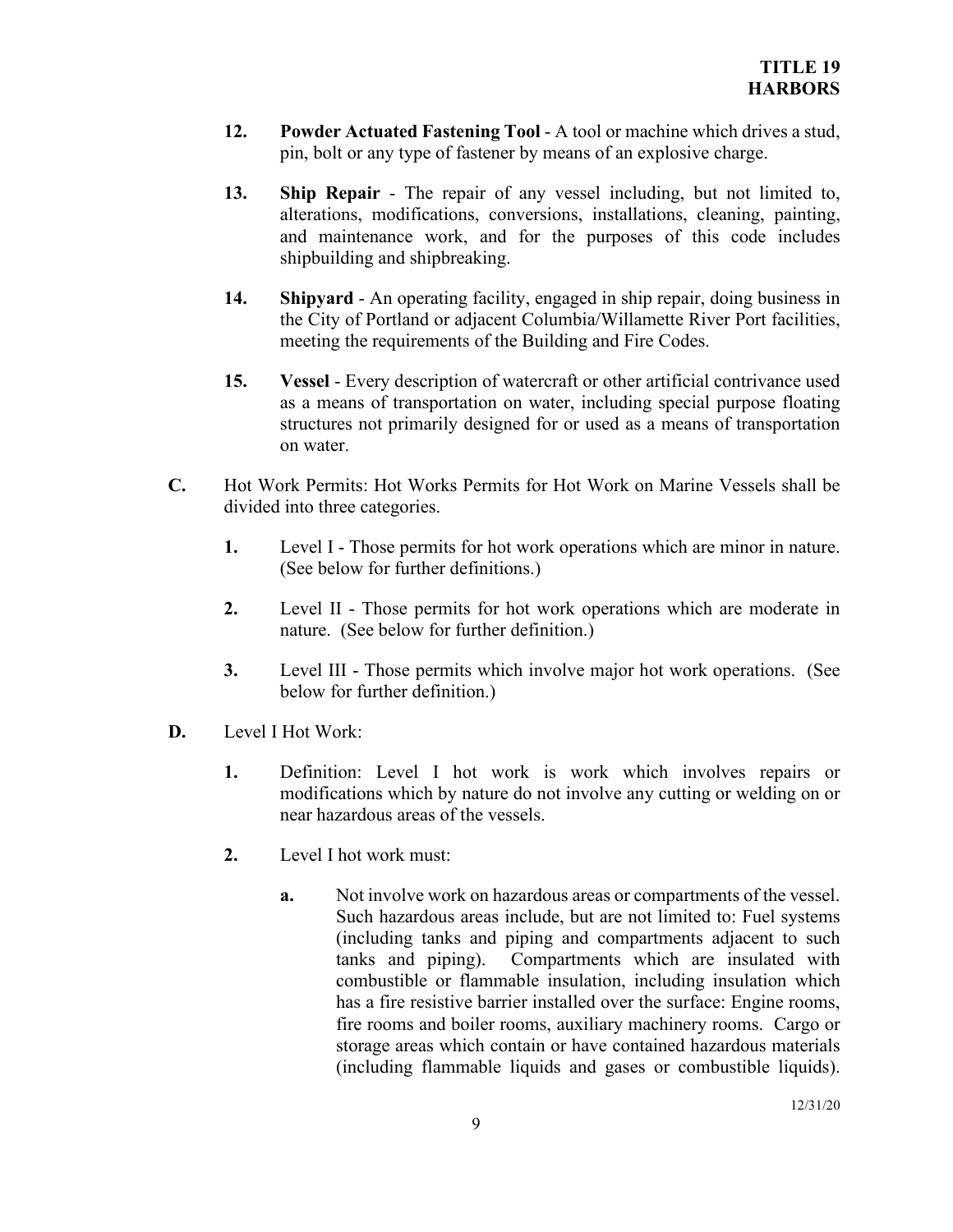Work on surfaces directly adjacent to those compartments listed above (i.e.: Those opposite sides of an insulated space which might expose the insulation to heat).

- **3.** Violation of Condition:
	- **a.** No welding or cutting shall be done on a dock or ship within the City's harbor without first obtaining a hot work permit authorized by Portland Fire & Rescue.
	- **b.** If welding or cutting is done on a dock or ship within the City's harbor without first obtaining the permit or permits required by this Chapter, the welding or cutting shall cease immediately and not begin again until the Fire Marshal or Harbor Master has inspected the worksite, the inspection fee has been paid and the Fire Marshal or Harbor Master has issued a permit for welding or cutting. The person(s) must also obtain any Coast Guard or other required permits for the hot work, prior to the commencement of such work.
- **4.** Examples of Level I hot work include work on:
	- **a.** Standing rigging
	- **b.** Replacement of cleats and pad eyes
	- **c.** Work involving deck machinery
	- **d.** Similar repairs or modifications
- **5.** Requirements:
	- **a.** Permits Required:
		- **(1)** A U.S. Coast Guard Hot Work Permit.
		- **(2)** A "Hot Work Permit for Vessels," authorized by Portland Fire & Rescue shall be obtained prior to the commencement of any hot work operations aboard any marine vessel.
	- **b.** Violation of Conditions:
		- **(1)** Violation of any of the following permit conditions shall be cause for immediate revocation of the "Hot Work Permit For Vessels." Permits which are revoked require all discrepancies corrected immediately and may require payment of a fee prior to issuance of a new permit. In the event that a fire occurs as a result of violation of these permit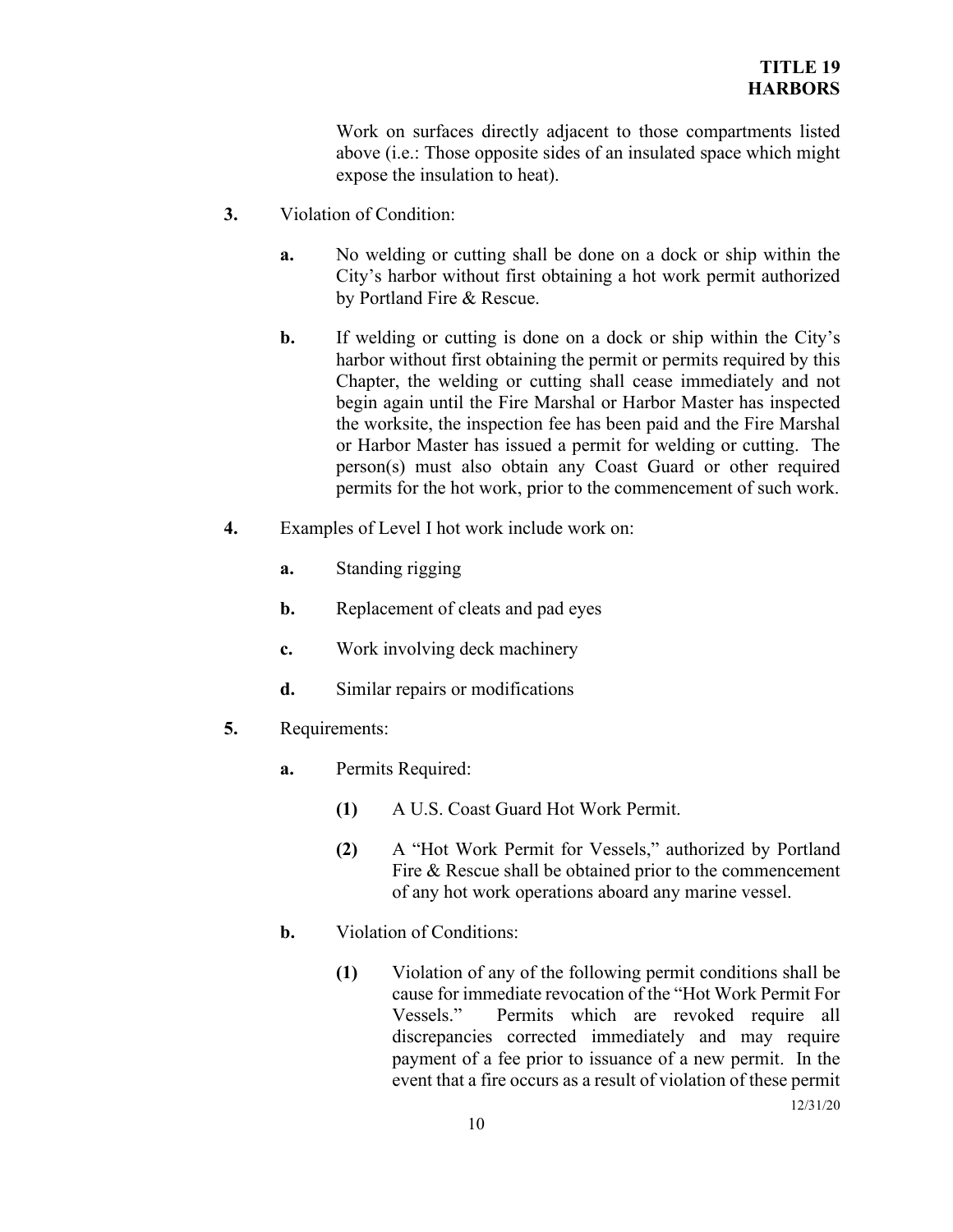conditions, the Chief of Portland Fire & Rescue may prepare a statement setting forth the costs of extinguishing the fire and the permit holder shall pay such costs.

- **c.** Authorized Locations: Level I hot work may be performed at the vessel's normal berth. Exception: Level I hot work shall not be performed at fuel terminals, passenger terminals, grain terminals, or terminals or piers at which the use is primarily residential or recreational in nature, unless authorized by the U.S. Coast Guard, Harbor Master, and a NFPA certified Marine Chemist.
- **d.** Vessel's Fire Protection Systems: During hot work operations all of the vessel's fire protection systems shall remain in service.
- **e.** Gangways Required: At least one gangway shall be provided for access to the vessel.
- **f.** Prohibited Activity: The following activities are prohibited during hot work operations, unless specifically approved by a Marine Chemist.
	- **(1)** All hot work operations shall be discontinued during discharge, loading, or transfer of fuel oils or other flammable or combustible substance.
	- **(2)** Spray painting or the application of other flammable compounds unless sufficient ventilation is provided to maintain the atmosphere at less than 10 percent of the lower explosive limit for the particular material being applied as determined by a Marine Chemist. Monitoring of such areas shall be carried out by a Competent Person.
- **g.** Inspection Required:
	- **(1)** Prior to the commencement of hot work operations, an inspection shall be made of the area in which the work is to occur to assure that:
		- **(a)** The work to be performed does not involve an area of the vessel prohibited for Level I hot work.
		- **(b)** Prohibited activity is not taking place elsewhere on the vessel.
		- **(c)** The area is safe for the hot work to take place. Such inspection shall be made by the Competent Person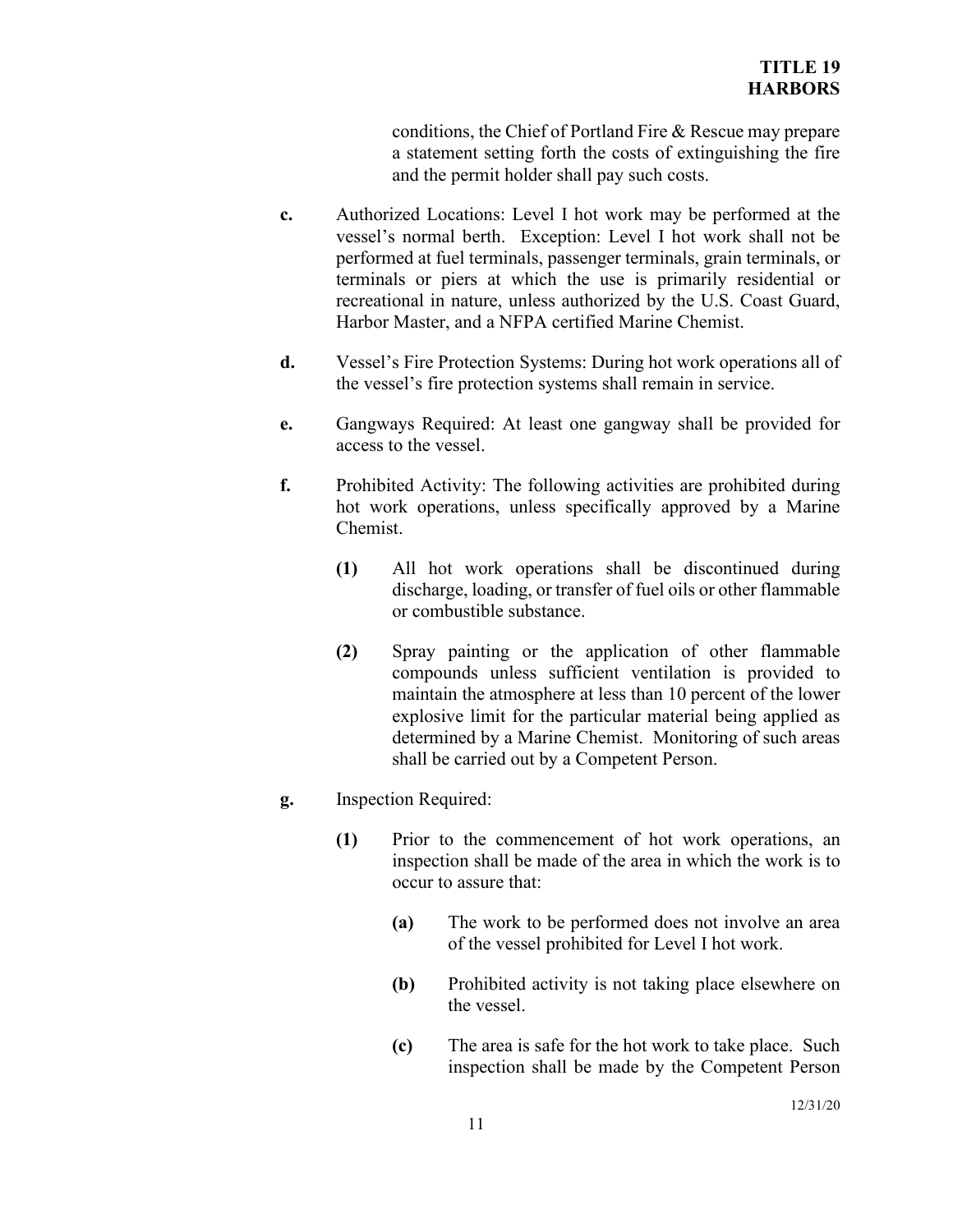and the person in charge of the repairs or modifications. Such inspections shall include the opposite sides of bulkheads or decks on which welding or cutting operations are to be performed.

- **h.** Fire Watches:
	- **(1)** Whenever hot work operations are taking place, a responsible individual shall be appointed as fire watch and shall be on duty continuously during such operations.
	- **(2)** Such persons shall have no other duties other than to watch for fire. Fire watches shall be equipped with, or have immediate access to emergency fire protection equipment (charged fire extinguishers and/or fire hoses). Fire watches shall remain on duty for not less than 30 minutes after hot work operations are completed.
	- **(3)** Persons performing hot work may not serve as their own fire watch.
	- **(4)** Persons appointed as fire watch may be a member of the vessel's crew or other person designated by the individual in charge of the work.
	- **(5)** As determined by a responsible, trained supervisor, the number and location of fire watch personnel shall be based on all existing conditions and potential fire hazards.
	- **(6)** Fire watches are to be readily identifiable.
	- **(7)** Fire Watches shall be equipped with a mechanism to send a fire alarm or a device to cause an alarm to be sounded, even if the Fire Watch is in a remote or confined area or tank.
- **i.** Fire Extinguishing Devices Required:
	- **(1)** Portable fire extinguisher of sufficient size and number, as identified on Hot Work Permit, shall be kept in readiness at the location where the hot work is being done. Extinguishers may be 4A, 60BC, Dry Chemical; 1A 10/12 BC CO2 or, 2A pressurized water, depending on the work and surroundings involved. Extinguishers that are part of the vessel's established fire protection outfitting may not be used for this purpose.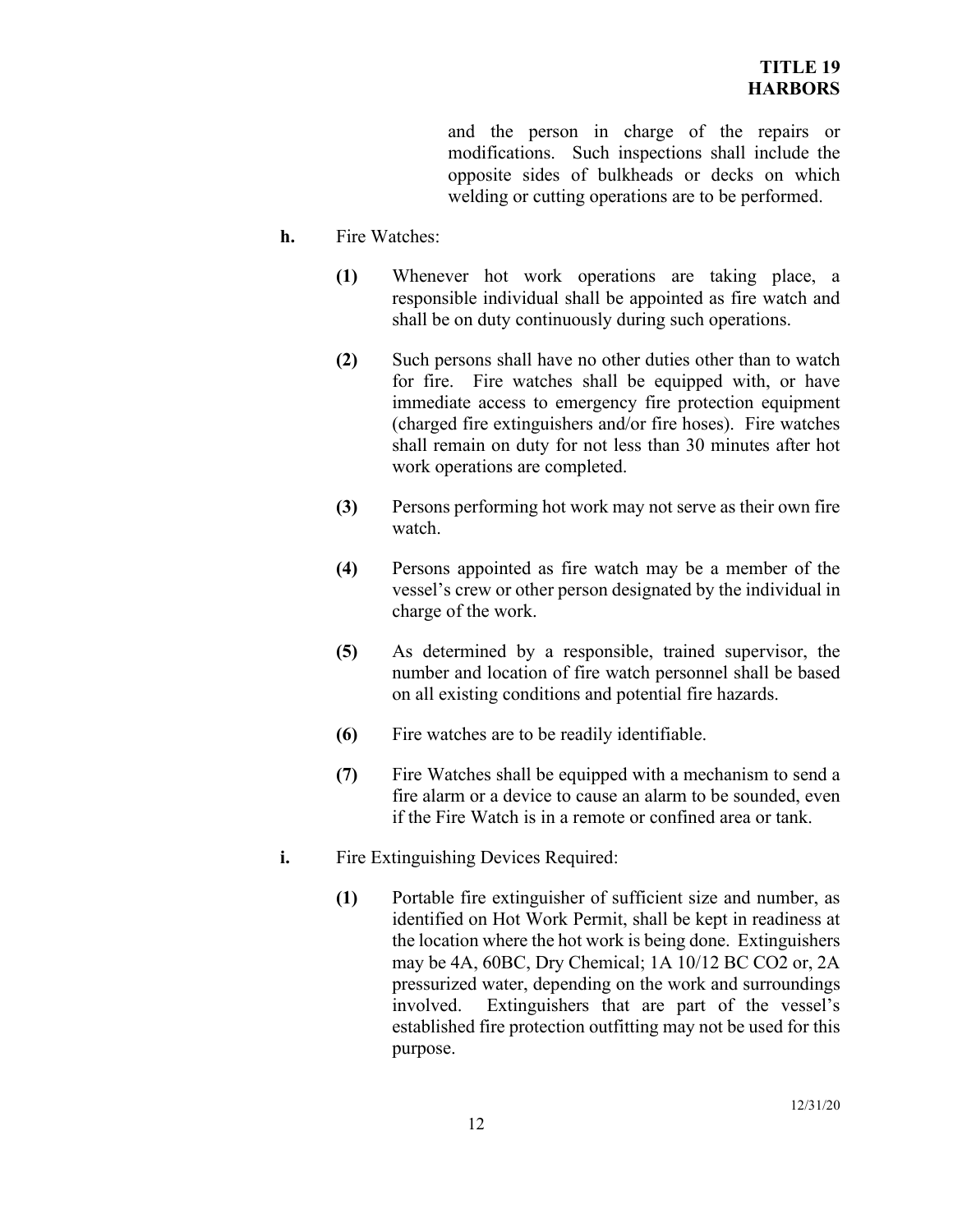- **(2)** A fire hose of not less than 1-1/2 inch diameter, with nozzle attached, shall be laid out an suitably charged in the vicinity of hot work operations. Such hose shall be of sufficient length to reach the compartment or space being worked on or protected.
- **j.** Ventilation: Forced draft ventilation of adequate capacity to remove hot work vapors and any accumulation of flammable vapor shall be installed prior to performing any work below deck or inside a confined or enclosed space.
- **k.** Other precautions Against Fire:
	- **(1)** Flammable or combustible liquids may not be stored within 50 feet of hot work operations.
	- **(2)** Combustible materials shall not be located within 25 feet of hot work operations. (Including the opposite side of surfaces on which welding or cutting is being performed.)
	- **(3)** Hot work shall not be done in or near compartments or spaces where flammable liquids or vapors, lints, or loose combustible stocks are so located or arranged that sparks or hot metal from the welding or cutting operation may cause ignition or explosion of such materials.
- **E.** Level II Hot Work
	- **1.** Definition: Level II hot work includes that work which is moderate in nature or any hot work on or near areas of the vessel which are hazardous in nature.
	- **2.** Such hazardous areas include:
		- **a.** Fuel systems (including tanks and piping and compartments adjacent to such tanks and piping.
		- **b.** Compartments which are insulated with combustible or flammable insulation.
		- **c.** Engine rooms, fire rooms, boiler rooms, and auxiliary machinery rooms.
		- **d.** Cargo or storage areas which contain or have contained hazardous materials (including flammable liquids and gases or combustible liquids).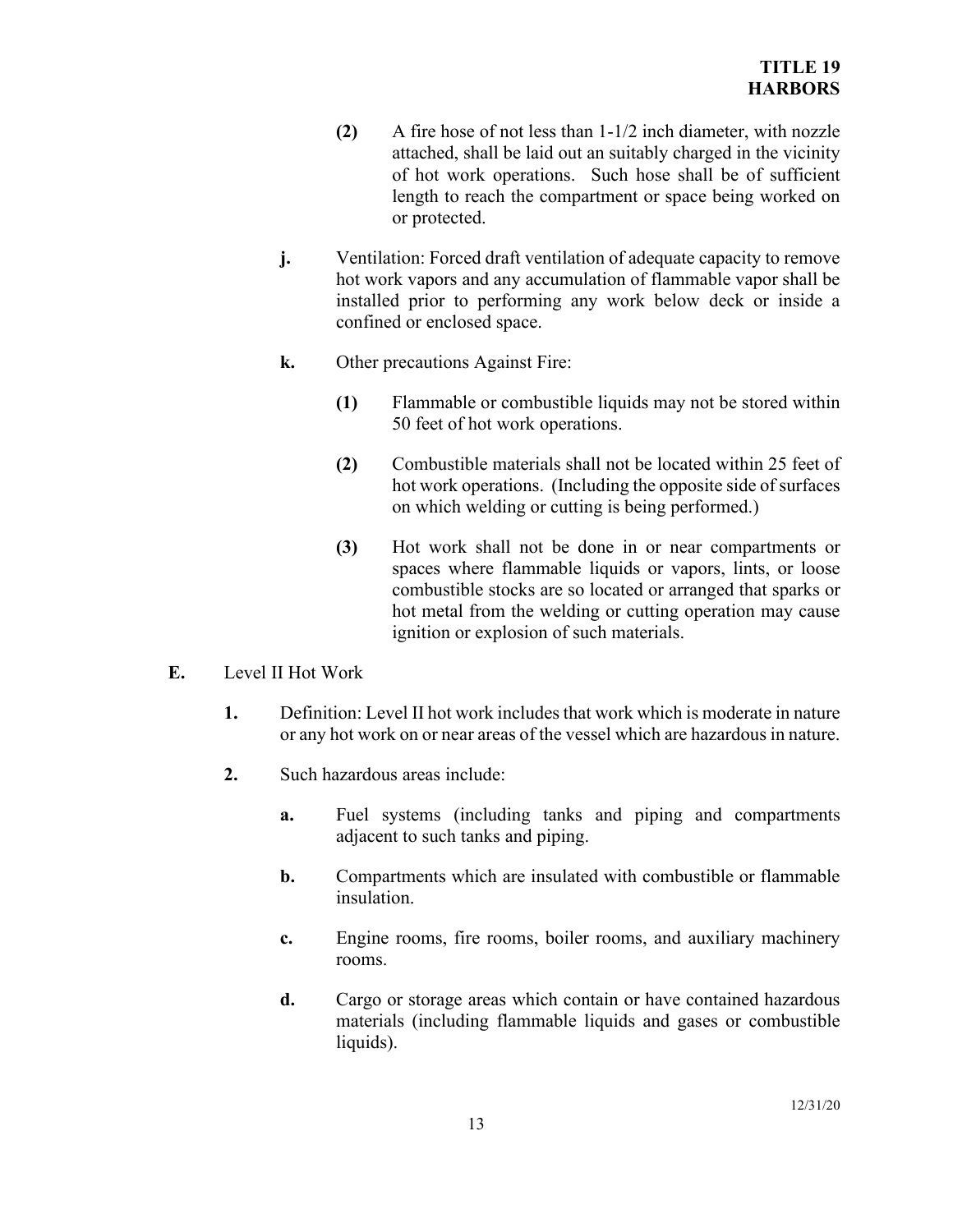- **e.** Work on surfaces directly adjacent to those compartments listed above (i.e., the opposite side of an insulated space, which might expose the insulation to heat). Level II hot work must be completed within 30 calendar days.
- **3.** Examples of Level II hot work include:
	- **a.** Removal or replacement of major components of the vessel's propulsion system.
	- **b.** Removal or replacement of major components or sections of any shipboard piping systems.
	- **c.** Replacement of deck houses or other major structural components.
	- **d.** Replacement of hull or deck plating.
	- **e.** Work is less than 30 days in duration.
- **4.** Requirements:
	- **a.** Permits Required:
		- **(1)** A U.S. Coast Guard Hot Work Permit.
		- **(2)** A "Hot Work Permit for Vessels," authorized by the Harbor Master shall be obtained prior to the commencement of any hot work operations aboard any marine vessel.
	- **b.** Violation of Conditions:
		- **(1)** Violation of any of the following permit conditions shall be cause for immediate revocation of the "Hot Work Permit For Vessels." Permits which are revoked require all discrepancies corrected immediately and may require payment of a fee prior to issuance of a new permit.
		- **(2)** In the event that a fire occurs as result of a violation of these permit conditions, the Chief of Portland Fire & Rescue may prepare a statement setting forth the costs of extinguishing the fire and the permit holder shall pay such costs.
	- **c.** Authorized Locations:
		- **(1)** Level II hot work may only be performed at designated Port facility piers or at shipyards.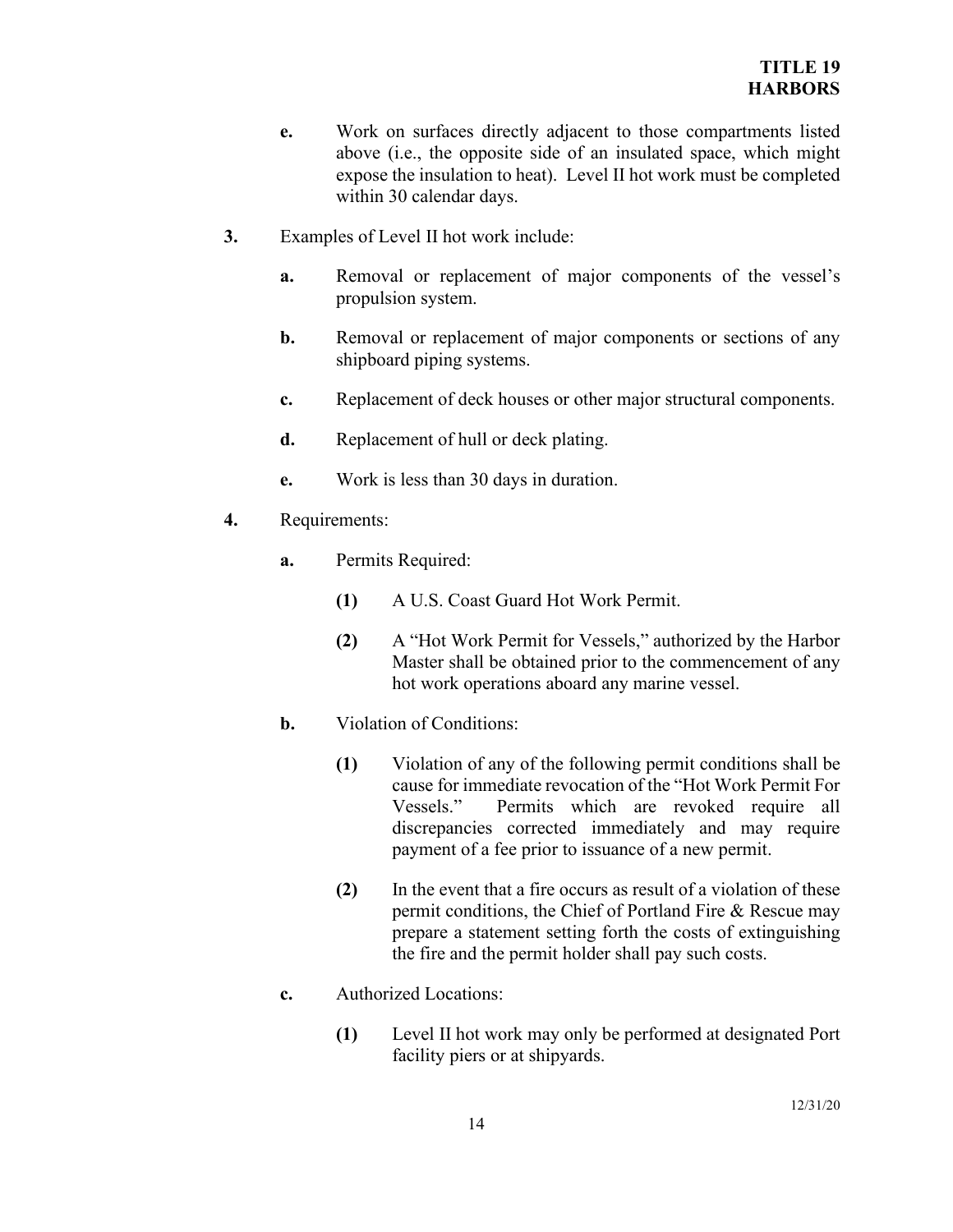- **(2)** Crane service must be immediately available whenever work is being performed. Such cranes must be capable of lifting not less than 10,000 pounds with a boom of sufficient length to reach the middle of the ship on the largest vessel at the pier.
- **d.** Vessel's Fire Protection System: During hot work operations all of the vessel's fire protection systems shall remain in service.
- **e.** Gangways Required: Two gangways shall be provided for access to the vessel, unless physical limitations dictate otherwise.
- **f.** Prohibited Activity: Unless approved by a Certified Marine Chemist, the following activities are prohibited during hot work operations:
	- **(1)** All hot work operations shall be discontinued during discharge, loading or transfer of fuel oils or other flammable or combustible substances.
	- **(2)** Spray painting or the application of other flammable compounds unless sufficient ventilation is provided to maintain the atmosphere of less than 10 percent of the lower explosive limit for the particular material being applied as determined by a Marine Chemist. Monitoring of such areas shall be carried out by a Competent Person.
- **g.** Shipyard Personnel Required: Depending on the exact nature of the work, Level II hot work must be reviewed by a NFPA Certified Marine Chemist or a full-time safety person, or both prior to commencement. Full-time safety persons shall meet the requirements for Competent Persons.
- **h.** Marine Chemist Certificate Required:
	- **(1)** No person shall engage in hot work or the use of powder actuated fastening tools in or on the spaces listed below until a certificate setting forth that such work can be done safely is issued. Such certificates shall be valid only if they are issued by a Marine Chemist certified by the National Fire Protection Association (NFPA).
	- **(2)** A Marine Chemist Certificate shall be required prior to Hot Work operations on any vessel: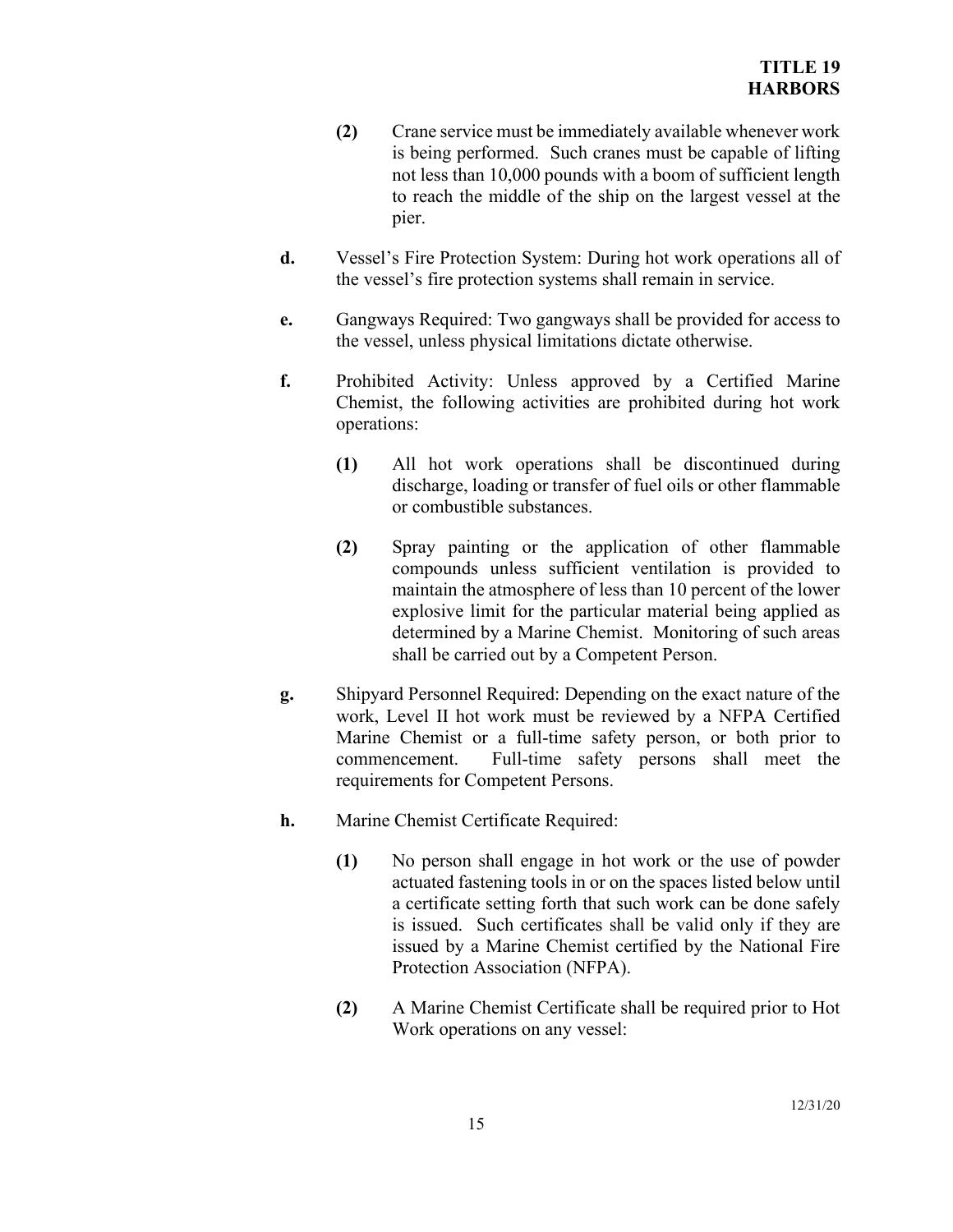- **(a)** Within or on the boundaries of cargo tanks which have been used to carry combustible or flammable liquids and/or gases, or within spaces adjacent to such cargo tanks.
- **(b)** Within or on the boundaries of fuel tanks.
- **(c)** On pipe lines, heating coils, pumps, fittings or other appurtenances connected to cargo tanks, fuel tanks or fuel systems.
- **(d)** Within the boundaries of engine rooms, fire rooms and boiler rooms.
- **(e)** Within the boundary of any machinery compartment or space in which the machinery uses a flammable or combustible liquid or flammable gas in its operation.
- **(f)** Marine Chemist Certificate shall be issued in strict accordance with the requirements of NFPA 306 Standard for the "Control of Gas Hazards on Vessels."

# **i.** Inspection Required:

- **(1)** Prior to the commencement of hot work operations, an inspection shall be made of the area in which the work is to occur to assure that:
	- **(a)** The work to be performed is not prohibited for Level II hot work.
	- **(b)** Prohibited activity is not taking place elsewhere on the vessel, unless approved by a Certified Marine Chemist. (See section entitled "Prohibited Activity" above.)
	- **(c)** The area is safe for the hot work to take place and Hot Work Permit Conditions are being complied with:
		- **(i)** Regular inspections shall be made by a Competent Person during the entire repair period to note and eliminate fire hazards and to implement work procedures to keep such hazards to a minimum.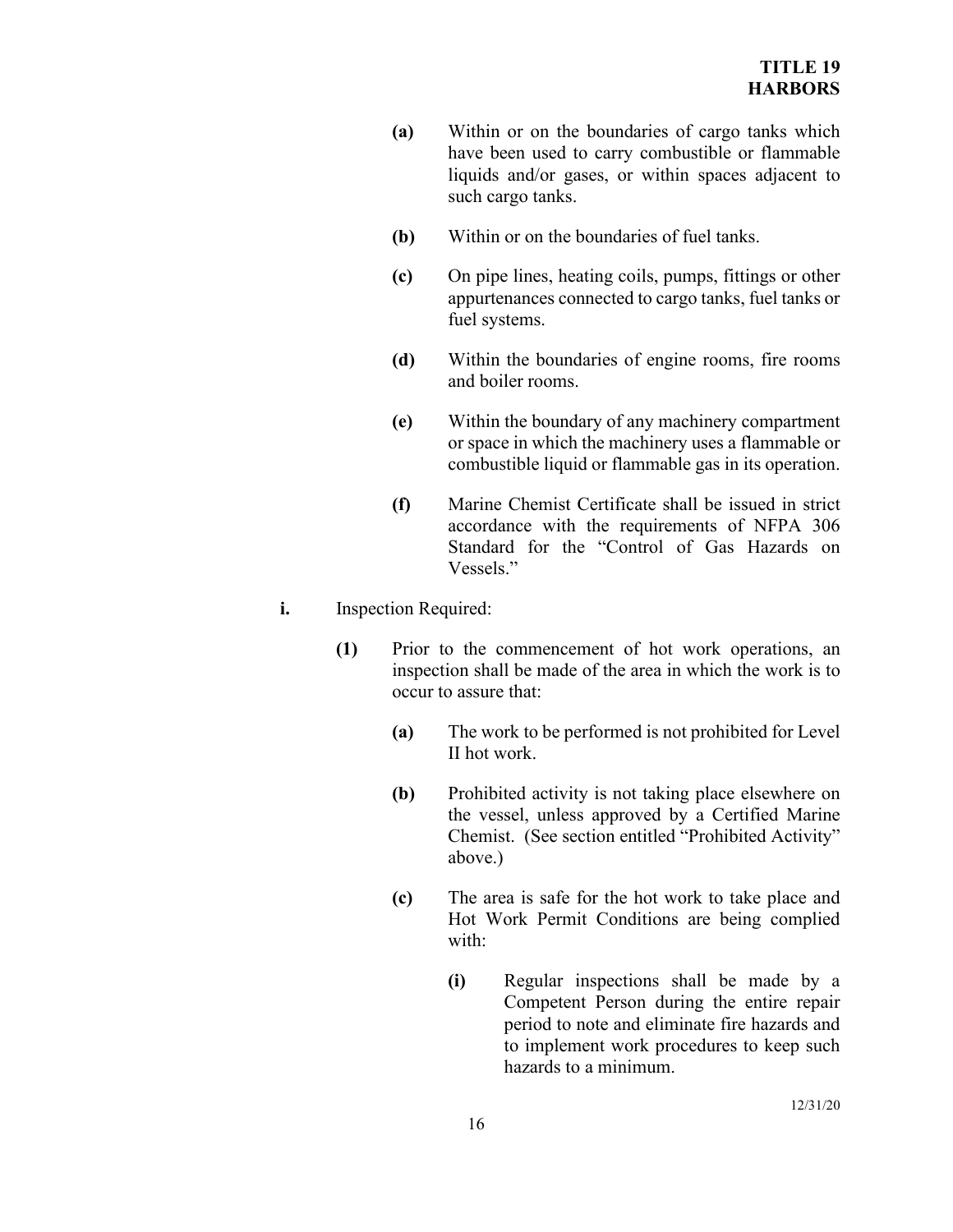- **(ii)** The types and amounts of fuel oils and other flammable or combustible liquid in all cargo, bunker, deep, settler and double bottom tanks shall be determined. Such determination shall include associated piping systems. Such information shall be readily available to Portland Fire & Rescue in the event of a fire or inspection by the Harbor Master.
- **(iii)** Such inspection shall be made by the Competent Person or Certified Marine Chemist. Such inspection shall include the opposite sides of bulkheads or decks on which welding or cutting operations are to be performed.
- **j.** Fire Watches: Whenever hot work operations are taking place, a responsible individual shall be appointed as fire watch and shall be on duty continuously during hot work operations.
	- **(1)** Such persons shall have no other duties other than to watch for fire.
	- **(2)** Fire watches shall be equipped with and have immediate access to emergency fire protection equipment (charged fire extinguishers and fire hoses).
	- **(3)** Fire watches shall remain on duty for not less than 30 minutes after hot work operations are completed or breaks taken.
	- **(4)** Persons engaged in Hot Work operations may not serve as their own fire watch.
	- **(5)** Persons appointed as fire watch may be a member of the vessel's crew or other person designated by the individual in charge of the work.
	- **(6)** As determined by a responsible, trained supervisor, the number and location of fire watch personnel shall be based on all existing conditions and potential fire hazards.
	- **(7)** Fire watches are to be readily identifiable.
	- **(8)** If during any Hot Work operation there will be a transmission of heat through a bulkhead or above or below a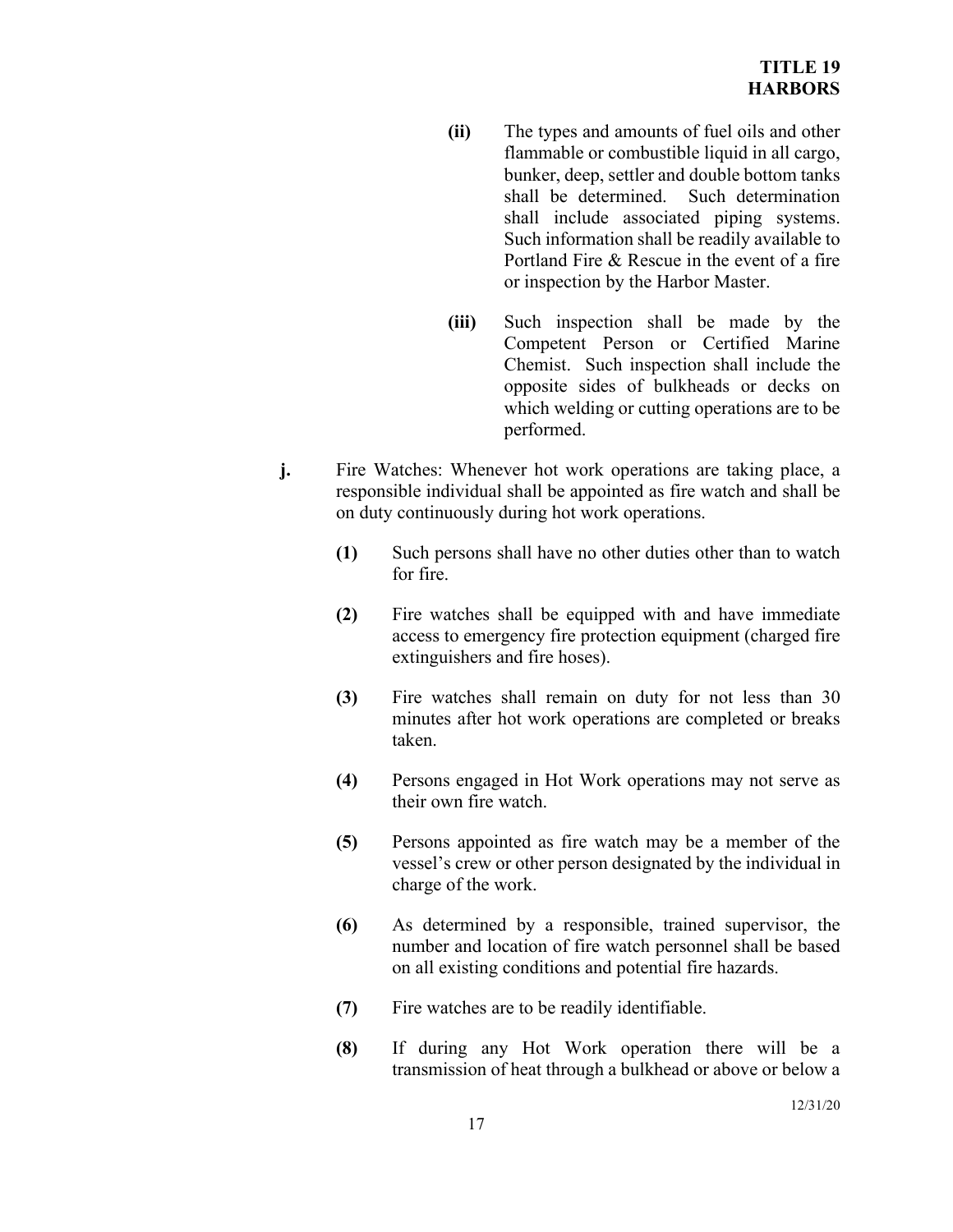deck where such work is being done, a fire watch shall be maintained on all sides of the bulkhead or deck.

- **(9)** Fire Watches shall be equipped with a mechanism to send a fire alarm or a device to cause an alarm to be sounded, even if the Fire Watch is in a remote or confined area or tank.
- **k.** Fire Extinguishing Devices Required:
	- **(1)** Portable fire extinguishers of sufficient size and number as identified on the Hot Works Permit shall be kept in readiness at the location where hot work is being done. Extinguishers may be 4A, 60BC Dry Chemical; 1A 10/12 BC CO2, or 2A pressurized water, depending on the work and surroundings involved. Extinguishers that are part of the vessel's established fire protection outfitting are not to be used for this purpose.
	- **(2)** Fire hose(s) of not less than 1-1/2 inch in diameter, with nozzle attached, shall be stretched out and suitably charged prior to the commencement of Hot Work operations. One such hose shall be stretched to the area where the Hot Work is to occur. Hose(s) shall be tested prior to commencing any hot work. The hose(s) will remain ready for instant use for at least 30 minutes (1/2 hour) after any hot work has been completed or breaks taken.
	- **(3)** In areas of physical space limitations a special exemption relative to hose size(s) may be granted by the Company Safety Manager, or the Harbor Master or their designated representative.
	- **(4)** Designated emergency "Red Head" fire boxes shall be supplied and available. Each fire box shall be equipped with two  $(2)$  100<sup>2</sup> feet lengths of  $1-1/2$ <sup>22</sup> inch fire hose with adjustable fog/shut-off nozzles attached. Designated emergency (Red Head) fire boxes shall be suitably charged and positioned at intervals to maximize adequate fire protection including use of the vessel's charged fire main system. Adequate supplies of spare hose (and nozzles), sufficient to reach any compartment in which Hot Work operations are taking place and each compartment adjacent to the compartment being worked on shall be readily available immediately adjacent to the Red Head boxes. Red Head fire boxes shall be used for emergency use only.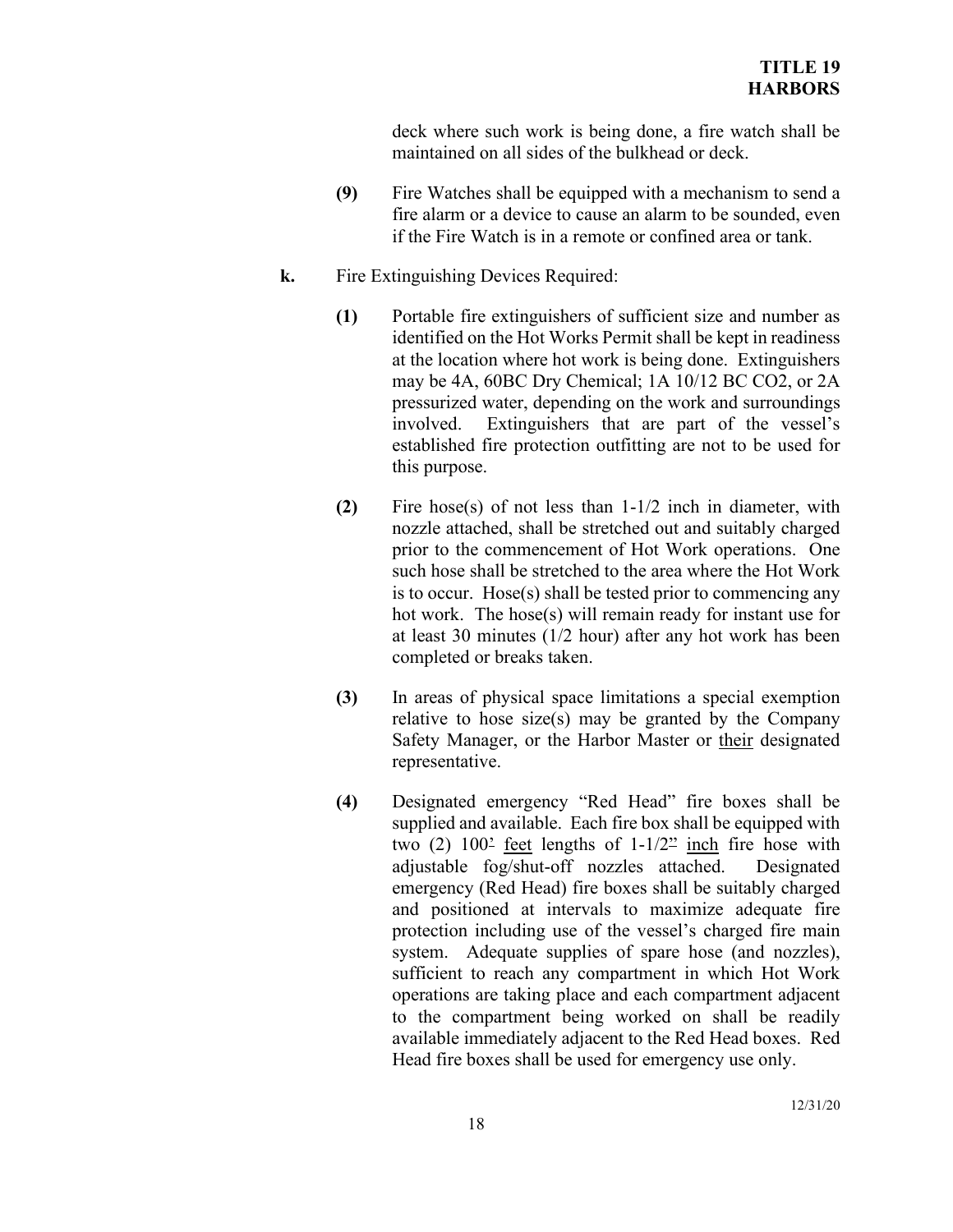- **(5)** In the event of severe freezing weather, or in electronic spaces or compartments containing materials that are easily water damaged, fire watches shall be equipped with CO2, other acceptable portable extinguisher(s). Fire hose(s) strung out shall remain dry, but in a state of readiness in the event portable extinguishers are not effective.
- **l.** Ventilation: Forced draft ventilation of adequate capacity to remove hot work vapors and any accumulation of flammable vapor shall be installed prior to performing any work below deck or inside a confined space.
- **m.** Removal of Materials:
	- **(1)** Unless approved by a Certified Marine Chemist, the following materials must be removed from the vessel or decks if hot work operations are to be performed at any location aboard the vessel during the repair process:
		- **(a)** Refrigerant gases (including gases within the system).
		- **(b)** Compressed gas cylinders except those needed for hot work.
		- **(c)** Drums of flammable and combustible liquids.
		- **(d)** Explosives.
- **n.** Other Precautions Against Fire:
	- **(1)** Unless approved by a Certified Marine Chemist, solid combustible materials shall not be located within 25 feet of hot work operations (including the opposite of surfaces on which welding or cutting is being performed.
	- **(2)** Hot Work shall not be done in or near compartments or spaces where flammable liquids or vapors, lint or loose combustible stocks are so located or arranged that sparks or hot metal from the welding or cutting operation may cause ignition or explosion of such materials.
	- **(3)** Where floor (deck) openings or cracks cannot be closed, precautions shall be taken such that no combustible materials on the floor below will be exposed to sparks. The same precautions shall be observed with cracks or holes in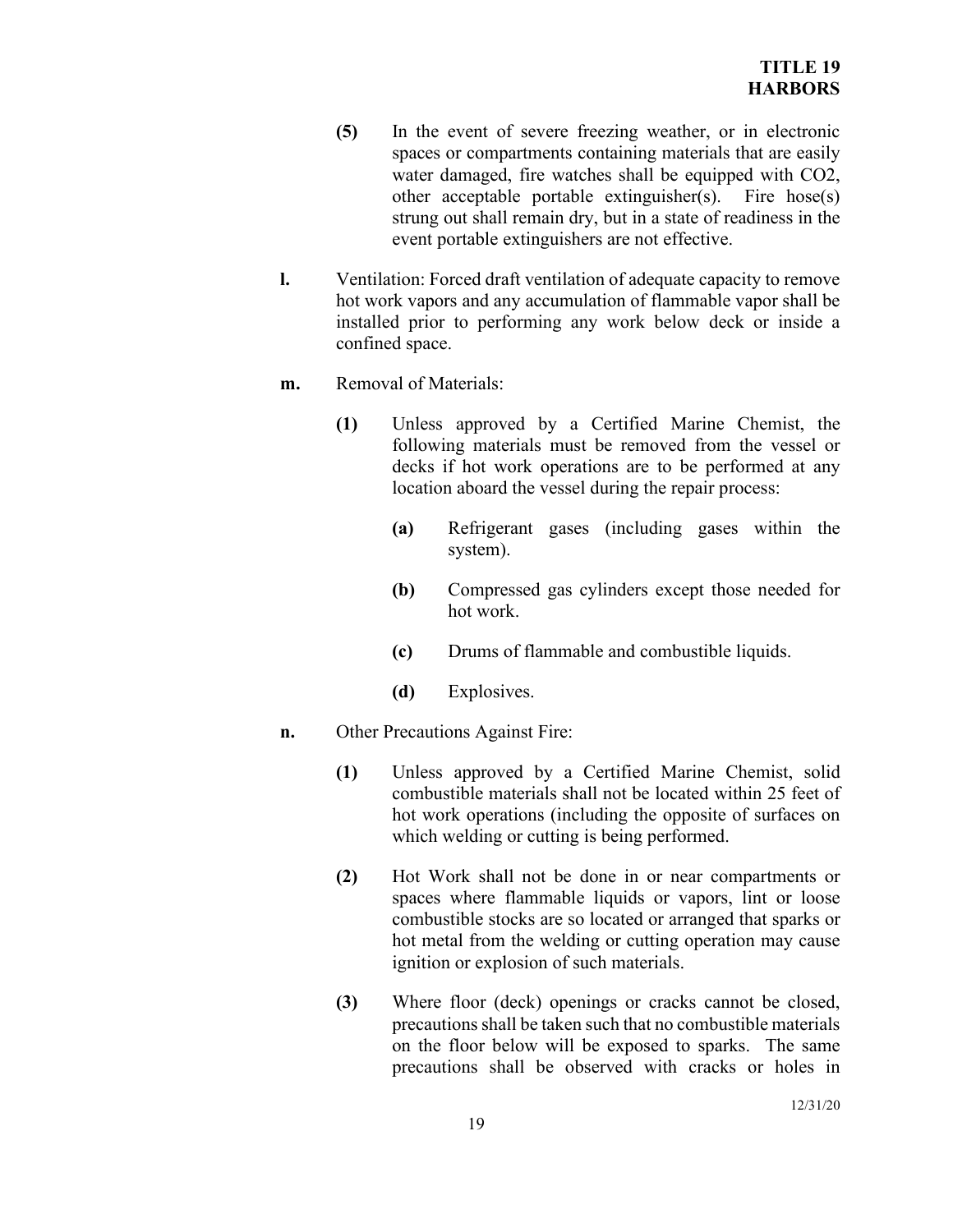bulkheads, open doorways, and other openings (i.e., open piping, electrical stuffing tubes, etc.)

- **F.** Level III Hot Work:
	- **1.** Definition: Level III hot work is that work which is major in nature or work which is moderate in nature and which will require more than 30 days to complete or work which will place the vessel's fire protection systems out of service.
	- **2.** Requirements:
		- **a.** Permits Required:
			- **(1)** A U.S. Coast Guard Hot Work Permit.
			- **(2)** A "Hot Work Permit for Vessels," authorized by the Harbor Master shall be obtained prior to the commencement of any hot work operations aboard any marine vessel.
		- **b.** Violation of Conditions:
			- **(1)** Violation of any of the following permit conditions shall be cause for immediate revocation of the "Hot Work Permit for Vessels." Permits which are revoked require all discrepancies corrected immediately and may require payment of a fee prior to issuance of a new permit.
			- **(2)** In the event that a fire occurs as result of a violation of these permit conditions the Chief of Portland Fire & Rescue may prepare a statement setting forth the costs of extinguishing the fire and the permit holder shall pay such costs.
		- **c.** Authorized Locations: Level III repairs may only be performed in a shipyard.
		- **d.** Vessel's Fire Protection System: Whenever hot work operations are to occur, the vessel's fire protection systems shall remain in service or other steps shall be taken to provide a level of fire protection equivalent to the protection provided by the vessel's system. Before beginning the work, the ship's superintendent or designated person shall obtain the Harbor Master's approval of alternate measures.
		- **e.** Gangways Required: Not less than two gangways shall be provided for access to the vessel.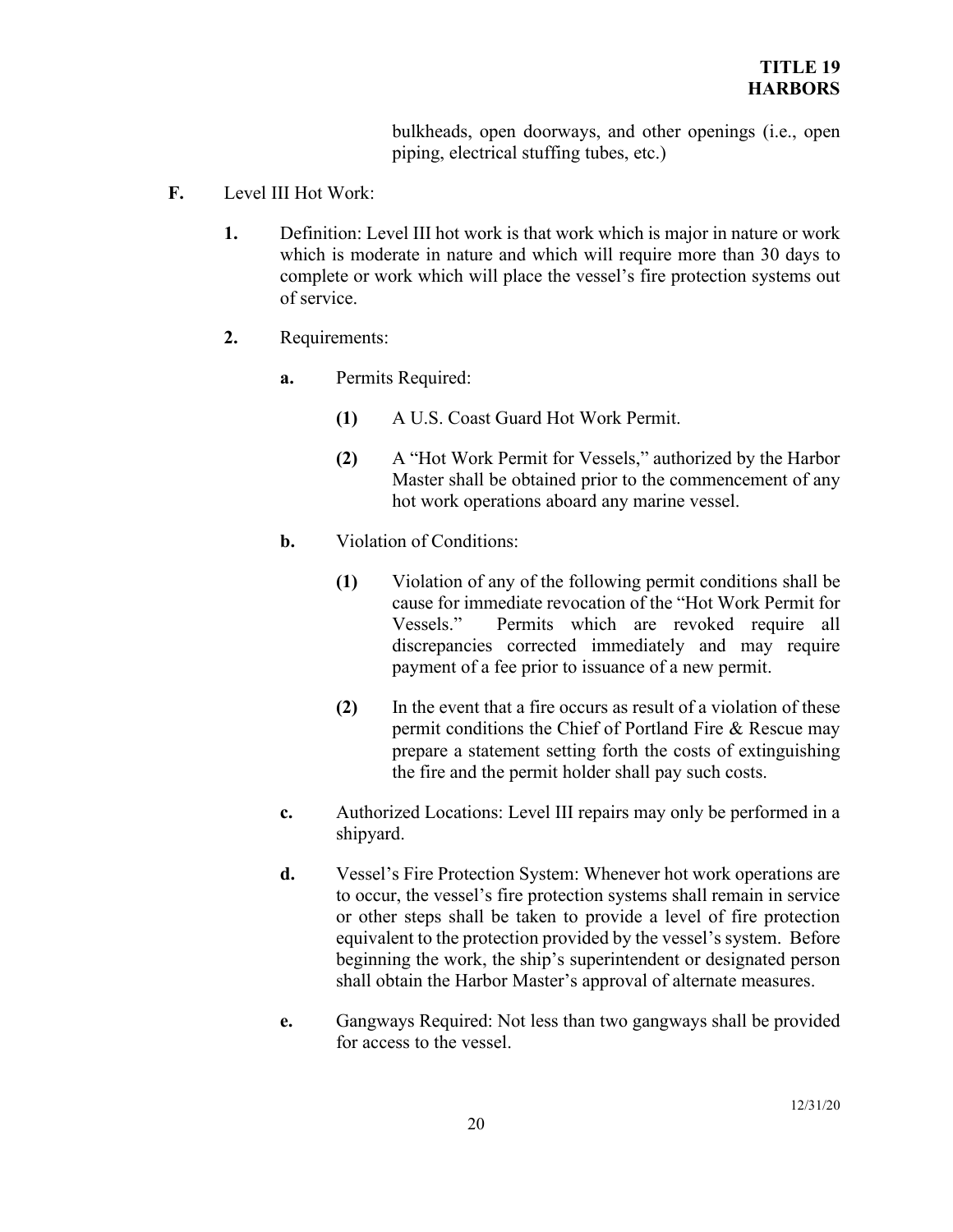- **f.** Prohibited Activity: Unless approved by a Certified Marine Chemist, the following activities are prohibited during hot work operations:
	- **(1)** All hot work operations shall be discontinued during discharge, loading or transfer of fuel oils or other flammable or combustible substances.
	- **(2)** Spray painting or the application of other flammable compounds unless sufficient ventilation is provided to maintain the atmosphere at less than 10 percent of the explosive limit for the particular material being applied as determined by a marine chemist. Monitoring of such areas shall be carried out by a Competent Person.
- **g.** Special Personnel Required: Level III hot work must be reviewed by a NFPA Certified Marine Chemist or a full-time safety person, or both prior to commencement. Full-time safety persons shall meet the requirements for Competent Person.
- **h.** Marine Chemist Certificate Required:
	- **(1)** No person shall engage in hot work or the use of powder actuated fastening tools in or on the following spaces, boundaries, or pipe lines until a certificate is issued setting forth that such work can be done safely. Such certificates shall be valid only if they are issued by a Marine Chemist certified by the National Fire Protection Association (NFPA).
	- **(2)** A Marine Chemist Certificate shall be required prior to Hot Work operations on any vessel:
		- **(a)** Within or on the boundaries of cargo tanks which have been used to carry combustibles or flammable liquids and/or gases, or within spaces adjacent to such cargo tanks.
		- **(b)** Within or on the boundaries of fuel tanks.
		- **(c)** On pipe lines, heating coils, pumps, fittings, or other appurtenances connected to cargo tanks, fuel tanks or fuel systems.
		- **(d)** Within the boundaries of engine rooms, fire rooms and boiler rooms.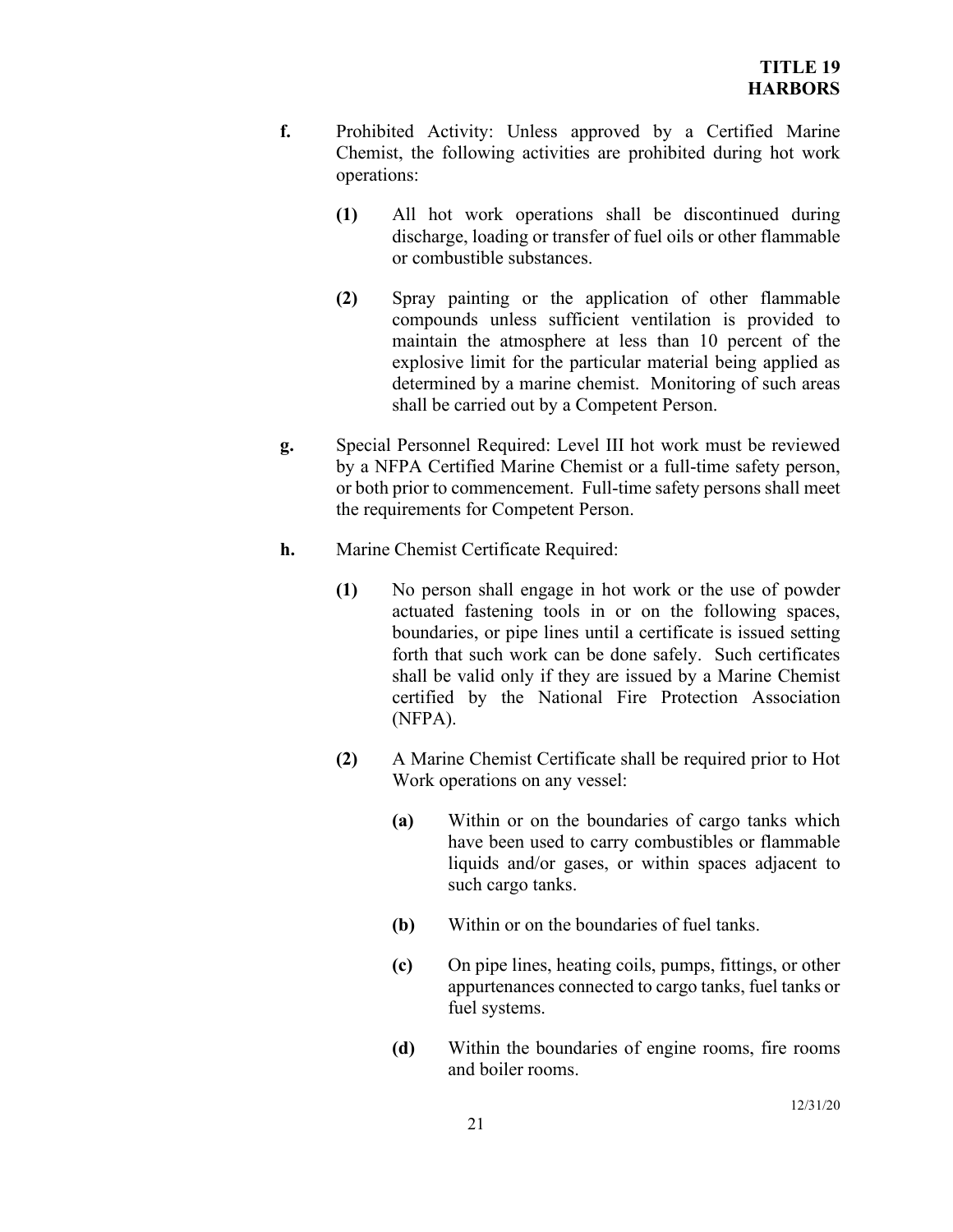- **(e)** Within the boundary of any machinery compartment or space in which the machinery uses a flammable or combustible liquid or flammable gas in its operation.
- **(3)** Marine Chemist Certificates shall be issued in strict accordance with the requirements of NFPA 306, "Control of Gas Hazards on Vessels."
- **i.** Inspection Required:
	- **(1)** Prior to the commencement of hot work operations, an inspection shall be made of the area in which the work is to occur to assure that:
		- **(a)** Prohibited activity is not taking place elsewhere on the vessel.
		- **(b)** The area is safe for the hot work to take place and Hot Work Permit conditions are being complied with.
	- **(2)** Regular inspections shall be made by a Competent Person during the entire repair period to note and eliminate fire hazards and to implement work procedures to keep such hazards to a minimum.
	- **(3)** The types and amounts of fuel oils and other flammable or combustible liquids in all cargo, bunker, deep, settler and double bottom tanks shall be determined. Such determination shall include associated piping systems. Such information shall be readily available to Portland Fire & Rescue in the event of a fire or inspection by the Harbor Master.
	- **(4)** Such inspection shall be made by the Competent Person or a Certified Marine Chemist.
	- **(5)** Such inspections shall include the opposite sides of bulkheads and decks on which welding or cutting operations are to be performed.
- **j.** Fire Watches:
	- **(1)** Whenever Hot Work operations are taking place, a responsible individual shall be appointed as fire watch and shall be on duty continuously during hot work operations.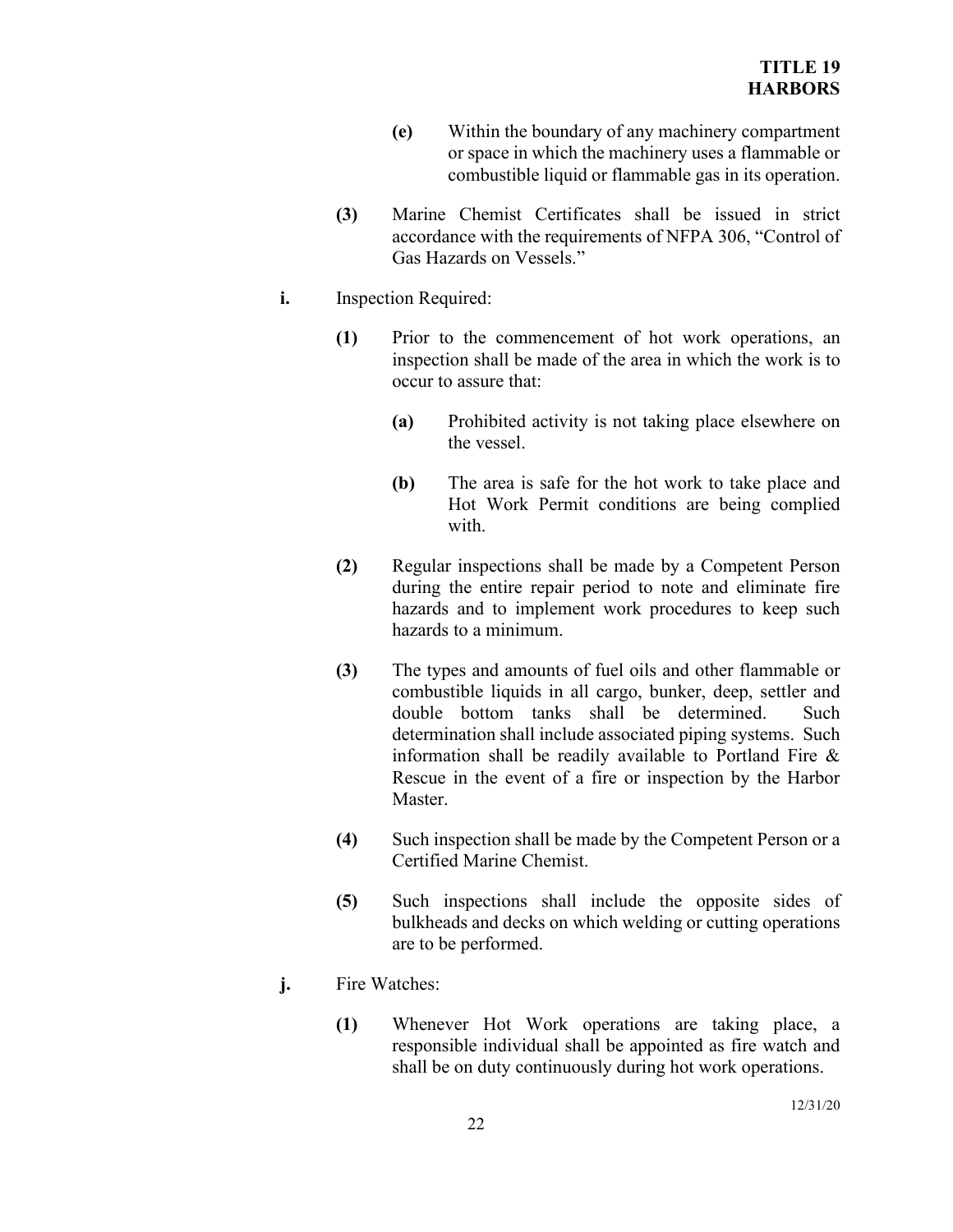- **(2)** Such persons shall have no other duties other than to watch for fire.
- **(3)** Fire watches shall be equipped with and have immediate access to emergency fire protection equipment (charged fire extinguishers and fire hoses).
- **(4)** Fire watches shall remain on duty for not less than 30 minutes after hot work operations are completed or breaks or lunch taken.
- **(5)** Persons engaged in Hot Work operations may not serve as their own fire watch.
- **(6)** Persons appointed as fire watch may be a member of the vessel's crew or other persons designated by the individual in charge of the work.
- **(7)** As determined by a responsible, trained supervisor, the number and location of fire watch personnel shall be based on all existing conditions and potential fire hazards.
- **(8)** If during any Hot Work operation there will be a transmission of heat through a bulkhead or above or below a deck where such work is being done, a fire watch shall be maintained on all sides of the bulkhead or deck exposed to heat.
- **(9)** All Fire Watches shall be equipped with a mechanism to send a fire alarm or a device to cause an alarm to be sounded, even if Fire Watch is in a remote or confined area or tank.
- **k.** Fire Extinguishing Devices Required:
	- **(1)** Portable fire extinguishers of sufficient size and number as identified on the Hot Work Permit shall be kept in readiness at the location where hot work is being done. Extinguishers may be 4A, 60BC dry chemical; 1A 10/12 BC CO2 or 2A pressurized water, depending on the work and surroundings involved. Extinguishers that are part of the vessel's established fire protection outfitting are not to be used for this purpose.
	- **(2)** Hose(s) shall be tested prior to commencing any hot work. The hose(s) will remain ready for instant use for at least 30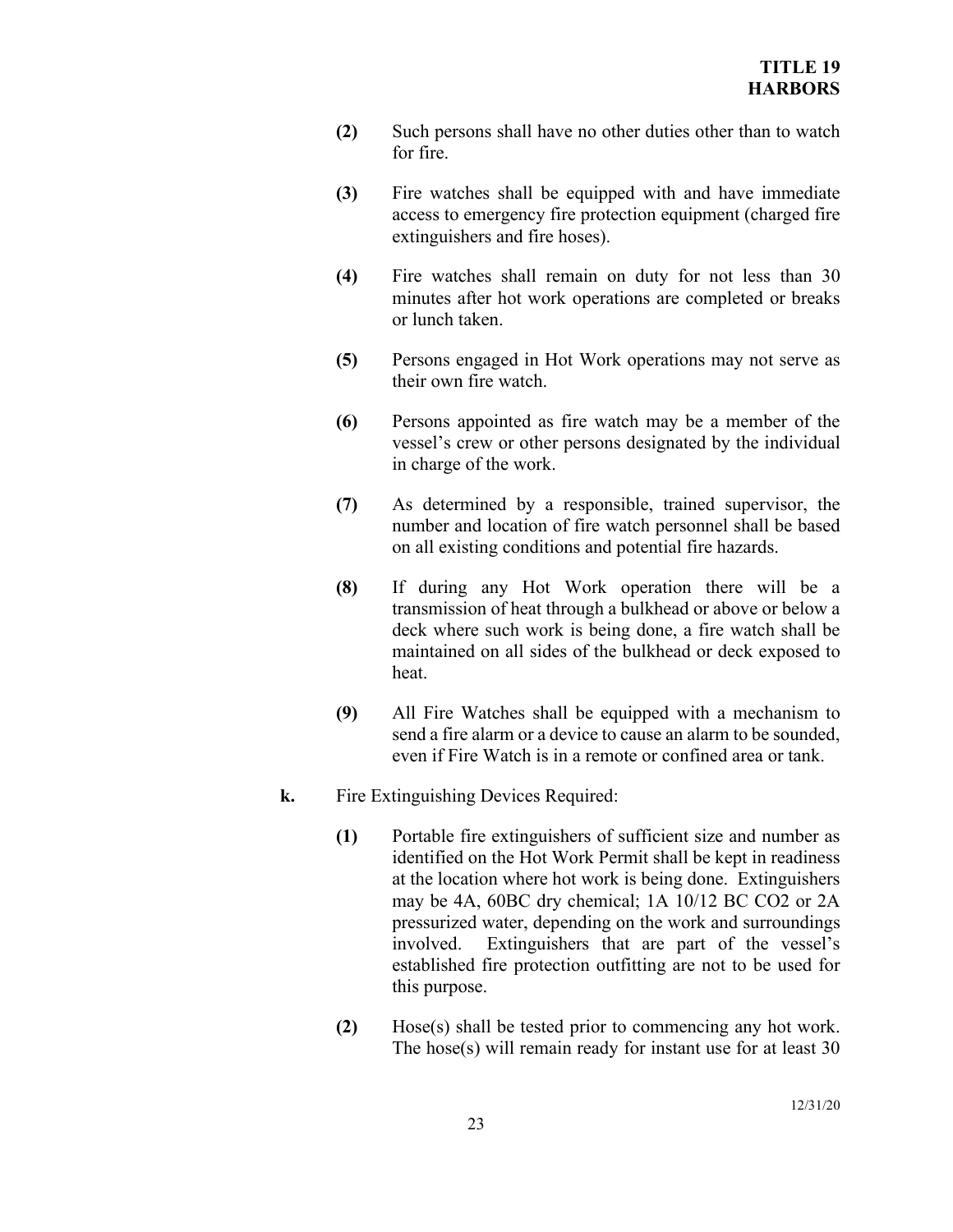minutes (1/2 hour) after any hot work has been completed or lunch or breaks taken.

- **(3)** In areas of physical space limitations a special exemption relative to hose size(s) may be granted by the Company Safety Manager, or the Harbor Master or their designated representative.
- **(4)** Designated emergency "Red Head" fire boxes shall be supplied and available. Each fire box shall be equipped with two  $(2)$  100<sup>2</sup> feet lengths of  $1-1/2$ <sup>22</sup> inch fire hose with adjustable fog/shut-off nozzles attached. Designated emergency (Red Head) fire boxes shall be suitably charged and positioned at intervals to maximize adequate fire protection including use of the vessel's charged fire main system. Adequate supplies of spare hose (and nozzles), sufficient to reach any compartment in which Hot Work operations are taking place and each compartment adjacent to the compartment being worked on shall be readily available immediately adjacent to the Red Head boxes. Red Head fire boxes shall be used for emergency use only.
- **(5)** In the event of severe freezing weather, or in electronic spaces or compartments containing materials that are easily water damaged, fire watches shall be equipped with CO2, or other acceptable portable extinguisher(s). Fire hose(s) strung out shall remain dry, but in a state of readiness in the event portable extinguishers are not effective.
- **l.** Ventilation: Forced draft ventilation of adequate capacity to remove hot work vapors and any accumulation of flammable vapor shall be installed prior to performing any work below deck or inside an enclosed space.
- **m.** Removal of Materials:
	- **(1)** Unless approved by a Certified Marine Chemist, the following materials must be removed from the vessel and/or dock if hot work operations are to be performed at any location aboard the vessel during the repair process:
		- **(a)** Refrigerant gases (including gases within the system).
		- **(b)** Compressed gas cylinders except those needed for hot work.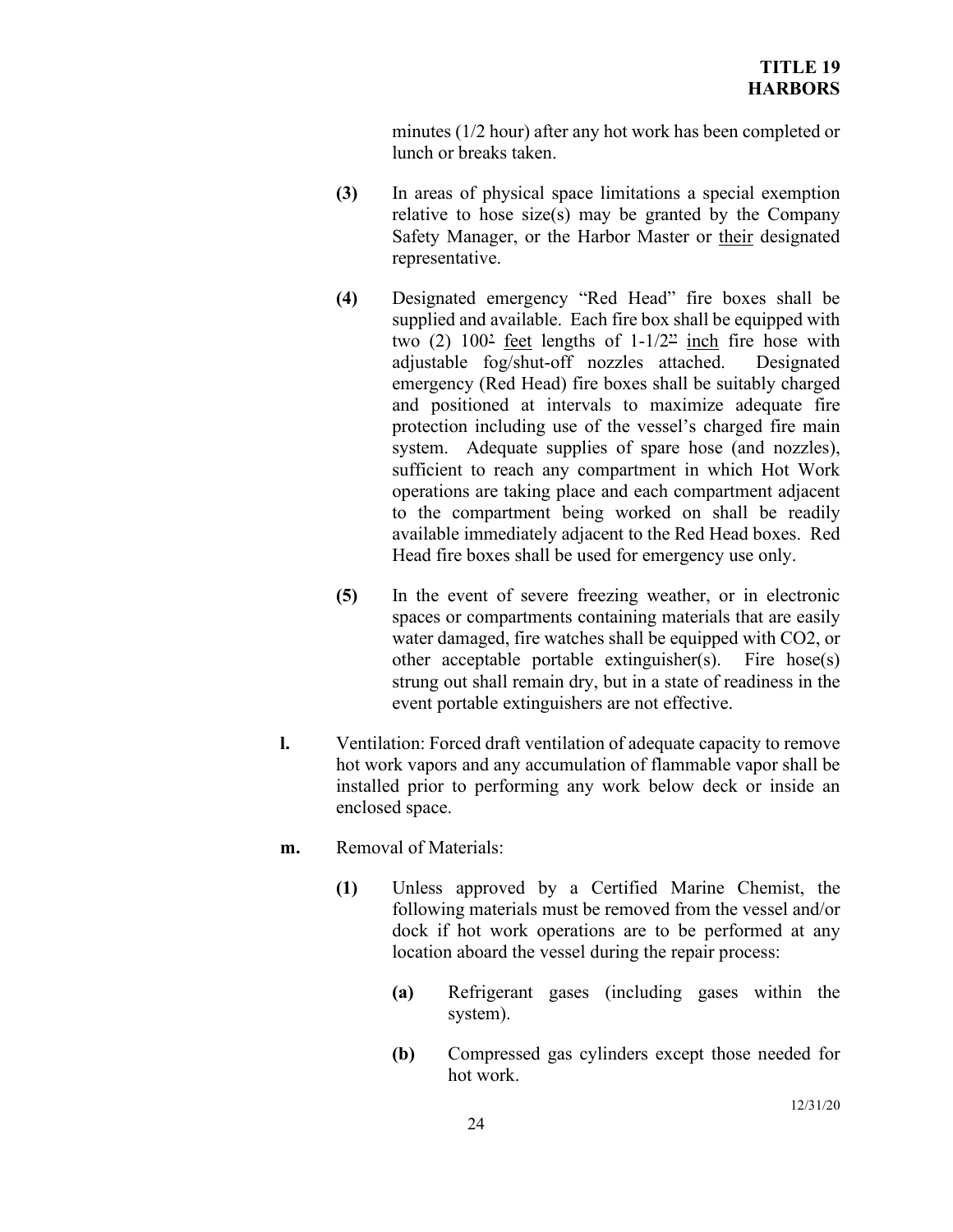- **(c)** Drums of flammable and combustible liquids.
- **(d)** Explosives and pyrotechnics.
- **n.** Other Precautions Against Fire:
	- **(1)** Unless approved by a Certified Marine Chemist, combustible materials shall not be located within 25 feet of hot work operations, including all sides of surfaces on which welding or cutting is performed.
	- **(2)** Hot work shall not be done in or near compartments or spaces where flammable liquids or vapors, lint or loose combustible stocks are so located or arranged that sparks or hot metal from the welding or cutting operation may cause ignition or explosion of such materials.
	- **(3)** Where floor (deck) openings or cracks cannot be closed, precautions shall be taken such that no combustible materials on the floor below will be exposed to sparks. The same precautions shall be observed with cracks or holes in bulkheads, open doorways, and other openings (i.e., open piping, electrical stuffing tubes, etc.).

## **19.16.105 Length of Tows.**

No towboat shall tow any raft or boom of logs or piling which shall exceed 1,500 feet in length from bow of towboat to stern of tow. No such tow shall exceed 120 feet in width. When freshet stage of water in the Willamette River exceeds 10 feet, no tow shall exceed 60 feet in width. The Harbor Master may allow larger tows than hereby specified if it is necessary and cannot be made smaller, but a patrol boat or some other craft must accompany the tow.

# **19.16.110 Property Found or Salvaged within the Port.**

- **A.** All articles found floating in the Columbia or Willamette River within Oregon jurisdiction or on any of their sloughs within the Harbor Master's jurisdiction shall be reported in writing to the Harbor Master within 72 hours after the article is found. The Harbor Master shall investigate the report, and, if possible, notify the owner, in writing, that the article has been found and request the owner to submit proof of his/her their claim to the article.
- **B.** If no claim is made to the article within 90 days after notice to the owner, the Harbor Master shall destroy the article, if it has an estimated value of less than \$100, or is a menace to life or property. If the article has an estimated value of \$100 or more, and is not a menace to life or property, the Harbor Master shall sell the article by bid or public auction, after giving notice of the finding and sale once each week for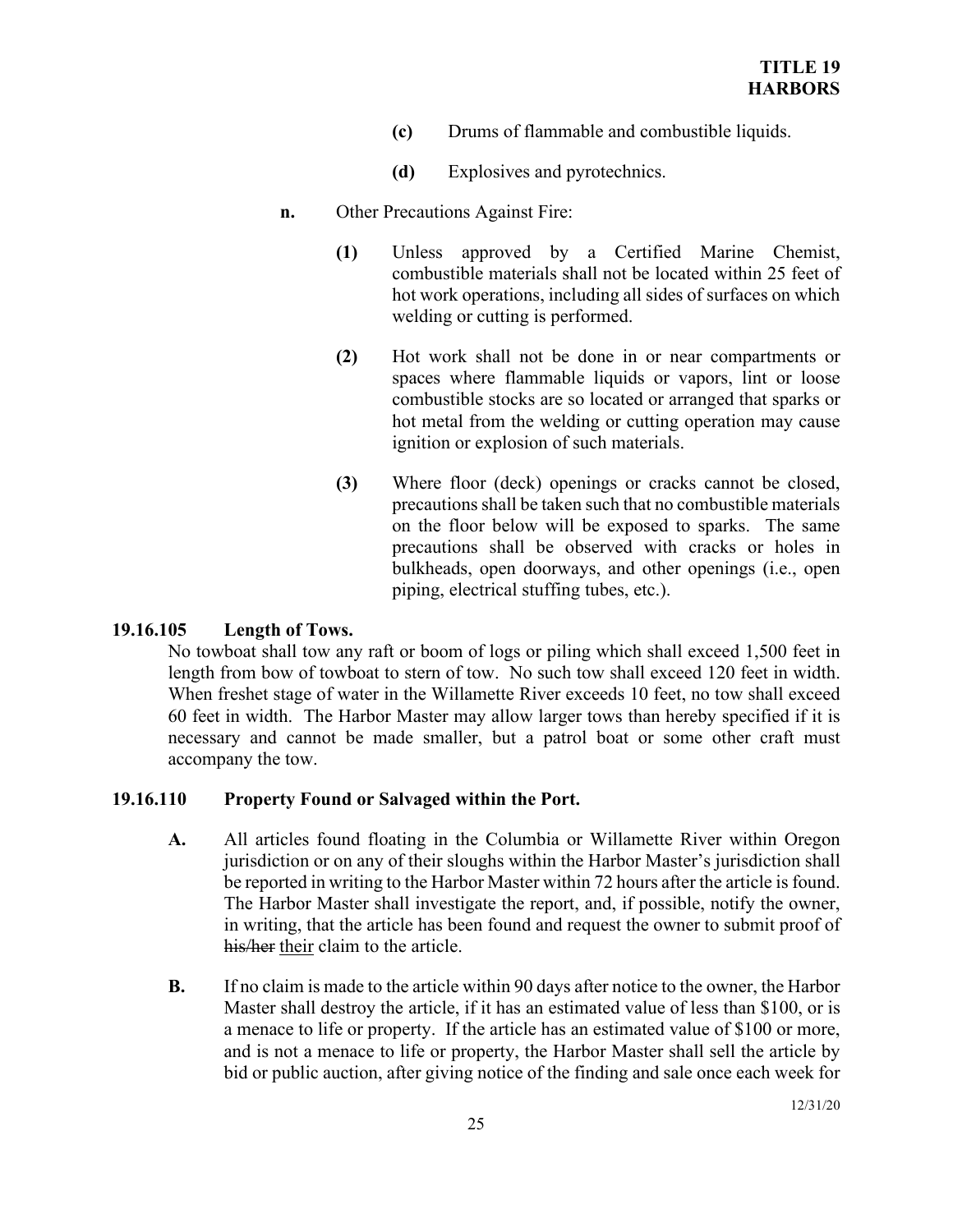two consecutive weeks in the Daily Journal of Commerce. The notice shall state the general description of the article found and the date, time, and place of sale.

- **C.** If no person appears and establishes ownership of the article prior to the sale, the City shall be owner of the proceeds of the sale.
- **D.** Upon the sale, in accordance with this section, the interest in the article of the owner and any other person or corporation shall terminate.

# **19.16.115 Permits for Aquatic Events.**

Any person, firm, corporation, or organization intending to sponsor or otherwise conduct an aquatic event shall make application for a permit therefor to the United States Coast Guard, not less than 30 days prior to the opening of the aquatic event. A copy of any approved permit shall be given to the Harbor Master. He/she They may add any other conditions as he/she they may deem appropriate.

## **19.16.120 Dead Animals and Refuse.**

It is unlawful to throw, place, or leave any dead animal or putrefying matter into or on any part of the harbor or to place or deposit any rubbish, refuse matter, or article of any offensive character likely to create a nuisance upon any wharf, of any wharf road, or street leading to a wharf, except at the places and in the manner determined by the Office of the Harbor Master.

## **19.16.130 Check To Be Kept of Employees Handling Bulk or Dangerous Cargo.**

Whenever any bulk or dangerous cargo is being worked in the hold of any vessel or other floating craft, the foreman or person in charge of any such work shall keep an accurate check or count of all persons at all times while so engaged or employed, and a count must be made of all persons entering and leaving the holds of any vessel or watercraft while such cargo is being worked.

## **19.16.135 Flammable and/or Combustible Liquid Storage on Docks.**

- **A.** Storage of flammable or combustible liquids in excess of Uniform Fire Code exempt amounts shall not be permitted on docks, without prior approval of the Harbor Master.
- **B.** Storage of flammable and/or combustible liquids on docks in quantities requiring placarding by DOT shall be stored by designated areas.

Exception: Locations approved by the Harbor Master, prior to storage.

**C.** Exempt amounts of flammable or combustible liquids may be stored on docks if stored in approved safety cans, flammable liquid cabinets, or in unopened Department of Transportation (DOT) containers.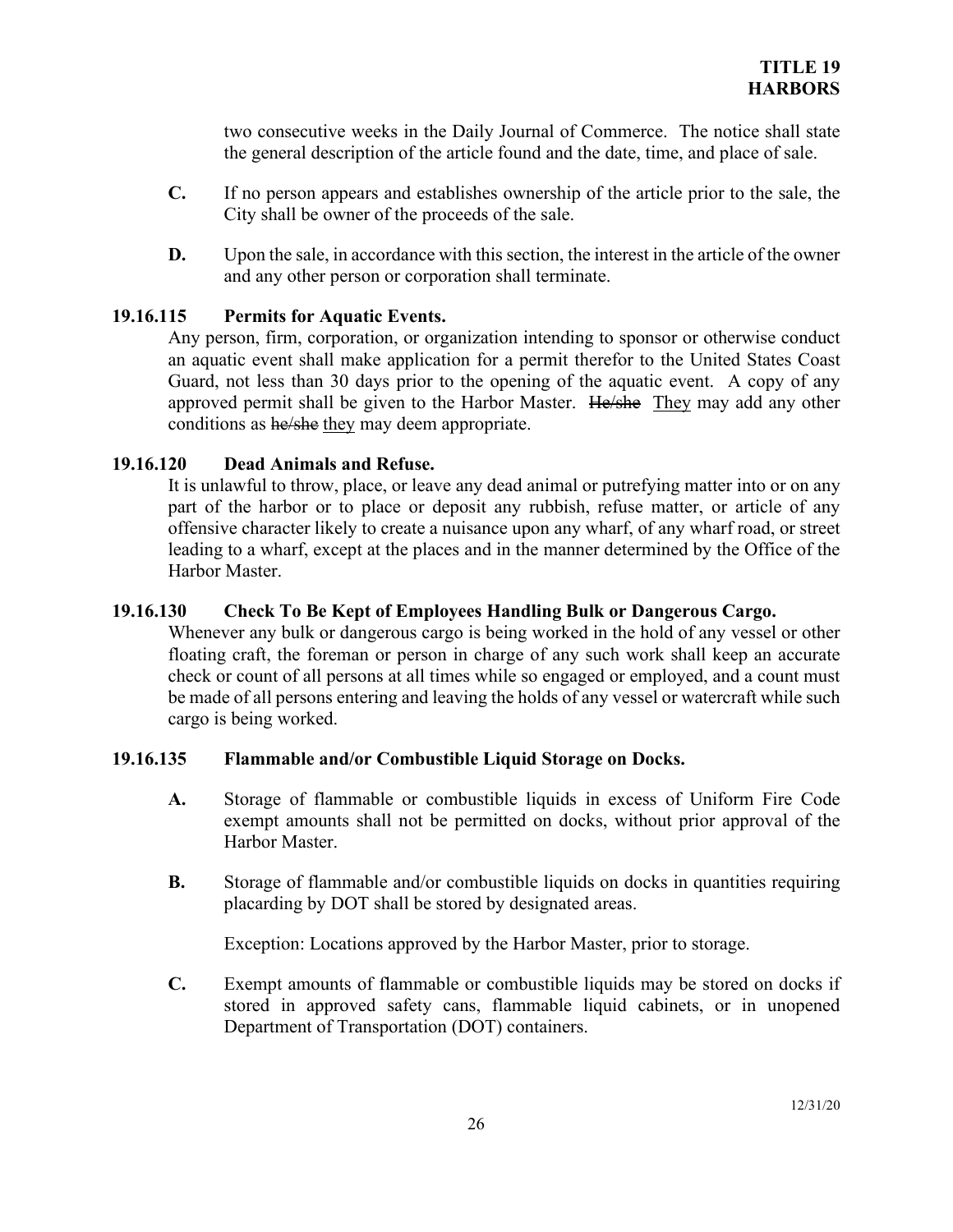- **D.** Flammable liquids or gases and combustible liquids shall not be dispensed in the hold of ships. Exchanging of fuel cylinders of tanks for equipment shall not be permitted in the holds of ships. When fueling of lift trucks or other equipment used in the holds of ships becomes necessary, the lift truck or equipment shall be lifted out of the ship to the dock and fueling shall be done on the dock. The fueling area on the dock shall be approved prior to fueling, by the Harbor Master. Any additional fire safety equipment deemed necessary by the Harbor Master shall be in place before any fueling or refueling is started. After fueling or refueling and before the lift truck or equipment is lifted back into the ship, the equipment shall be started and checked for leaks in the fuel system. The equipment shall then be shut down, lifted back into the hold of the ship and then restarted and work resumed. Except for emergency fueling of cars of 5 gallons or less.
- **E.** The transfer of flammable liquids in moorages for water craft is prohibited except at duly authorized fuel docks.

# **19.16.140 Oil Vessel Transfer Equipment.**

When transferring oil or other hazardous materials cargoes, all vessels, transfer facilities, barges and other watercraft shall do so in complete compliance with procedures set forth in approved Codes of Federal Regulations.

## **19.16.145 Oil on Waters of the Harbor.**

- **A.** No person shall pump, cast, discharge, or allow any petroleum or other oil of whatever nature to flow into or upon any tributary, sewer, drain, ditch, or waters which flow into any navigable water within and abutting the corporate limits of the City of Portland or water which flows into the river.
- **B.** No vessel or watercraft of any nature whatsoever shall pump her bilges containing any oil matter into the waters of the harbor, but they must pump the same into barges or lighters equipped for handling such oil cargo, or with a siphon discharge, and any such pumping shall be a violation of this Chapter if any oil matter shall get into the waters of the harbor. Notice shall be given to the Harbor Master by the owners, agent, or employees of the lighters or barges prior to the pumping or siphoning, and immediately upon completion of the operations.
- **C.** No industrial plant garage, service station, oil station, or other oil using plant shall have any direct lead from any oily drain into any sewer, drain, ditch, or other discharge without first running through a sump; and the sump shall be kept skimmed at all times and in case any sump overflows the responsible party shall be held the guilty person.
- **D.** Whenever any vessel or other watercraft is drydocked, beached, or hauled out on any ship way, and oil of any kind is leaking, all due precautions must be taken to keep such oil from flowing out into the waters of the harbor; and oils must be skimmed into barrels or other containers or absorbed by quantities of hay, straw,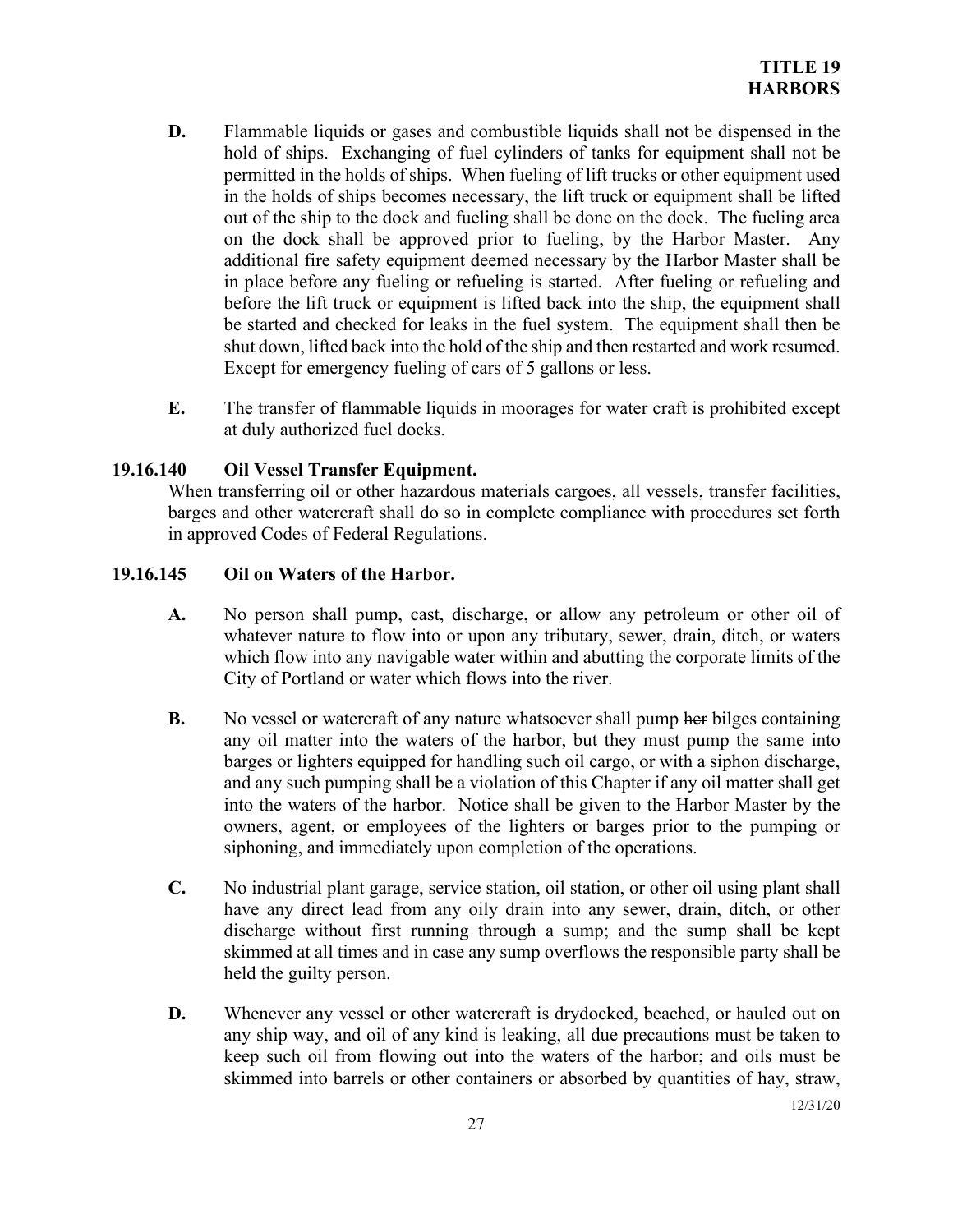dry shavings, or other approved buoyant absorbent. No chemical cleaner can be used for oil on the water. Oil must be removed to some place other than where it may again enter the waters of the harbor.

**E.** Any person, contractor, firm, or corporation who shall allow any petroleum product or other oil substance to get into such waters in any way must take immediate means to recover as much of the oil substance as possible by absorbing same into hay, straw, dry shavings, or approved buoyant absorbent which can be removed from the water and disposed of. Sinking same with sand, gravel, or chemical compounds will not be allowed and the use of same will subject the party doing so to arrest.

## **19.16.150 Mooring Hazardous Vessels.**

No vessel or watercraft classed as an oil carrier or tanker, or constructed to carry a part cargo of oil, or carrying explosives or other dangerous or flammable cargo shall be made fast in any manner that cannot easily be cast off or cut without unnecessary delay, and there shall be sufficient water under the keel of any such vessel to float it at all times.

## **19.16.155 Hazardous Materials.**

- **A.** No vessel or watercraft may transport, load, unload, or use on board any hazardous material as cargo within the jurisdiction of the Harbor Master, except in accordance with the regulations of the U.S. Department of Transportation (DOT) and U.S. Coast Guard.
- **B.** No hazardous materials shall be received, handled, or stored at any dock or other facility within the Harbor Master's jurisdiction not previously approved by the Harbor Master, and the U.S. Coast Guard. All hazardous materials at these facilities shall be handled, stored, loaded, and unloaded in compliance with requirements of the Portland Fire Code, National Fire Protection Association, and the U.S. Coast Guard.
- **C.** All hazardous materials shall be properly packaged, marked, labeled, and containers placarded in accordance with DOT specifications, or International Maritime Dangerous Goods Code specifications as permitted by the DOT.
- **D.** The Harbor Master may limit the scope of activity, and/or specify fire safety provisions, in addition to this Code, should he/she they deem such conditions are necessary to provide reasonable public safety in the handling or storage of hazardous materials.
- **E.** Permission from the Harbor Master to handle the following hazardous materials must be requested at least one week prior to the cargo arriving into the harbor. (These are identified by the DOT classification.)
	- **1.** Explosives 1.1, 1.2, 1.3, 1.4.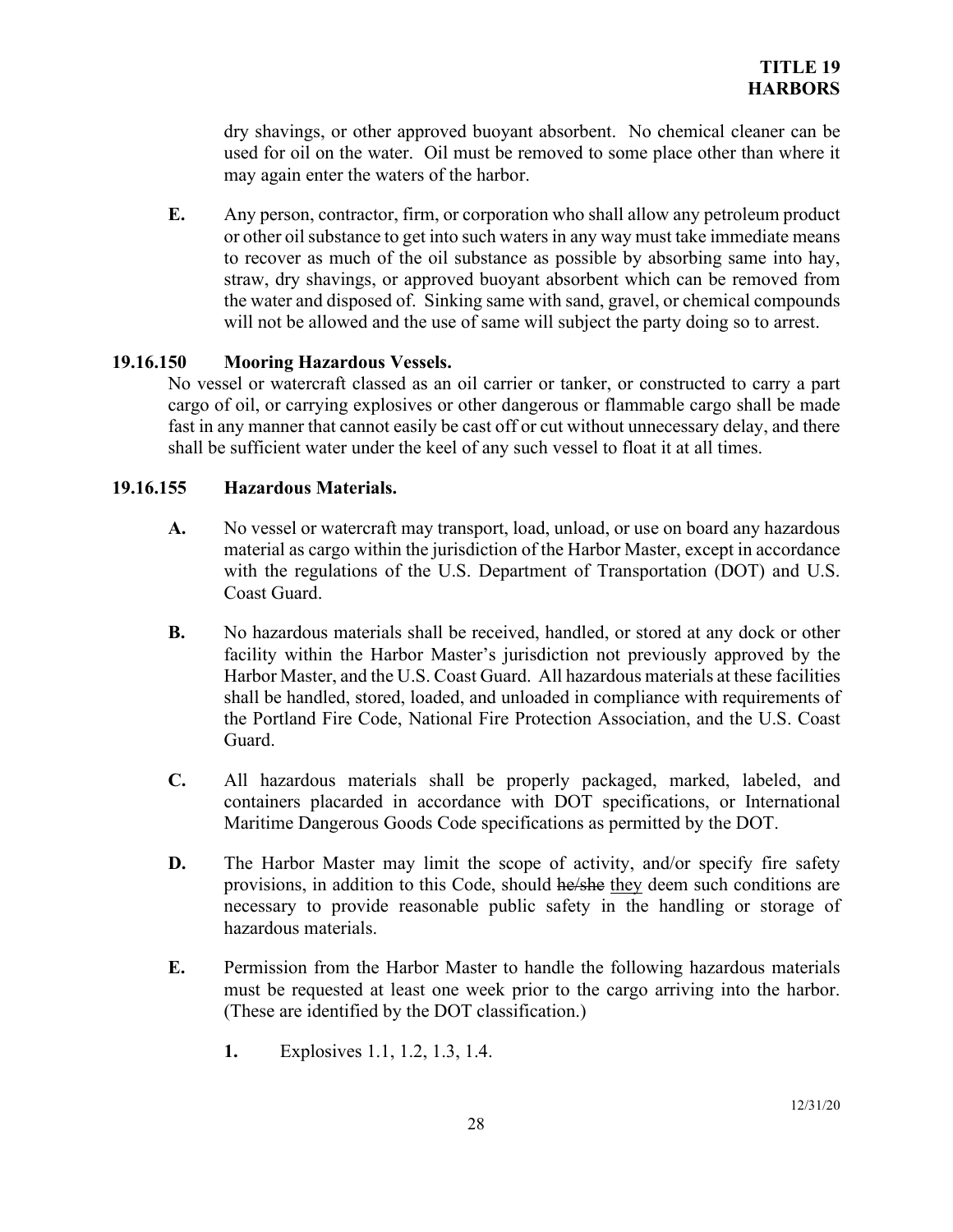- **2.** Blasting agents 1.5.
- **3.** Poison gases 2.3
- **4.** Poison liquids with inhalation hazards 6.1
- **5.** Cryogens 2.1, 2.2
- **6.** Pyrophoric 4.2
- **7.** Dangerous when wet 4.3
- **8.** Ammonium nitrate and ammonium nitrate mixtures 5.1
- **9.** Oxidizers 5.1 and organic peroxides 5.2
- **10.** Etiological materials 6.2
- **11.** Radioactive 7.
- **12.** Flammable solids 5.2
- **F.** The Harbor Master must be notified at least 72 hours prior to arrival into the harbor of any other hazardous materials, except for the following:
	- **1.** Motor vehicles.
	- **2.** Hay/straw.
	- **3.** New wet batteries.
	- **4.** ORM/D (consumer commodities).

# **19.16.170 Precautions in Mooring.**

All vessels when making fast to any dock or sea wall shall do so in a safe way with suitable lines and fastenings to be furnished by the vessel. Whenever any vessel, by reason of the manner in which the same is made fast to any dock or sea wall, shall be unsafe or dangerous or a menace to itself or to any other adjoining dock, it shall be the duty of the master of such vessel or other person in charge to make such change as may be necessary to correct such condition; and if the master or other person shall fail in such duty, the change shall be made by the Harbor Master and all expenses thereby incurred shall be paid by and recoverable from such vessel or the master thereof to the City.

# **19.16.175 Vessels at Berth.**

Except when fastened parallel to the channel, any vessel lying at berth allowing a portion to extend beyond the line of the dock, does so at its own risk and may be held responsible for any damage that may result by reason of the projection into the stream.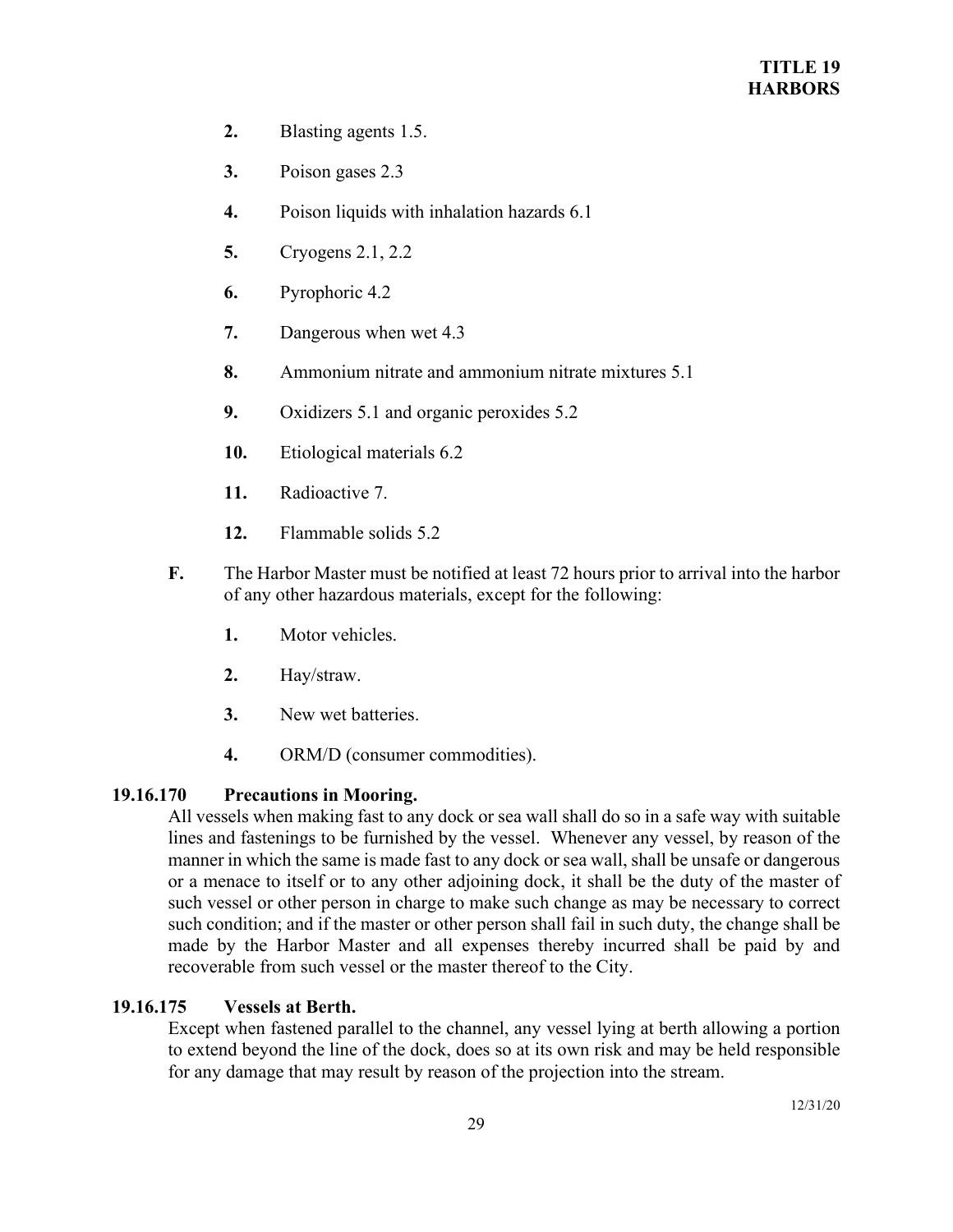## **19.16.180 Watchmen on Ocean Going Vessels.**

It is unlawful for the owner, agent or master of any ocean going vessel to allow the same to remain anchored or moored or made fast to or lie at any pier, unless there is adequate security provided, as approved by the Harbor Master.

#### **19.16.185 Mooring of Vessels.**

- **A.** It is unlawful for any person or corporation to moor, tie up, secure or anchor more than two abreast any vessels or watercraft more than 35 feet in breadth along any dock or shoreline running parallel to the Willamette River, without first securing written permission from the Harbor Master.
- **B.** It is unlawful for any person or corporation to moor tie-up or anchor any vessel or watercraft, except at an approved moorage or site approved by the Harbor Master. This section is not meant to regulate normal recreational or commercial water craft or vessels for short periods of time, of less than 30 days duration. The Harbor Master may extend this time, as necessary, for unusual circumstances, at his/her their discretion.

#### **19.16.190 Street Ends.**

- **A.** No goods, lumber, logs, boats, vehicles, or other articles shall be placed, piled, moored, tied, dumped, deposited, or allowed to remain on, or to obstruct any street end in any manner; and all such articles shall be removed at once when so ordered by any member of the police or fire department.
- **B.** No sign shall be placed across or on any street end without written permission of the Harbor Master. No shack or other small building shall be allowed along the harbor unless of standard construction and unless a permit shall have been secured from the Harbor Master. The area from the property line to the curb line shall be kept clear for pedestrian traffic at all times unless closed by the City Council. No combustible building or other fire hazard shall be allowed under bridge approaches.

## **19.16.195 Equipment and Use of Docks.**

- **A.** All docks where seagoing vessels are to be secured must be equipped with proper cleats, kevels, bollards, mooring posts, or similar devices for the ready and safe securing of such vessels as may be moored alongside; and all such fastenings must be kept clear at all times. No cargo or goods or articles of any kind shall be unloaded, loaded, or piled near such fastenings which might preclude quick access to them and no fastenings shall be made to any other part of any structure at any time which may endanger such structure in any way. All dock openings must have fences or barricades when not in use.
- **B.** It is unlawful for any ocean going vessel, while made fast to any dock or wharf within the confined limits of the City to turn its propeller over in excess of 15 turns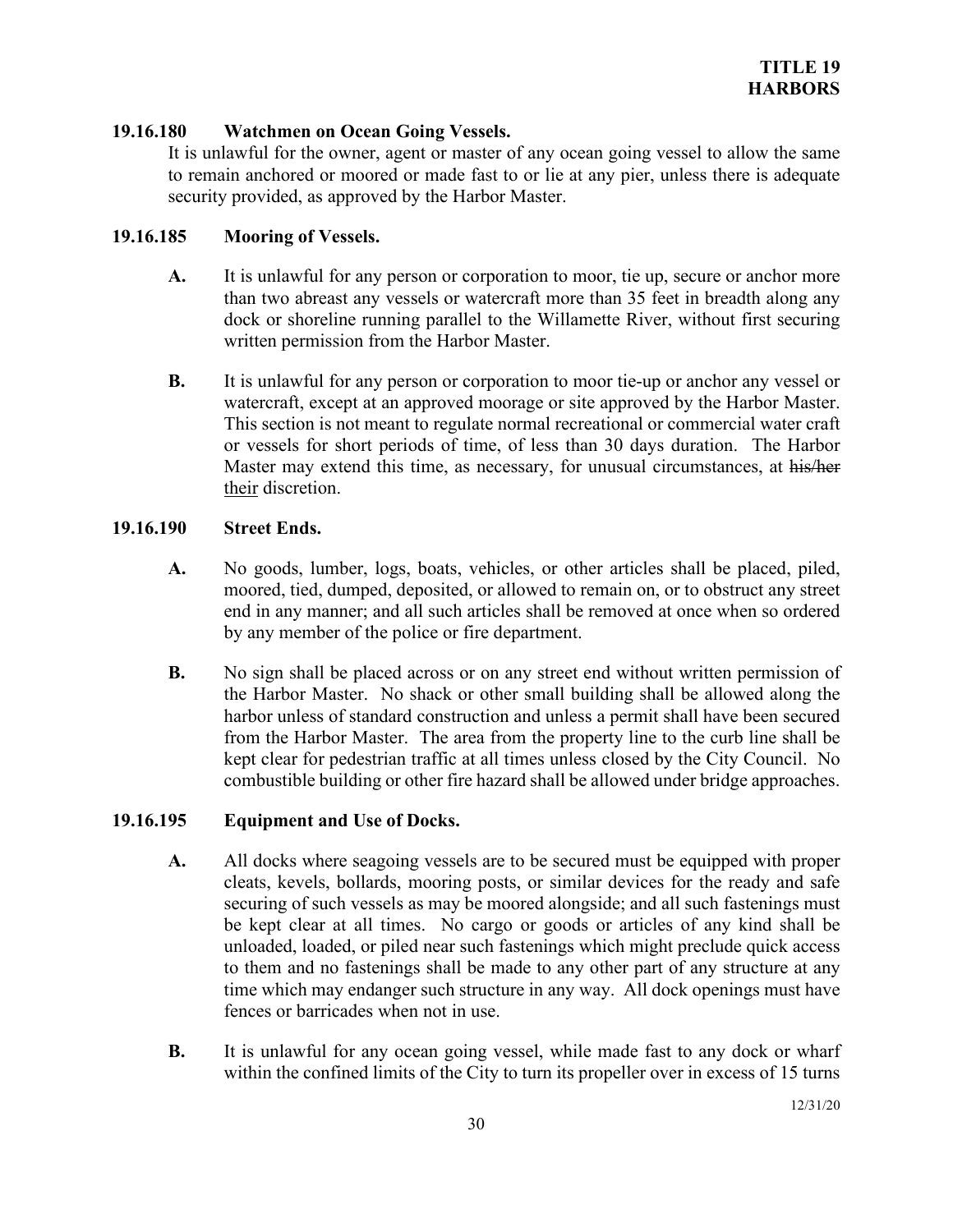per minute (approximately one quarter full speed) without first having obtained permission from the Office of the Harbor Master and owner of the dock or wharf.

## **19.16.200 Passenger Docks To be Fenced.**

No passenger carrying vessel shall be allowed to load or discharge any passengers at any dock within the City unless the proper gangways, manropes, and life nets are in place and an adequate fence or rope rail is in place at the edge of the dock. Exception: Life nets may be removed at the Harbor Master's discretion.

## **19.16.205 Respiration Protection Required.**

Any stevedoring company or any person engaged in working sulfur or any cargo of poisonous compounds or other commodity whereby any person working in or around such cargo may be overcome by dust or fumes or gases from such cargo, shall have at hand for immediate use suitable respiration protection equipment approved by NIOSH.

## **19.16.210 Drinking Water and Toilets To Be Provided.**

- **A.** All docks or other places where vessels are moored and cargo is worked or repairs are made shall have at least one toilet and at least one drinking fountain for the accommodation of all employees and other persons having business at such dock or other place.
- **B.** If any vessel shall be working any persons or gangs at any dock or other location within the port for any purpose whatsoever, and if there are not proper toilet facilities available, or if the facilities become out of order for any cause, said vessel shall have at least one toilet on board that shall be conveniently accessible and available at all times for the use of the persons so engaged in the ship's operations. All toilets shall be kept clean sanitary, and in good working order.

## **19.16.215 Making Unnecessary Noise Prohibited.**

It is unlawful for the master or any person in charge of any vessel of any kind lying at any dock or while navigating in the harbor, to cause any whistle, siren, foghorn, bell, or any other kind of sound producing apparatus to be blown or sounded for any purpose other than required by law or by the U.S. Coast Guard "Rules of the Road: International - Inland" Commandant Instruction M16672.2 series. These rules are hereby made a part of this Title. Copies are available at Group Portland, United States Coast Guard. No such apparatus shall be tested or adjusted within the port without written permission of the Harbor Master. However, boilers and tanks may be blown out through an underwater exhaust between the hours of 7 a.m. and 10 p.m. of any day. This section shall not prevent the routine testing of any sound producing apparatus in connection with actual getting under way.

## **19.16.220 Garbage Not To Be Dumped.**

**A.** No vessel or other watercraft shall dump garbage, dunnage, refuse, straw, or other packing material into the waters or upon the banks of any stream, tributary, or waters within or abutting the corporate limits of the City of Portland, but they shall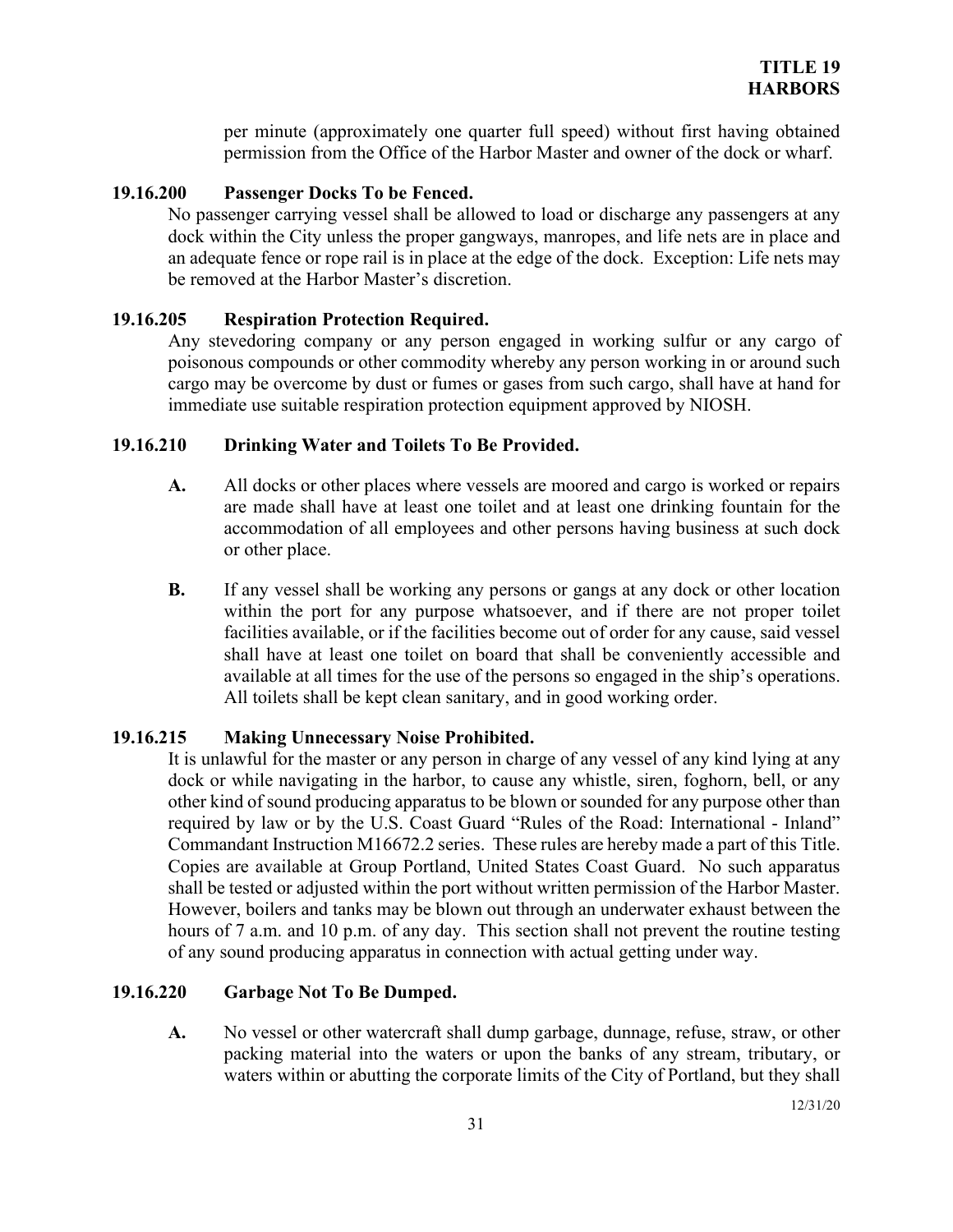keep them on board until after leaving the harbor or dispose of same on shore through an approved garbage disposal service.

- **B.** If at any time any communicable disease peculiar to animals is found to exist in any country or state from which cargo was received, no waste material in any manner whatsoever shall be discharged.
- **C.** All garbage while onboard ship shall be stored in covered leak-proof containers. Any garbage discharged while in port must be to an approved facility.

## **19.16.225 Handling Loose Materials.**

- **A.** It is unlawful for any person, firm, or corporation to throw, dump, deposit, unload, load, wash, flush, or by any other means allow any coal, clean water ballast, ashes, sand, gravel, rock, sawdust, ground fuel, dirt, earth, dust, chaff, vegetable, animal, or fish parts, slabs, planks, timbers, dunnage, paper, metal, or loose products, or dredgings of any kind, or any other unauthorized material into or upon the banks of any stream, tributary, or waters within or abutting the corporate limits of the City of Portland, by high water or other means.
- **B.** When such materials are being handled from ship, barge, or other floating object to shore, or from one floating object to another, a sufficient tarpaulin, plate, platform, or other kind of jumper shall be placed, stretched, or spread so as to prevent effectually any such material from falling into the waters of the port, except where the loose materials are being handled by a pipe, hose, tube, tight bucket, or other object, so that no part thereof is allowed to get into the waters of the port.
- **C.** No plant along the banks of the navigable waters within or abutting the corporate limits of the City of Portland shall allow any washing, screenings, or plant refuse of any kind whatsoever to get into the river if any such material will prove obnoxious or tend to fill in or obstruct the free flow of the river.
- **D.** All concerns engaged in the removal of refuse of any kind on the river shall have suitable barges or boats with fixed bins, barricades, or fences so that no part of any such refuse shall fall overboard while handling or mooring same. In the event any such material gets into the waters of the port, the materials must be removed at once.

# **19.16.235 Care and Use of Boats.**

It is unlawful for any person to operate any vessel in the harbor in such a manner as to jeopardize the same or to endanger life or property. When any power craft of less than 15 tons net burden is proceeding in such a manner that it is endangering any canoe, rowboat, skiff, or other watercraft, it shall be the duty of the person in charge of such power craft to reduce the speed, stop, or reverse as the case may be, to remove the danger to such watercraft or to refrain from willfully frightening the occupants thereof.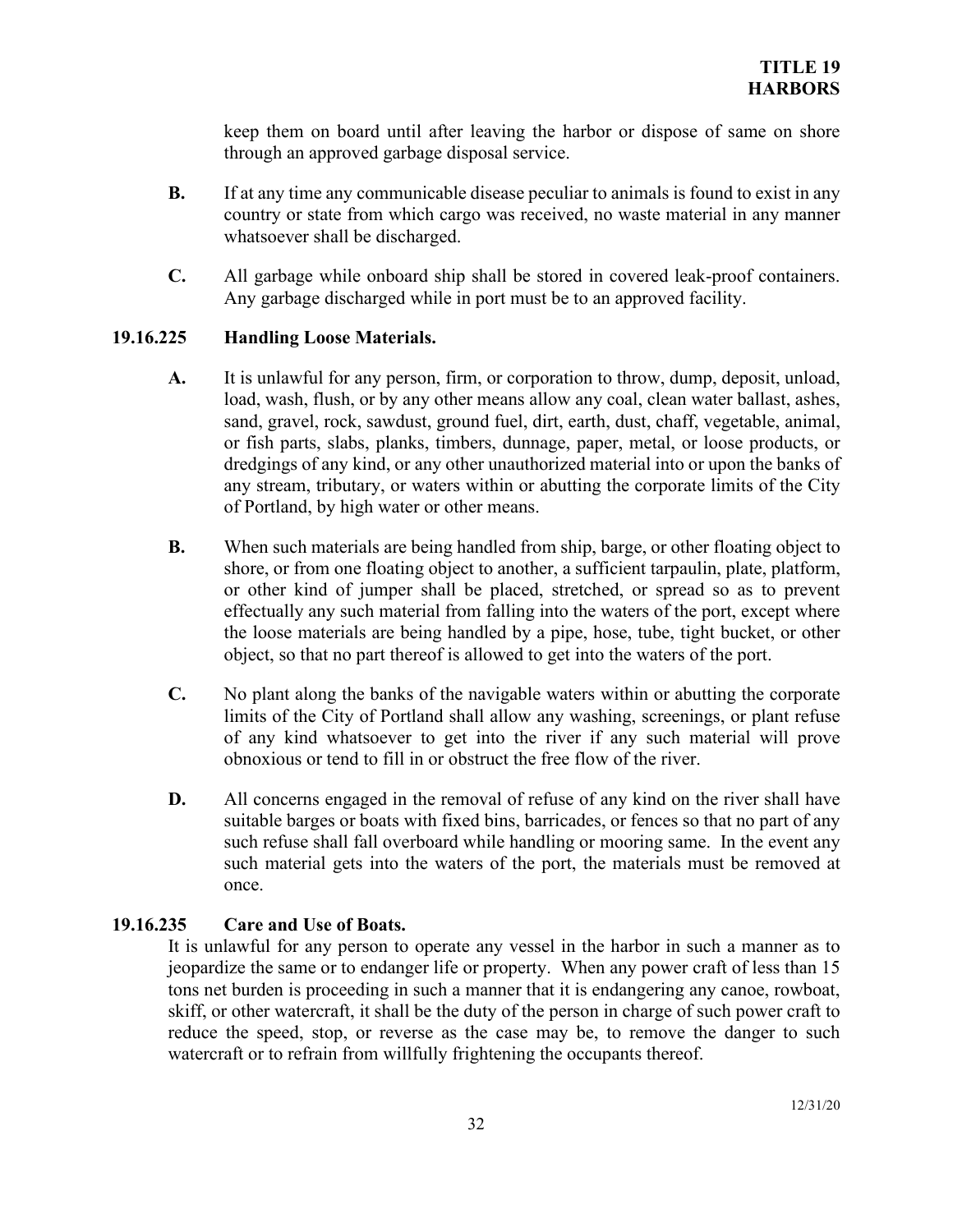## **19.16.240 Safety Measures To Be Observed.**

All contractors doing any construction work along the waterfront shall take all necessary precautions for the safety of their workers.

# **19.16.245 Vending Prohibited.**

It is unlawful for any vendors of any kind to go upon any ship or dock face while a ship is working cargo or while the winches or any of the gear is being operated for any purpose. No vending of any kind shall be allowed at any dock where the owners thereof shall have posted suitable signs prohibiting such vending.

## **19.16.250 Floating Dwellings.**

(Amended by Ordinance No. 176955, effective October 9, 2002.)

- **A.** It is unlawful for Any person to place or maintain any houseboat, scow, dwelling, housescow, boathouse, or any other kind of a floating dwelling on the river except at such places as shall be designated by the Harbor Master as proper moorages.
- **B.** All such dwellings shall be connected with running water from the City's mains and shall have at least one toilet of the flush type on board, and if the dwelling shall go on ground, a proper closed drain shall be established to running water.
- **C.** No such dwelling shall be maintained at any location without permission first having been obtained from the property owner.
- **D.** All persons so occupying any floating dwelling shall have written permission from the Harbor Master and the permission shall designate the location of the dwelling. The Harbor Master shall grant written permission if after investigation he/she they shall find that all of the above provisions have been compiled with and finds that any floating dwelling will not be a menace to the surrounding property or the public health of the community.
- **E.** He shall have the power to move any such dwelling at any time it shall become necessary, or at the request of the property owner, or for the safety of the dwelling or the public at large.
- **F.** Also, there shall be no dwelling established along the waterfront or any property in the City limits from the shore line of the river to the nearest paralleling street curb which will not meet the building specifications and have the permission of the Bureau of Development Services for any such buildings, and they must have running City water connected into the building and have at least one flush type toilet connected to an approved sewer.
- **G.** The owner of every floating dwelling shall at all times have at least one 50-foot length of garden hose and a spray nozzle connected to City water service.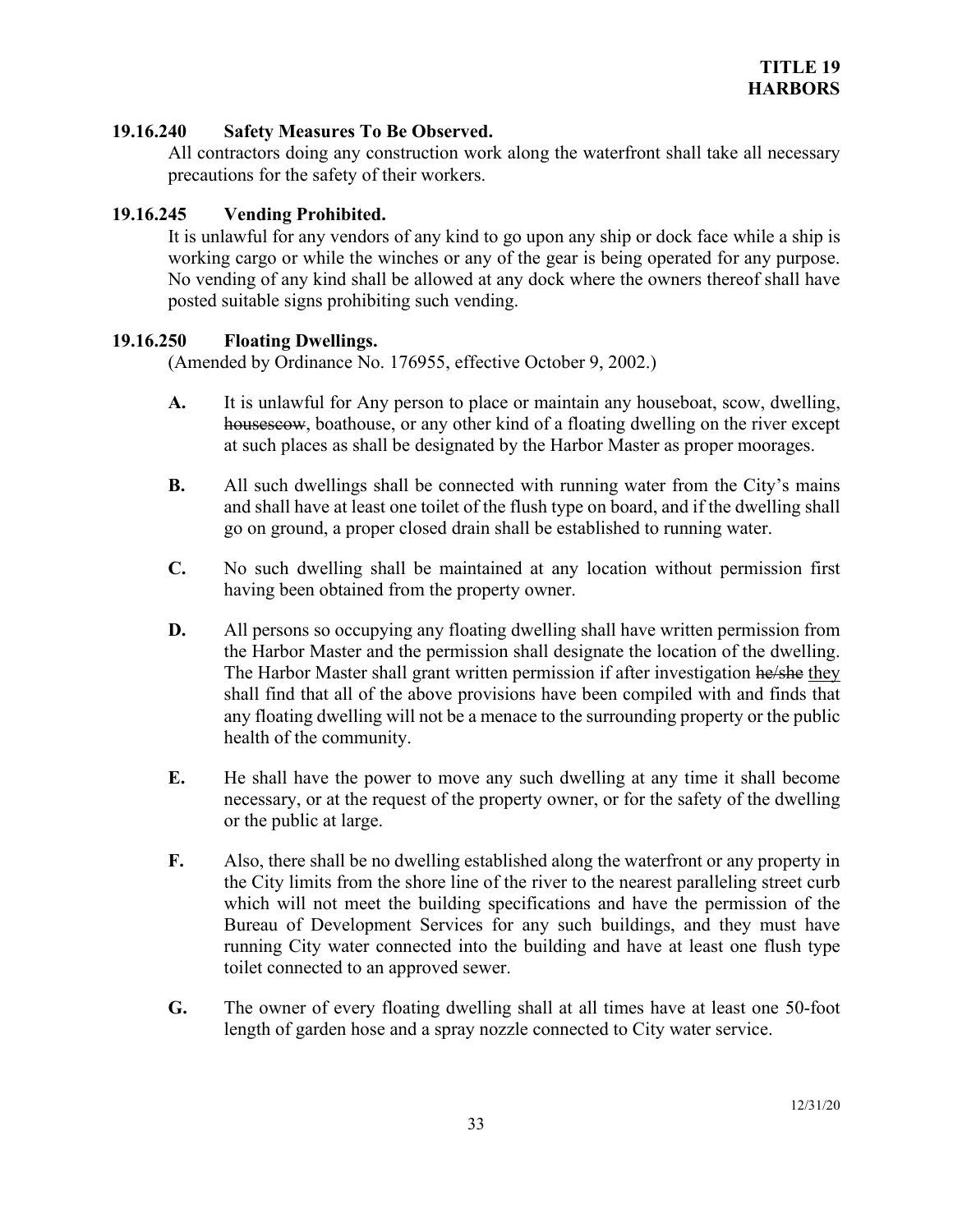**H.** All such dwellings and buildings must be constructed so as to meet all the requirements of the building, plumbing, Title 28 Floating Structures, electrical, and fire regulations and shall be subject to inspection by proper authority at any time.

## **19.16.253 Canoe Houses and Small Boat Storage.**

- **A.** No club association, person, firm, or corporation shall operate or maintain any canoe houses or small boat storage without first having obtained from the Harbor Master a permit for moorage. The permit shall be required if moorage space is rented to more than three individuals per year by any person, firm, corporation, club, or association. The permit may be revoked at any time if the Harbor Master finds conditions at any moorage are unsafe or a menace to the public health [or morals of the community], or where existence of the moorage in any location creates conditions adversely affecting navigation or maneuvering of vessels, or where navigation or maneuvering may create a hazard to life and property at the moorage.
- **B.** All moorages must have running water piped to them with a service line of sufficient size as to supply adequately all houses in the moorage.
- **C.** All walks, steps, gangways, and ramps shall be maintained in good condition at all times, equipped with at least one handrail or safety rail and have sufficient lights distributed as to make them safe at all times at night with lights turned on and burning during the hours of darkness every night. Electric power lines must be strung so that they will in no way endanger persons passing in and out of any such moorage.
- **D.** All moorages shall maintain sufficient covered standard garbage cans to take proper care of all garbage for such moorage and garbage shall not be allowed to accumulate for over 7 calendar days without being disposed of as provided by law. No garbage, waste, or other surplus materials shall be dumped or thrown into any of the waters within or abutting the corporate limits of the City of Portland, by any person at any moorage.

# **19.16.255 Ballast Logs.**

All ballast logs, fending off floats, or camels when used by vessels at docks shall be properly fastened by chains, wire cable, or ropes in such a manner that they cannot float through their fastenings if disturbed by the displacement of water caused by any passing vessel or other cause; and all such floats shall have at least one preventer cable attached to it on end with the other end securely fastened to the ship or dock.

# **19.16.265 Heating Combustible Matter.**

It is unlawful to heat any combustible matter, such as pitch, tar, resin, oil, or other flammable compounds on board any vessel lying at a dock or in the stream in the port, except in places as shall be designated by the Harbor Master.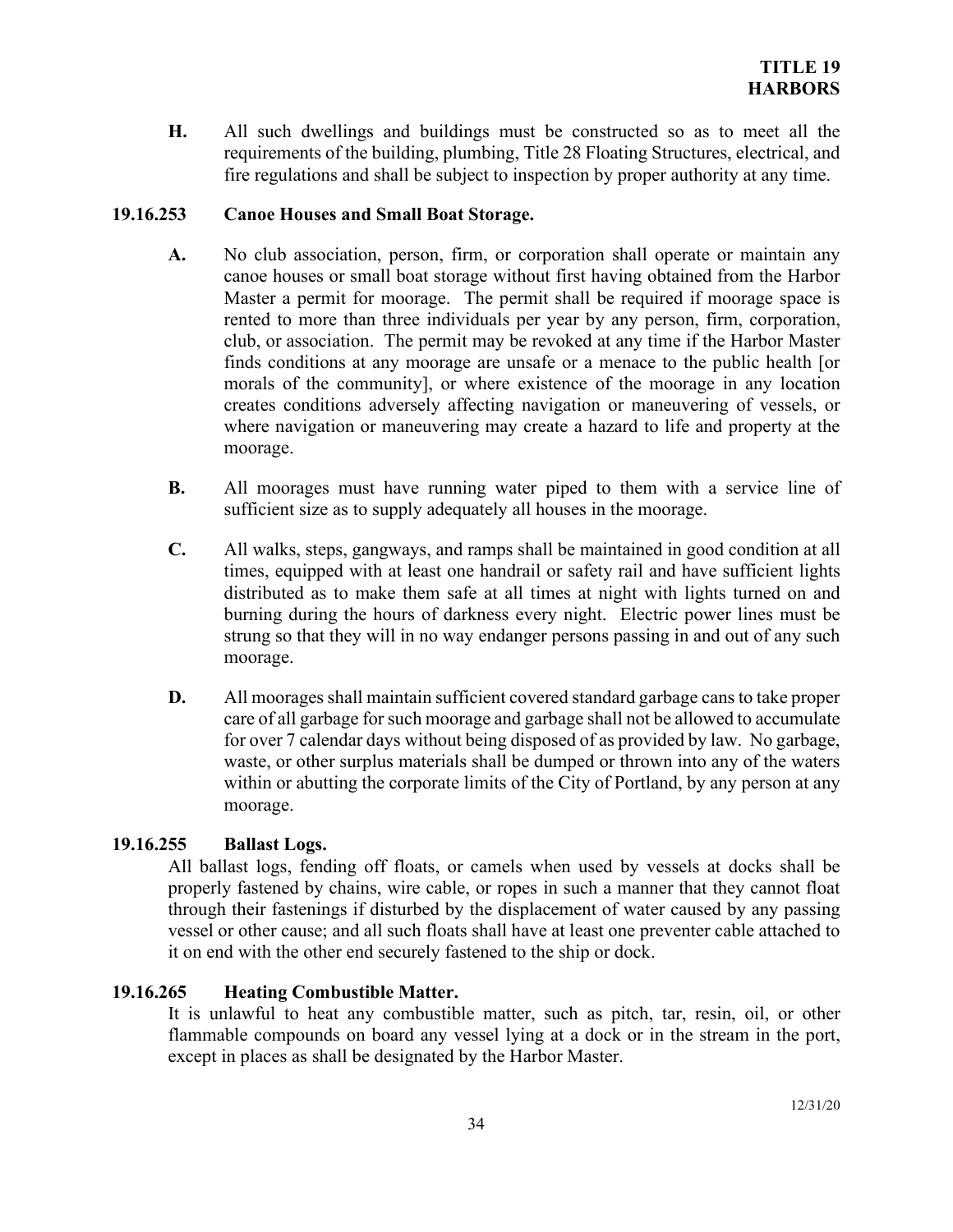# **19.16.270 Lines Not To Cross Channel.**

No person shall run any rope, cable, or any other obstruction across any channel or fairway within the harbor without first obtaining permission from the Harbor Master. If so ordered by the Harbor Master him/her, they shall maintain a proper patrol during such time to warn all approaching watercraft of such danger and also shall place red flags out by day and red lanterns by night, or other signals as ordered.

## **19.16.275 Restrictions of Towage.**

- **A.** The Harbor Master is authorized to stipulate the number and size and arrangement of any barges, rafts, or other objects which shall be allowed to be towed through the harbor by any certain power boat or towboat; and no master, owner, agent, or person in charge of any towboat shall tow in the Portland harbor unless the towboat has sufficient power to safely handle the object in tow and to keep it from obstructing any channel or fairway. If at any time such tow shall obstruct navigation, or if the Harbor Master finds that said towboat does not have sufficient power to safely handle the tow, the Harbor Master shall order same promptly removed or secured, and the expense thereof shall be recoverable by the City.
- **B.** It is unlawful for any person, firm, or corporation to enter the City limits with any vessel, barge, boat, scow, or other floating object that has been wrecked, damaged, or that may be in any unsafe and liable to sink due to such condition, or cause any above-named dangerous object to be towed into the harbor, where it may become submerged and an unsafe object to navigation, life, and property of the community, without first obtaining permission in writing from the Harbor Master.
- **C.** Any uncommissioned vessel or other large tow which is difficult to control or which in any way endangers the bridges crossing the Willamette River, will not be allowed to pass through any of the drawbridges crossing the Willamette River, unless it is equipped with an anchor of sufficient size, ready to drop, to hold the vessel or tow in any stage of water, and sufficient number of capable workers to handle such vessel shall be on board. Any such vessel or other large tow not so equipped may be ordered tied up by the Harbor Master until the requirements of this Section have been complied with.
- **D.** In the event the object being towed gets out of control and damages public or private property or sinks and becomes a menace to navigation, the agent or responsible party making this tow shall remove the sunken object at the earliest possible time.
- **E.** Any uncommissioned vessel passing through the bridges crossing the Willamette River within the City limits must have the services of a local pilot, provided, however, that if the Harbor Master shall, in his/her their discretion, determine that the services of a local pilot are not necessary under prevailing conditions, this requirement may be waived.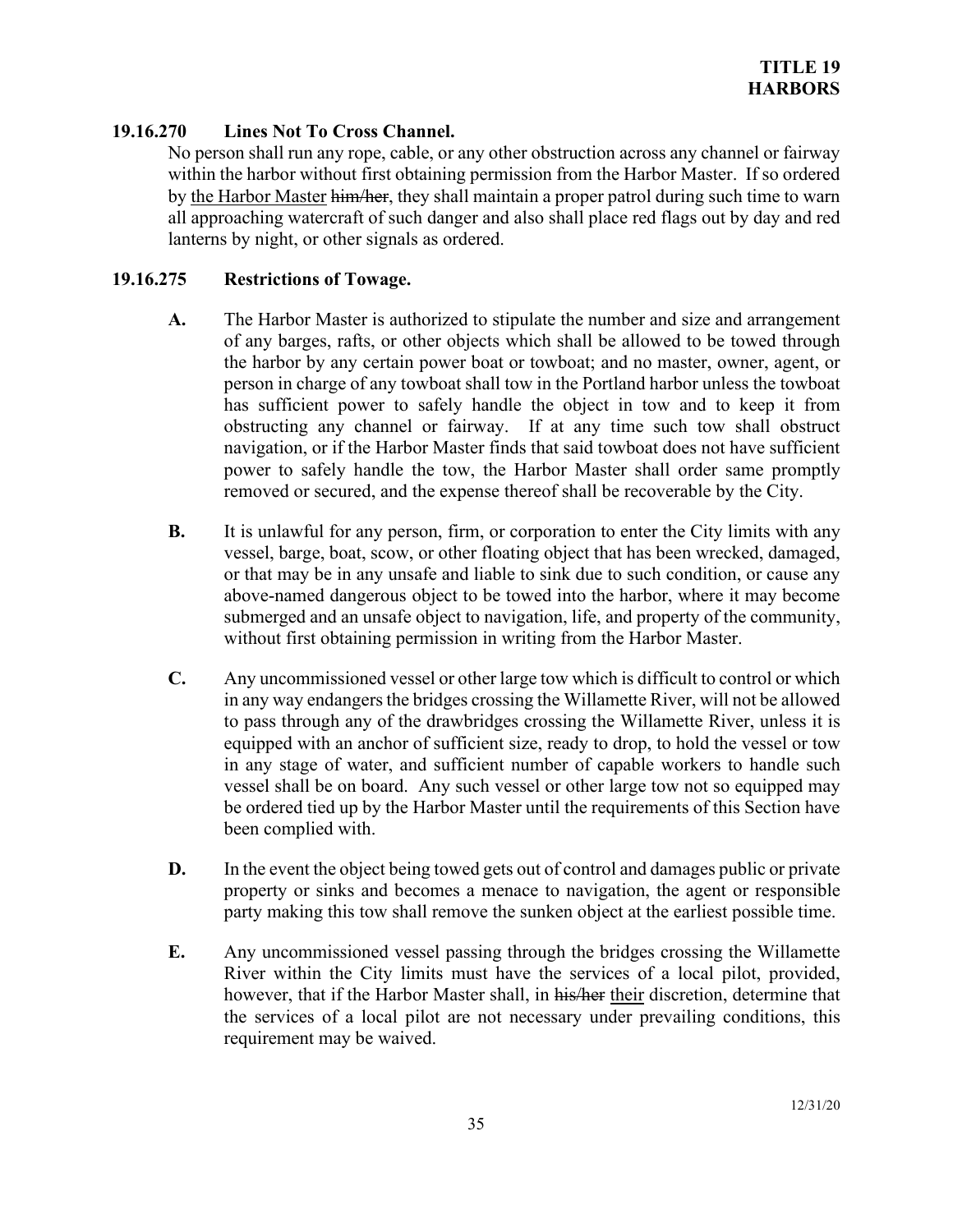#### **19.16.280 Speed of Vessels.**

- **A.** All vessels and other watercraft during foggy or smoky weather, mist, falling snow, heavy rain, or other obscuring weather, shall proceed at a moderate speed, having due regard to the existing conditions and circumstances.
- **B.** All vessels and watercraft must keep clear of seaplanes while they are taking off or landing within any district set aside for that purpose.
- **C.** All motorboats shall proceed with caution while in the harbor and not try out for speed if other small boats are in the vicinity in numbers, except during permitted regattas, races, or demonstrations.
- **D.** All vessels when passing dredges, drydocks, vessels under repair, diving, or grappling operations, or other submarine work, shall slow down to not more than 6 statute miles per hour. While passing over the mooring lines of any such activity, the propellers or other propelling machinery shall be stopped; and if their draft permits, the vessel shall keep on the outside of the buoys marking the ends of the mooring lines of floating plant that may be working within the channel area.
- **E.** No vessel shall be operated in the port at any speed whereby any damage may be done to the property of another or life may be endangered thereby by the suction of waves, swells, or wake caused by such speed.

## **19.16.290 Obstructing Public Docks.**

It is unlawful for any person to moor, tie up, or dock any vessel or other watercraft so that any portion of such vessel or watercraft shall overlap or obstruct in any manner the free and easy entrance to or departure from any public dock or fireboat slip at any time.

#### **19.16.295 Connections for Potable Water.**

All docks or other such places, moorings, and dolphins where ocean going vessels will be moored for working cargo or repairs shall have connections for potable water installed in accordance with Title 25 of the Administration Code of the City of Portland.

#### **19.16.300 Signal Lights.**

All ocean going vessels and other watercraft shall comply with the applicable rules and regulations prescribed by the federal government, and in addition all vessels under 150 feet registered length, barges, scows, or other watercraft, when at anchor within the port, shall carry forward where it can best be seen, but at a height not exceed 20 feet nor less than 8 feet above the deck, a white light showing a clear, uniform, and unbroken light visible all around the horizon at a distance of at least 1 mile. When at a dock, all vessels, log rafts, booms, or other floating craft that may have been made fast anywhere in the harbor, and any part thereof extending out past the harbor line, shall display from sunset to sunrise at the extreme corners on the upstream and downstream ends, or within 25 feet thereof, a white, and no other colored, light that may be seen at least a distance of 1 mile, except on tankers or other vessels that may be carrying any hazardous cargo on which the federal law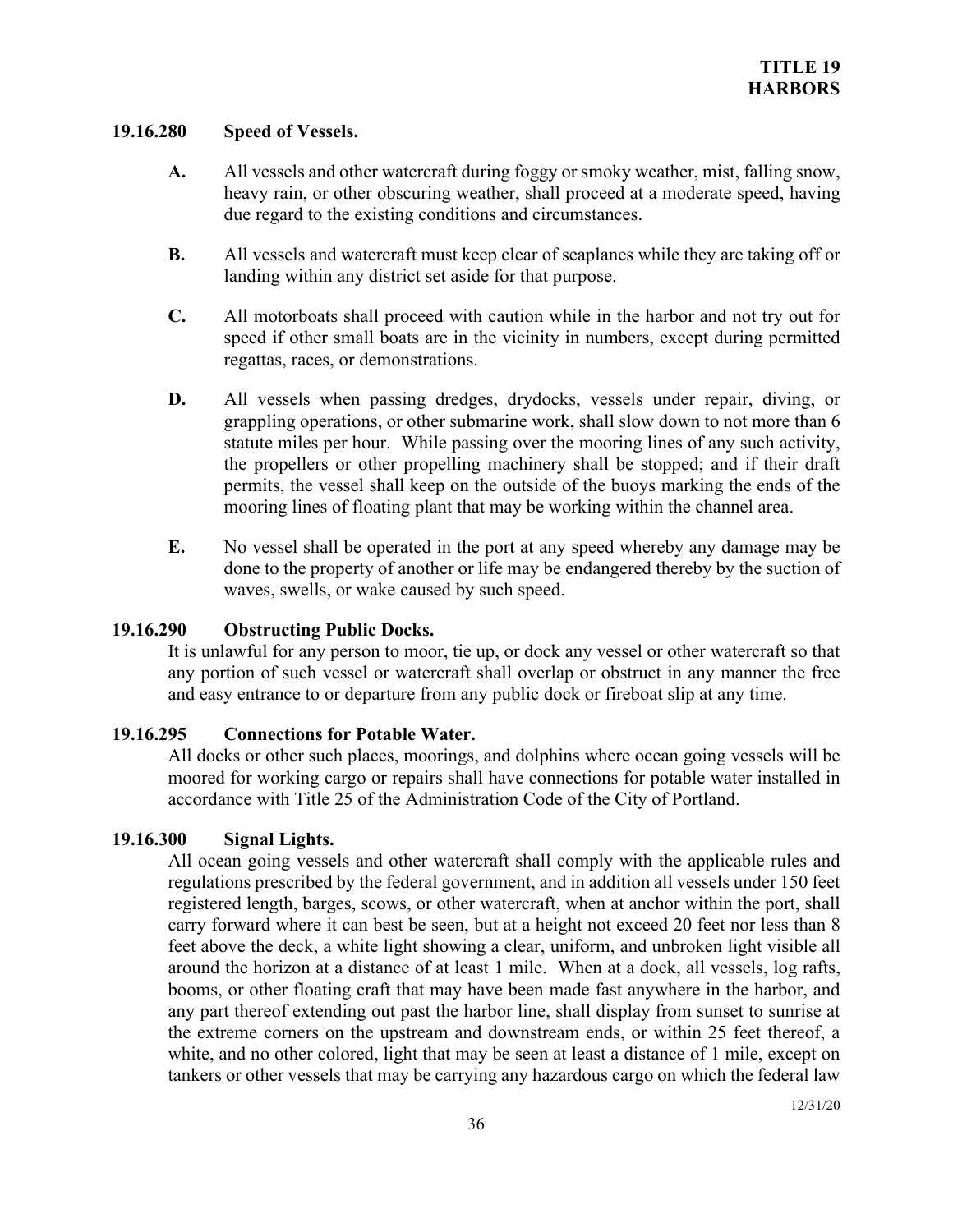requires an unbroken red light, provided that regular fixed deck lights in proper placement may be used in place of portable lights on cargo vessels, and preferred on tankers and vessels carrying hazardous cargo. No vessel or other watercraft shall display at any place within the City limits any colored lights that may be confused as navigation lights, signal lights, etc., except when actually under way or during a parade, or for a temporary display for a short time only. Whenever any such lights are to be displayed, notice must be given the Office of the Harbor Master, which Office shall notify the local pilot's office. All signal or navigation lights must be maintained from sunset to sunrise.

#### **19.16.305 Closing and Lighting Docks and Wharves.**

Every owner, lessee, or occupant of a dock or wharf within the City shall close and keep closed by sufficient gates barricades, or hatches all slips and runways used as passageways between a dock or wharf and a ship, when such slips and runways are not in actual service, and shall keep every dock and wharf sufficiently lighted at night when a vessel is made fast thereto.

#### **19.16.310 Lights and Gangways on Vessels at Wharves.**

Every vessel lying alongside a wharf, or vessel lying alongside a vessel berthed at a wharf shall, from sunset until sunrise, be provided with the proper lights, and shall be provided continuously with the appliances in the way of gangways and manropes as may, in the opinion of the Harbor Master or in fact, be necessary for the convenience and safety of person passing to and from the vessel. Every gangway fixed for the purpose of giving the crew or other persons access to the ship after dark, shall be brightly illuminated by the best available means as long as such gangway is in use.

#### **19.16.315 Safety Nets on Vessels.**

Every ocean going vessel lying at a berth and secured, except river boats, shall have safety nets suspended below any landing stage or gangplank as will prevent any person from falling into the water in the event any person slips off the landing. The nets must extend at least 5 feet past each side of all gangways. Safety nets may be regular cargo nets, tarpaulins, sailcloth, canvas, or any other material that is pliable and of sufficient strength to hold the body of an adult person who may fall from the gangway.

EXCEPTION: This regulation may be waived by the Harbor Master.

#### **19.16.320 Safeguarding Hawsers or Ropes from Rats.**

12/31/20 Every hawser or rope by which any ocean going vessel is made fast to any dock, dolphin, or shore shall be equipped with at least one metal disc or rat guard of size or position as shall be approved by the Harbor Master and in no instance shall a guard be allowed with less than 18 inches of metal from the center of the guard to the outside rim. Every metal disc shall, if not affixed to the hawser or rope to the satisfaction of the Harbor Master, be removed to a position on the hawser or rope as pointed out by the Harbor Master. Vessels while berthed at a dock must be fended off from the dock a sufficient distance so that rats cannot jump from the vessel to the dock; provided that when river conditions may prevent the loading or discharging of any vessel when fended off the proper distance, the Harbor Master may grant permission for the removal of the fending off floats to facilitate the loading or discharging of such vessel; but when the vessel is not loading or discharging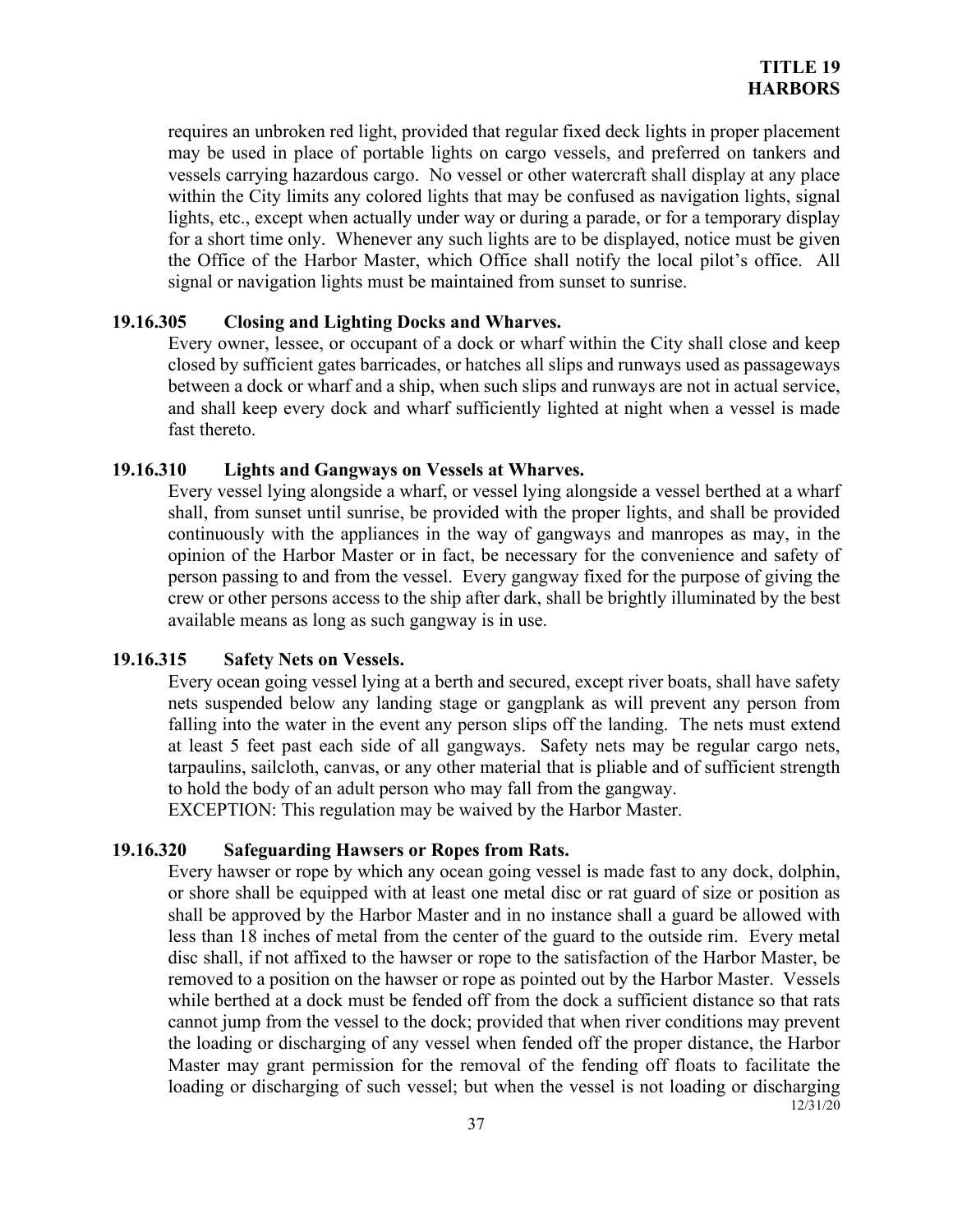cargo, the same shall be immediately fended off the required distance if conditions so permit.

# **19.16.325 Precautions on Vessels at Night.**

All openings in the ship's sides shall be closed at sundown, and all cargo skids and nets shall be unrigged at sundown, except during times as they are actually in use, when they shall be brightly illuminated. In case gangways are not lifted from the ship or dock at night, both ends of the gangway shall be lighted and a person constantly on watch at the head of the gangway on the vessel.

## **19.16.330 Conditions of Vessels at Docks and Wharves.**

The master or person having the charge or command of any vessel coming to or laying alongside any wharf or vessel berthed at a wharf shall, both before and during the time a vessel is moored or stationed at the wharf, or alongside any vessel berthed at a wharf, have the anchors stowed, and all other projections stowed within the rail of the vessel.

## **19.16.335 Removal of Vessels from Docks or Wharves.**

In order to facilitate the removal of vessels from their berths at any wharf or place of mooring or for other reasons, the Harbor Master may direct the master or person in charge of any vessel to slack away hawsers, cables, or other fastenings of any ship and to stow booms or other rigging. Every vessel while backing out of any slip shall have at least one member of the crew on the lookout astern on the upper deck, such person to be in full view of the pilothouse to warn the master, or the person in charge of such vessel, of the proximity of any obstruction to navigation or the approach of another vessel. Every vessel shall continue to back a sufficient distance beyond the face of any pier to avoid any danger of accident or collision with any other vessel backing out from the same or any other slip. Every vessel backing out from a slip shall proceed slowly, using extreme care for the prevention of accidents.

## **19.16.345 Rules Governing Operation of Canoes, Sailboats, and Motorboats.**

It is unlawful for any person operating any motorboat to tow any canoe while such canoe is occupied by any person, and it is unlawful for any person operating or occupying any canoe, sailboat, motorboat, or rowboat to make fast to any log raft being towed through the harbor. No person operating any canoe, rowboat, or motorboat shall pass between the stern of any towboat and the raft in tow thereof.

## **19.16.355 Protection of Water Mains.**

**A.** It is unlawful for any person to drive any piling or to dredge or dig within 200' feet of the submerged water mains of the City of Portland in the Willamette River, without first obtaining written permission to do so from the Harbor Master. Before giving any such permission, the Harbor Master shall consult with the Engineering staff of the Portland Bureau of Water Works. The existing City water mains are located as follows: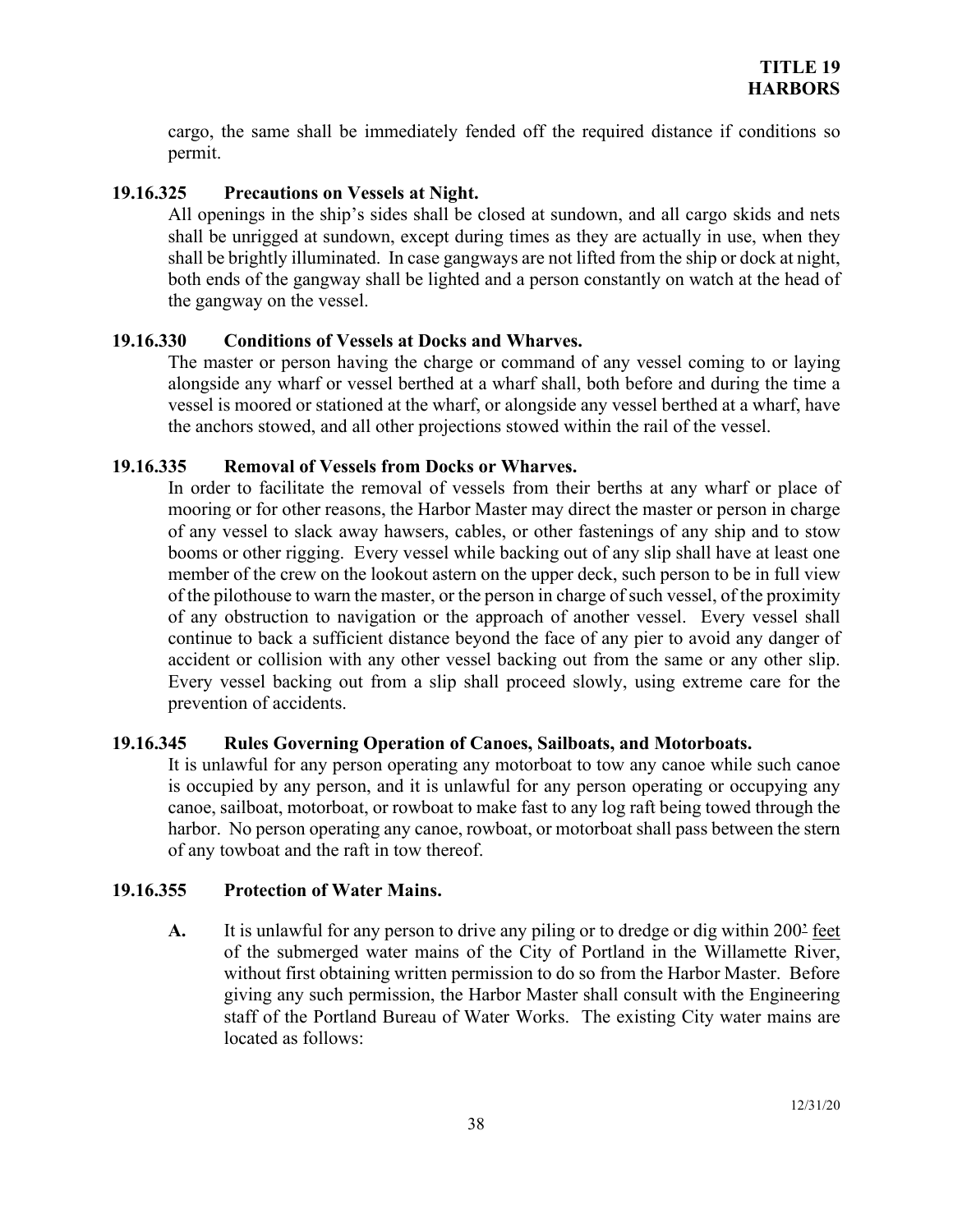A 30-inch water main from the foot of SW Spokane Street to the foot of SE Spokane Street.

A 36-inch water main from the foot of SW Caruthers Street to the foot of SE Stephens Street.

A 24-inch water main from the foot of SW Mill Street to the projected foot of SE Stephens Street.

A 30-inch water main from the foot of SW Clay Street to the foot of SE Clay Street.

A 60-inch water main from the foot of SW Miles Place to the foot of SE Lambert Street.

A 36-inch water main from the foot of St. Johns Bridge to the foot of N. Pittsburgh Street (approx. 500 feet upstream of the center line of the St. Johns Bridge).

The location of the City's water mains are indicated by large targets on which there is printed "Pipe Crossing City of Portland."

**B.** Nothing in the above Section shall relieve any person, company, or corporation from securing such other permits as may be required by any other agency such as, U.S. Army Corps of Engineers or the Port of Portland, and Division of State Lands.

# **19.16.360 Derrick Booms Near Bridges.**

(Amended by Ordinance No. 180917, effective May 26, 2007.)

- **A.** Any person operating or having control upon the navigable waters within the City limits any watercraft having moveable derrick booms or other adjustable contrivances shall, before passing through or under any bridge, lower the boom or other adjustable contrivance sufficiently so that the draw or lift of any bridge shall not have to be opened or raised on account of such derrick boom or other adjustable contrivance. It is unlawful for any person having control of any watercraft equipped with moveable derrick boom or other adjustable contrivance to signal for the opening of any draw or the raising of any bridge lift, where, by lowering the derrick boom or other adjustable contrivance, the craft would be able to pass under the bridge without opening the draw or raising the lift.
- **B.** No watercraft shall be anchored or moored within 50 feet of any such bridge or bridge approach without obtaining a permit therefor as provided by ordinance; provided, however, that this Section shall not apply to cargo carrying vessels which comply with the regulations of the United States Government for protection against fire while taking on or discharging cargo. All watercraft to which this Section applies shall be kept free from oily rags, oily wood, wastepaper, and all other things which constitute a fire hazard. Every such watercraft shall be equipped with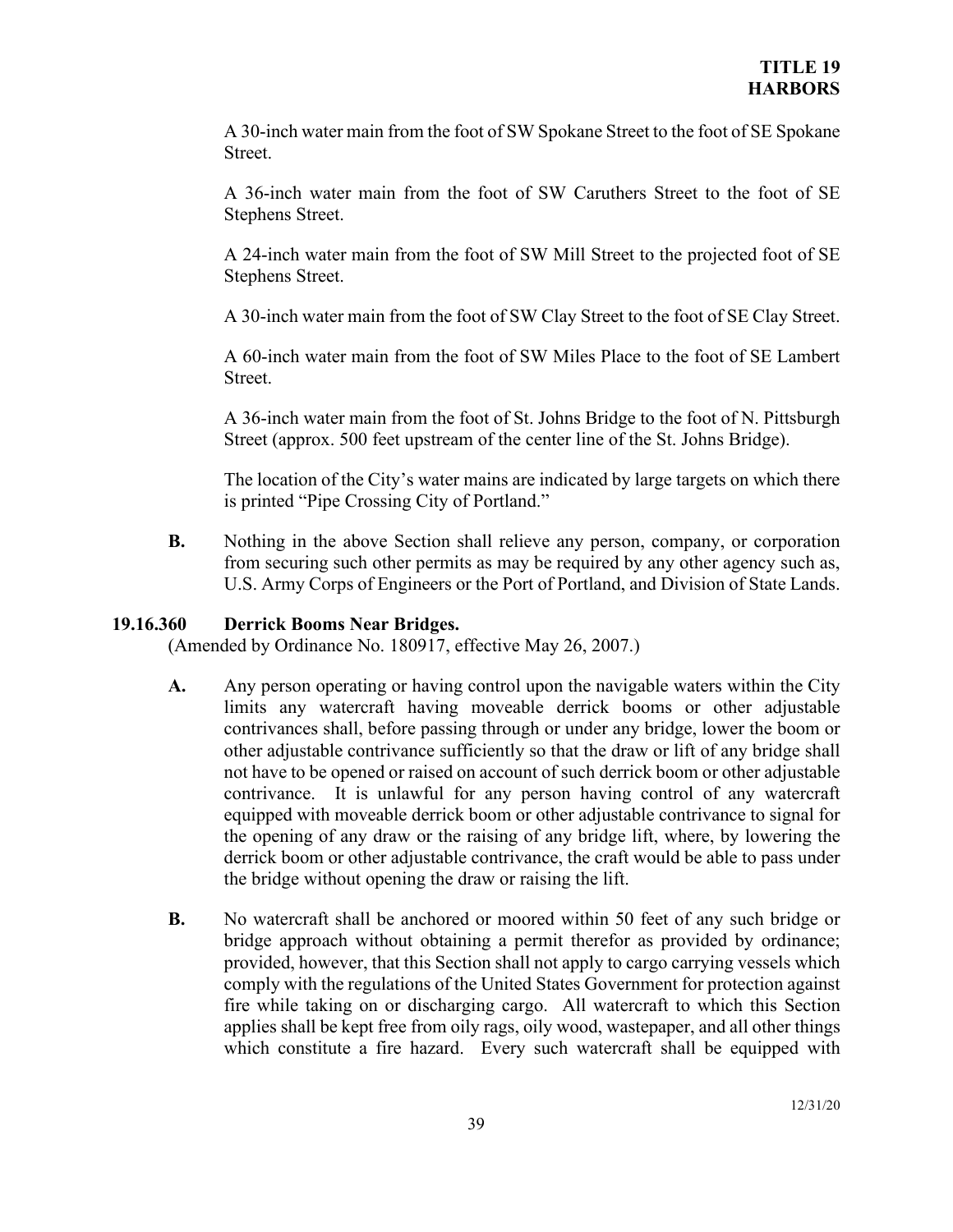approved fire extinguishers in good working condition as required by ORS 488.090.

**C.** All machinery, apparatus, devices, and instruments for furnishing power, light, heat, or protection against fire or for extinguishing fire, shall comply with all of the regulations of the Government of the United States of America, the State, and the City. To the full extent permitted by law, authorized personnel of Portland Fire & Rescue, Bureau of Police, or other City bureaus or departments shall have the right at all reasonable hours to inspect watercraft to determine conformity with the provisions of this Section.

## **19.16.365 Interfering with Dumping Snow.**

It is unlawful for any person to moor or maintain any vessel or other watercraft at any street end or along or adjacent to any bridge in such position as to interfere with the dumping of snow into the harbor from a bridge or street end when snow is being removed from streets.

## **19.16.370 Recovery of Bodies or Evidence from River.**

- **A.** Whenever it appears to the Harbor Master that any automobile, boat, or other thing has sunk within the Portland harbor, and he shall have has reason to believe that a human body may be contained therein, he/she they hereby is are authorized to use such means for the removal or recovery of same as may appear reasonable and necessary.
- **B.** Whenever any gun or other thing has been thrown into or has entered the waters within the City and the same appears to be necessary evidence in any investigation, criminal or civil, he/she they hereby is are authorized to use such means as may be needed to recover same.

## **19.16.375 Protection of Bridges.**

It is unlawful to fasten any watercraft or floating timber to any bridge, or part thereof, or to moor any watercraft or floating timber underneath any bridge or bridge approach within or abutting the corporate limits of the City of Portland.

## **19.16.380 Damage of City Property.**

Any person causing any damage to or injuring any dock, pier, gangway, float, barge, trestle, roadway, building, fence, or other structure which is the property of or under the supervision of the City, the damage being caused by the use thereof, by accident or otherwise, shall be liable to the City for the full amount of the damage. The Harbor Master shall be notified of any such damages with 48 hours of such occurrence.

## **19.16.385 Dead Ships Moored Permit Required.**

No dead ship shall be moored or anchored within the harbor except upon written approval of the Harbor Master who shall have been given at least 5 days prior notice of the entry of the dead ship or ships into the harbor.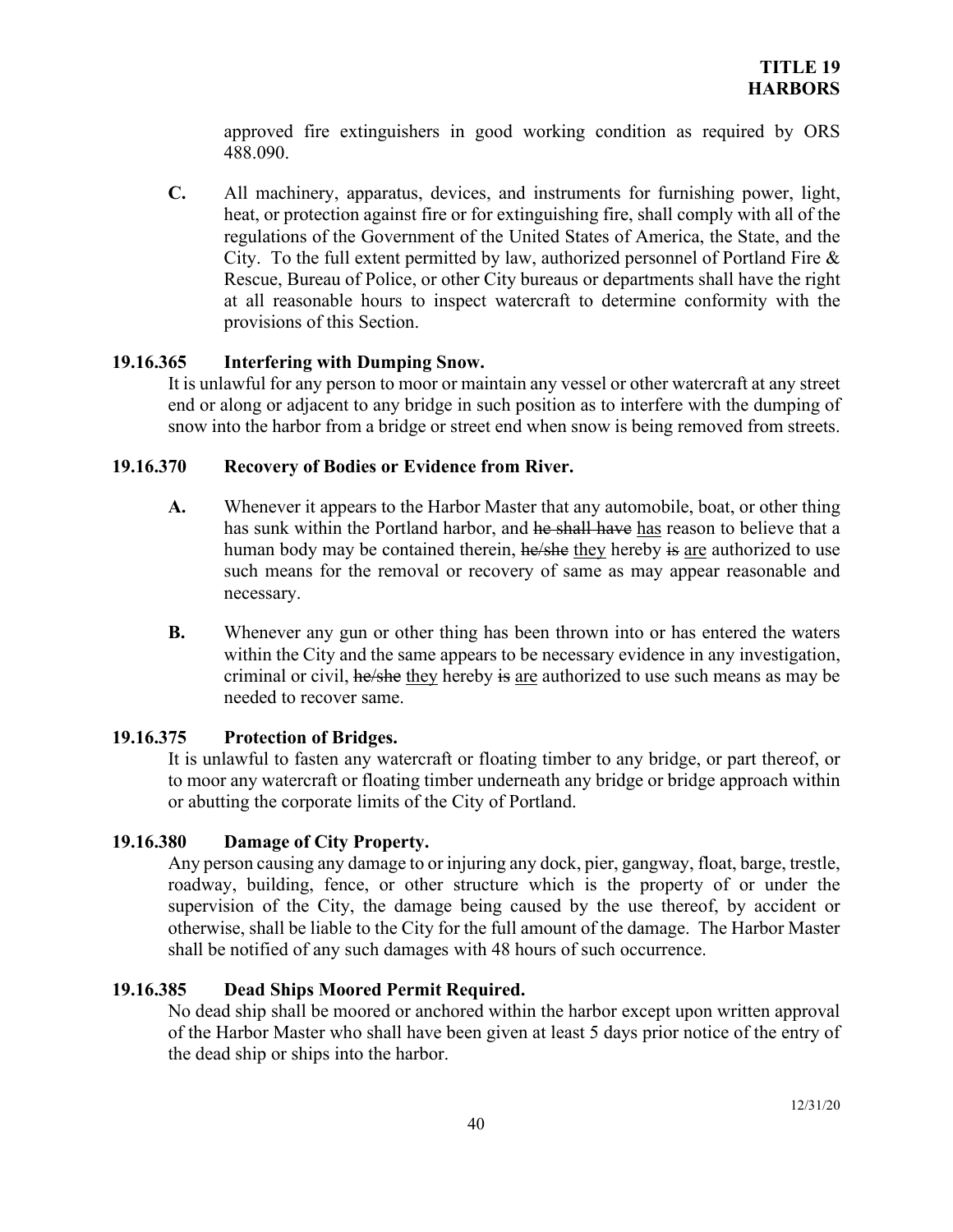#### **19.16.400 Boats and Boating.**

ORS Chapter 830 is adopted herein, incorporated by reference, and made a part of this Title. Except as otherwise specified, all boats on any navigable waters within or abutting the corporate limits of the City of Portland shall be subject to the provisions of Chapter 830, Oregon Revised Statutes (Boats and Boating).

## **19.16.435 Standard Whistle Signal for Fire in Port.**

In the event of fire occurring on board any vessel or watercraft in the Portland harbor, except those under way, it may sound five prolonged blasts of whistle or siren as an alarm indicating fire on board or at the dock to which it is moored. The signal may be repeated at intervals to attract attention and is not a substitute for, but may be used in addition to, other means of reporting a fire. The words "prolonged blast" used in this Section shall mean a blast of 4 to 6 seconds duration.

#### **19.16.500 Duckworth Dock Moorage.**

(Added by Ordinance No. 186748, effective August 6, 2014.)

- **A.** As used in this Section and Section 19.16.515 the following words and terms have the meanings indicated unless the context clearly requires otherwise:
	- **1.** "PBOT" means the City of Portland Bureau of Transportation. Where appropriate, the term "PBOT" also refers to the staff and employees of the Portland Bureau of Transportation.
	- **2.** "Dock" means the PBOT float, piers, and gangway that are part of the Kevin J. Duckworth Memorial Dock installed on the east bank of the Willamette River and attached to the Eastbank Esplanade near and upriver (south) of the Steel Bridge.
	- **3.** "Commercial vessel" means a vessel which is used, rigged, or licensed for any commercial use or purpose, and shall include watercraft operated within the terms of a concession lease or agreement with the City of Portland.
	- **4.** "Night" means any period of time between one hour after sunset until one hour before sunrise.
	- **5.** "Director" means the Director of the Portland Bureau of Transportation.
- **B.** The operator of recreational watercraft may use the Dock for recreational purposes only. It is permissible to swim, fish and operate non-motorized craft from the dock. Recreational motorized boats are only permitted to pick up and drop off passengers from the designated zone. It is unlawful to use the Dock for any purpose other than recreation without prior written permission of the Director.
- **C.** It is unlawful to moor a watercraft at the Duckworth Dock during the night, except as described in this Section, without prior written permission of the Director. The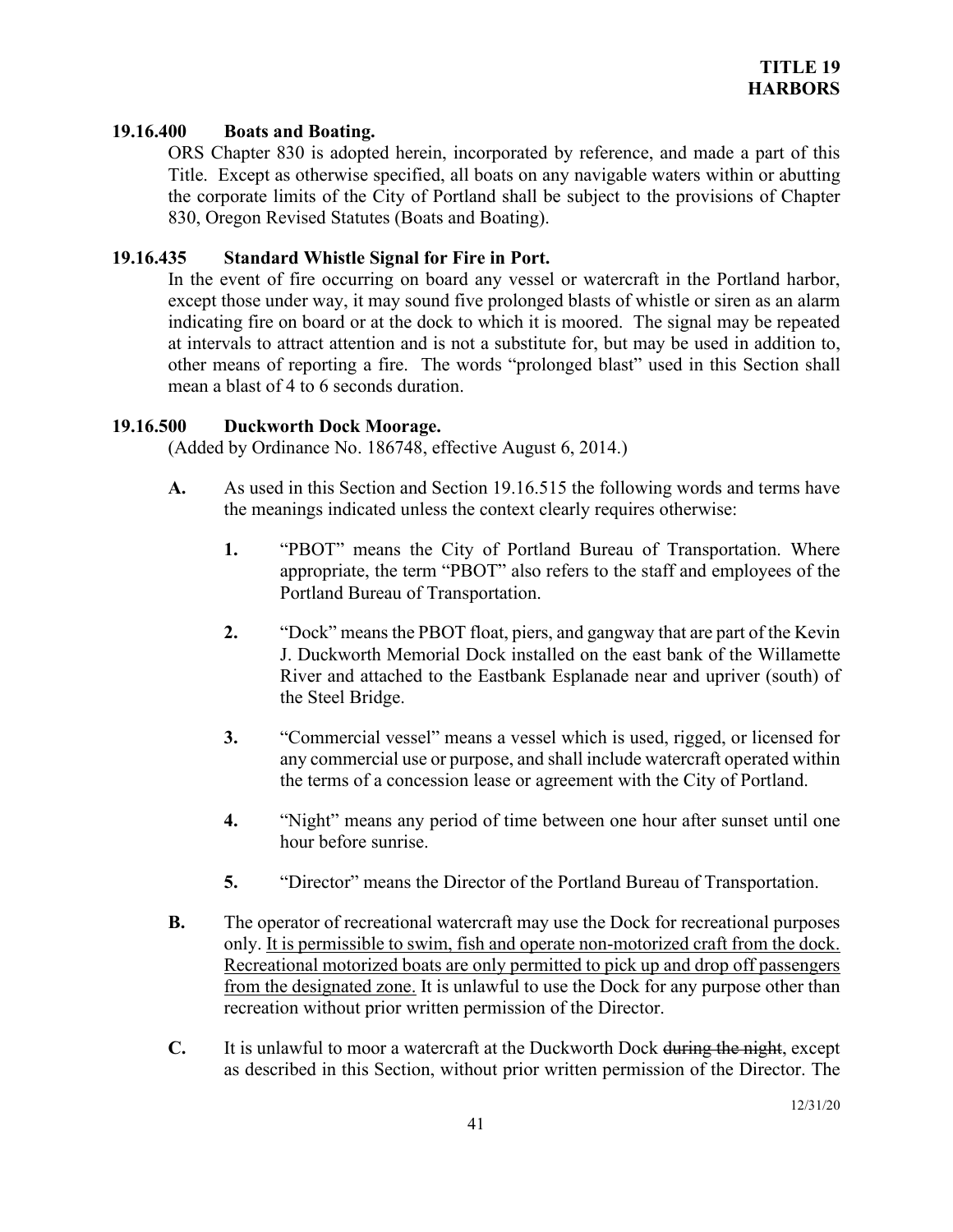Harbor Master may permit a craft to be moored at the Duckworth Dock for more than 24 hours only when the craft is inoperable and reasonable additional time is needed to repair it. Mooring of boats will be allowed for a period of up to 72 hours from Friday at noon to Monday at noon from the full weekend prior to the Memorial Day holiday weekend through the full weekend after the Labor Day weekend. During the rest of year mooring of boats will be allowed as a day-use only with no overnight mooring. A designated 50 foot drop off/pickup zone has been established for motorized boats at the northern most outside edge of the dock. This is the only area of the dock recreational vehicles are permitted for the purpose of dropping off and picking up passengers. No recreational motorized boat mooring is permitted.

- **D.** Non-motorized R**r**ecreational boats may moor on both sides of the dock, with the exception of the 100-feet outside and upstream portion of the dock 50 foot recreational motorized drop off/pick up zone which is also designated for commercial vessels (tour boats, water taxis, etc.). Commercial vessels must obtain a permit through the Portland Parks & Recreation Reservation Center, which is allowed to issue commercial permits on PBOT's behalf.
- **E.** Use of the Dock shall be on a first come, first served basis unless otherwise permitted by the Director. Reserving or retaining space to moor a watercraft, by means of a dinghy or any method other than occupying the space by the watercraft to be moored or obtaining a permit is prohibited.
- **F.** The mooring of any craft in violation of this Section may result in eviction from moorage, in addition to any other penalty prescribed by law.
- **G.** The Director is authorized to issue administrative rules and establish moorage fees which the Director deems necessary to operate and maintain the Dock.
- **H.** The provisions of this Section may be enforced by the Director or his or her their appointed designees, the Portland Park Bureau Rangers, the Harbor Master, the Portland Police Bureau and its officers, and, the Multnomah County Sheriff's Office and its deputies.
- **I.** The Director is authorized to designate persons in charge of the Dock. The designation shall be in writing, and any person and law enforcement agency so designated shall be a "person in charge" as that term is defined in ORS 164.205(5) until the designation is removed by the Director. The Director shall maintain a list of all persons who have been designated as a "person in charge" of the Dock. Upon request, the Director shall provide a copy of the list to the District Attorney of Multnomah County.
- **J.** The City of Portland, its officers, employees, and agents are not liable for any personal injury or property damage resulting from maintenance or use of the Dock.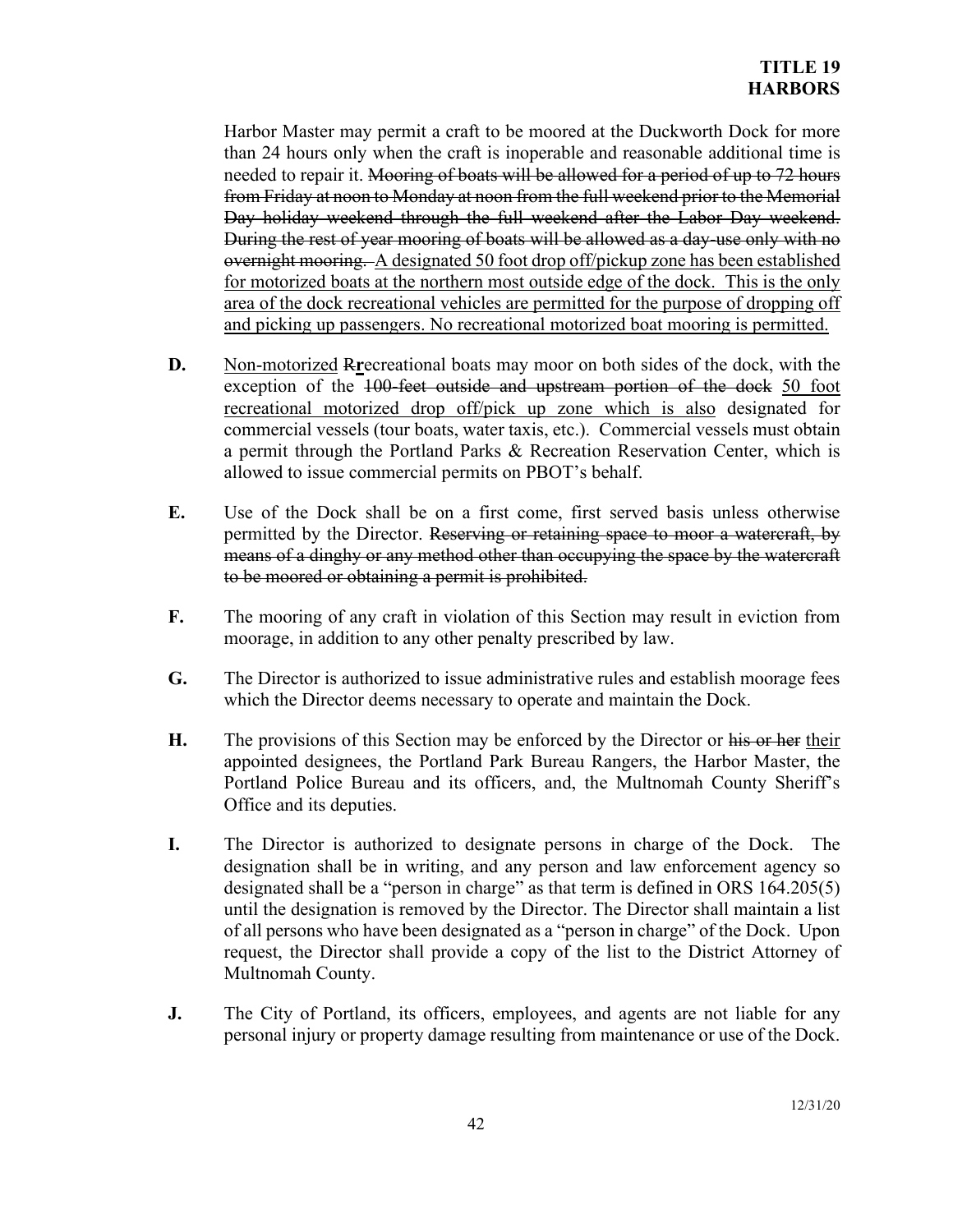## **19.16.515 Exclusions.**

(Added by Ordinance No. 186748, effective August 6, 2014.)

- **A.** In addition to other remedies provided for violation of this Code, or of any of the laws of the State of Oregon, any Peace Officer as that term is defined under ORS 133.005 may exclude any person who violates any applicable provision of law at the Duckworth Dock from the Dock in accordance with the provisions of this Section. Nothing in this Section shall be construed to authorize the exclusion of any person lawfully exercising free speech rights or other rights protected by the state or federal constitutions. However, a person engaged in such protected activity who commits acts that are not protected, but that violate applicable provisions of law, shall be subject to exclusion as provided by this Section.
- **B.** For purposes of this Section, "applicable provision of law" includes any applicable provision of this Code, of any City ordinance, or of any rule or regulation promulgated by the Director or the Council under this Title, any applicable criminal or traffic law of the State of Oregon, any law regarding controlled substances or alcoholic beverages, any applicable County ordinance or regulation. For purposes of this Section, "applicable" means relating to the person's conduct at the Dock.
- **C.** An exclusion issued under the provisions of this Section shall be for 30 days. If the person to be excluded has been excluded from the Dock at any time within two years before the date of the present exclusion, the exclusion shall be for 90 days. If the person to be excluded has been excluded from the Dock on two or more occasions within two years before the date of the present exclusion, the exclusion shall be for 180 days.
- **D.** Before issuing exclusion under this Section, a Peace Officer shall first give the person a warning and a reasonable opportunity to desist from the violation. An exclusion shall not be issued if the person promptly complies with the direction and desists from the violation. Notwithstanding the provisions of this Subsection, no warning shall be required if the person is to be excluded for engaging in conduct that:
	- **1.** Is classified as a felony or as a misdemeanor under the following Chapters of the Oregon Revised Statutes, or is an attempt, solicitation or conspiracy to commit any such felony or misdemeanor defined in ORS:
		- **a.** Chapter 162 Offenses Against the State and Public Justice;
		- **b.** Chapter 163 Offenses Against Persons;
		- **c.** Chapter 164 Offenses Against Property, except for ORS 164.805, Offensive Littering;
		- **d.** Chapter 165 Offenses Involving Fraud or Deception;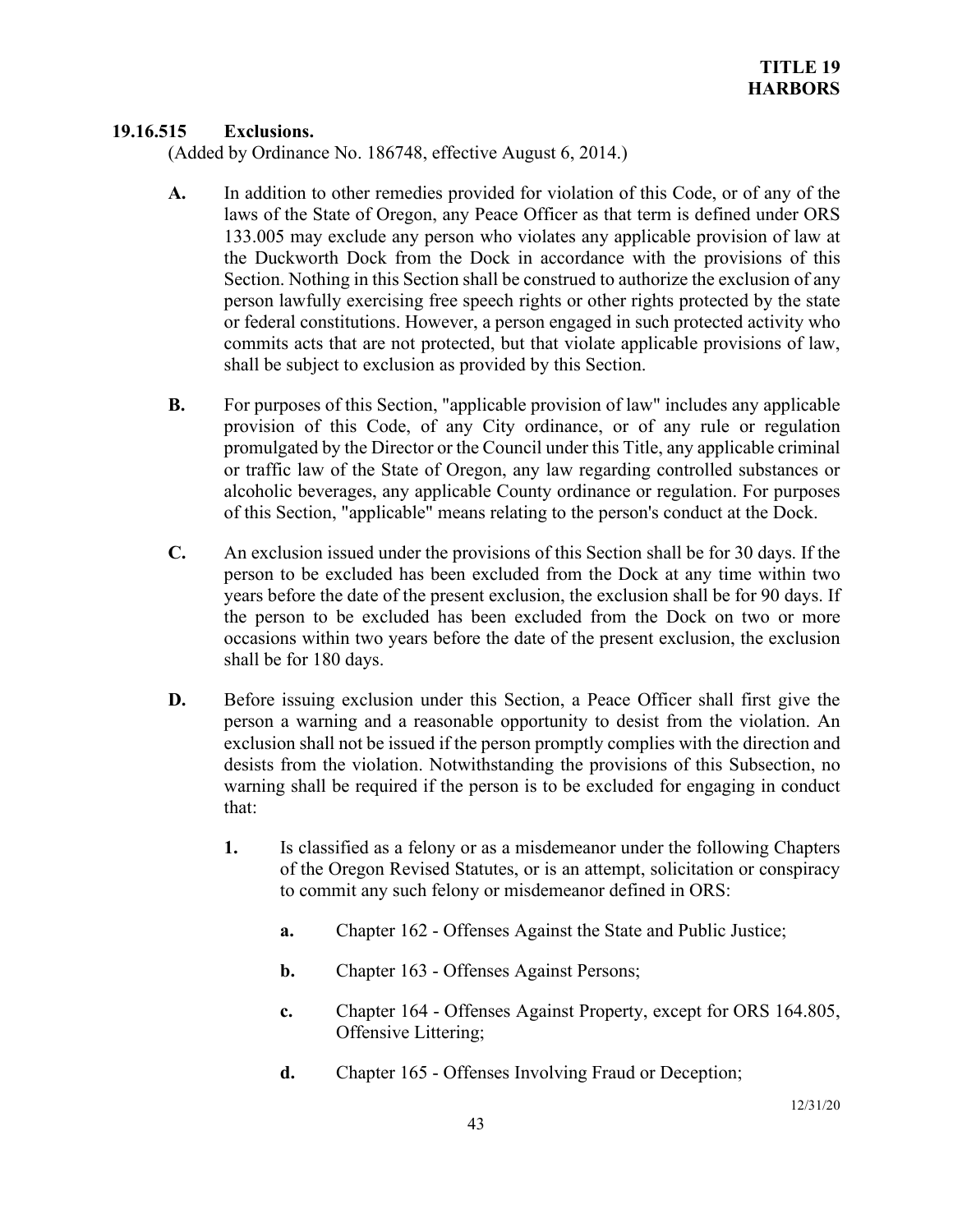- **e.** Chapter 166 Offenses Against Public Order; Firearms and Other Weapons; Racketeering;
- **f.** Chapter 167 Offenses Against Public Health, Decency and Animals; Chapter 475 - Controlled Substances; Illegal Drug Cleanup; Paraphernalia; Precursors; or
- **2.** Has resulted in injury to any person or damage to any property; or
- **3.** Constitutes a violation of any of the following provisions of this Code:
	- **a.** Section 14A.40.030 Indecent Exposure;
	- **b.** Section 14A.40.040 Loitering to Solicit Prostitution;
	- **c.** Section 14A.40.050 Unlawful Prostitution Procurement Activities;
	- **d.** Section 14A.60.010 Possession of a Loaded Firearm in a Public Place;
	- **e.** Section 14A.60.020 Discharge of a Firearm;
	- **f.** Section 14A.60.030 Tear Gas and Stun Guns;
	- **g.** Section 14A.60.040 Explosives and Bottle Bombs; or
- **4.** Is conduct for which the person previously has been warned or excluded for committing on the Dock.
- **E.** Written notice shall be given to any person excluded from the Dock under this Section. The notice shall specify the date, length and place of the exclusion, shall identify the provision of law the person has violated and shall contain a brief description of the offending conduct. The notice shall inform the excluded person of the right to appeal, including the time limit and the place of delivering the appeal. It shall be signed by the issuing party. Warnings of consequences for failure to comply shall be prominently displayed on the notice.
- **F.** A person receiving such notice of exclusion may appeal to the Code Hearings Officer in accordance with the provisions of Title 22 of this Code. The Code Hearings Officer shall uphold the exclusion if, upon the Code Hearings Officer's de novo review, the preponderance of evidence admissible under the provisions of Title 22 of this Code convinces the Code Hearings Officer that, more likely than not, the person in fact committed the violation, and if the exclusion is otherwise in accordance with law.
- **G.** At any time within the period of exclusion, a person receiving such notice of exclusion may apply in writing to the Director for a waiver of some or all of the

12/31/20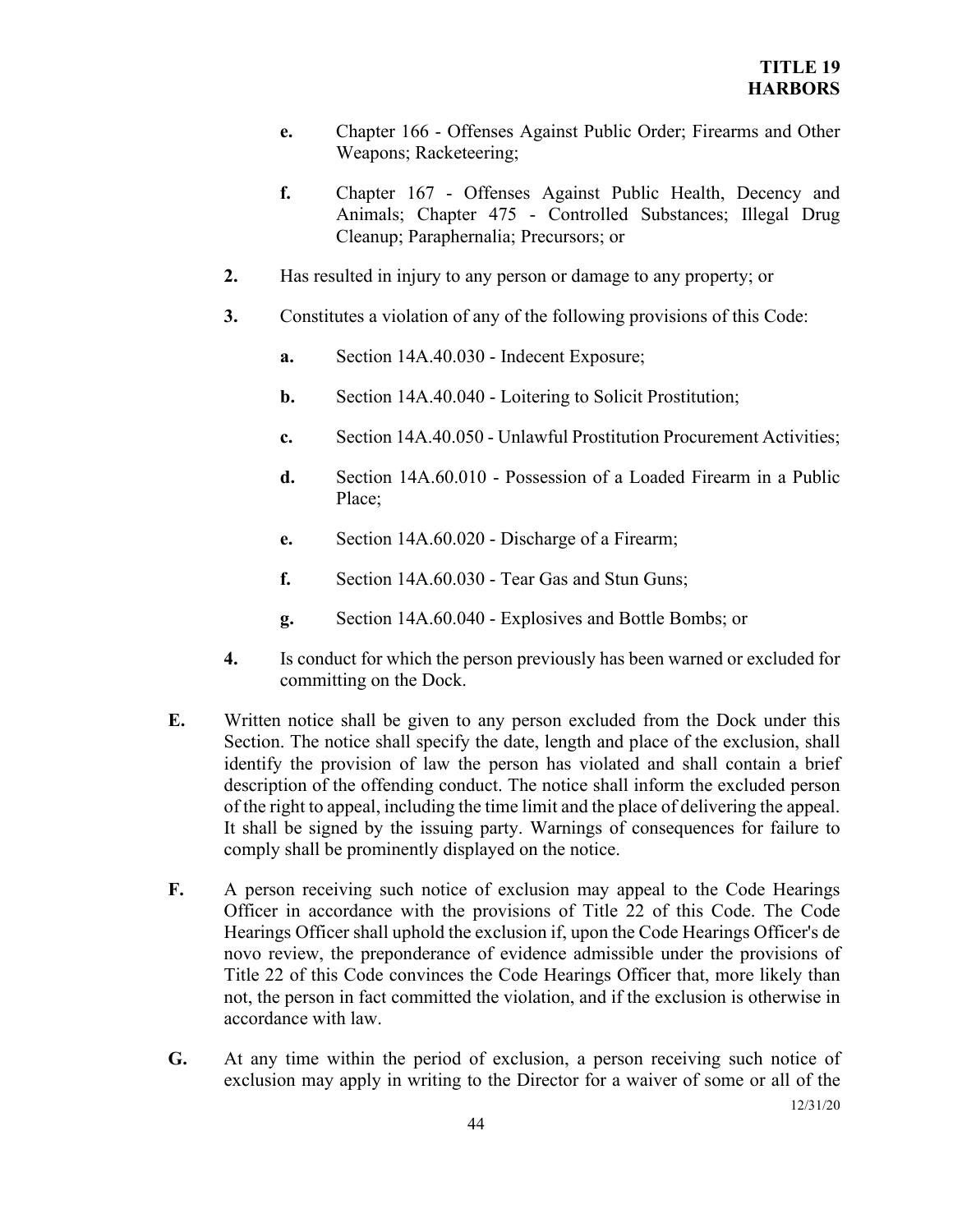effects of the exclusion for good reason. If the Director grants a waiver under this Subsection, the Director shall promptly notify the Portland Police Bureau's Records Division and the designated Person in Charge of such action. In exercising discretion under this Subsection, the Director shall consider the seriousness of the violation for which the person has been excluded, the particular need of the person to be on the Dock during some or all of the period of exclusion, such as for work or to attend or participate in a particular event (without regard to the content of any speech associated with that event), and any other criterion the Director determines to be relevant to the determination of whether or not to grant a waiver. Notwithstanding the granting of a waiver under this Subsection, the exclusion will be included for purposes of calculating the appropriate length of exclusions under Subsection 19.16.515 C. The decision of the Director to grant or deny, in whole or in part, a waiver under this Subsection is committed to the sole discretion of the Director, and is not subject to appeal or review.

- **H.** If an appeal of the exclusion is timely filed under Subsection 19.16.515 F., the effectiveness of the exclusion shall be stayed, pending the outcome of the appeal. If the exclusion is affirmed, the remaining period of exclusion shall be effective immediately upon the issuance of the Hearings Officer's decision, unless the Hearings Officer specifies a later effective date.
- **I.** If a person is issued a subsequent exclusion while a previous exclusion is stayed pending appeal (or pending judicial review, should a court stay the exclusion), the stayed exclusion shall be counted in determining the appropriate length of the subsequent exclusion under Subsection 19.16.515 C. If the predicate exclusion is set aside, the term of the subsequent exclusion shall be reduced, as if the predicate exclusion had not been issued. If multiple exclusions issued to a single person for the Dock are simultaneously stayed pending appeal, the effective periods of those which are affirmed shall run consecutively.
- **J.** No person shall enter or remain on the Dock at any time during which there is in effect a notice of exclusion issued under this Section excluding that person from the Dock.